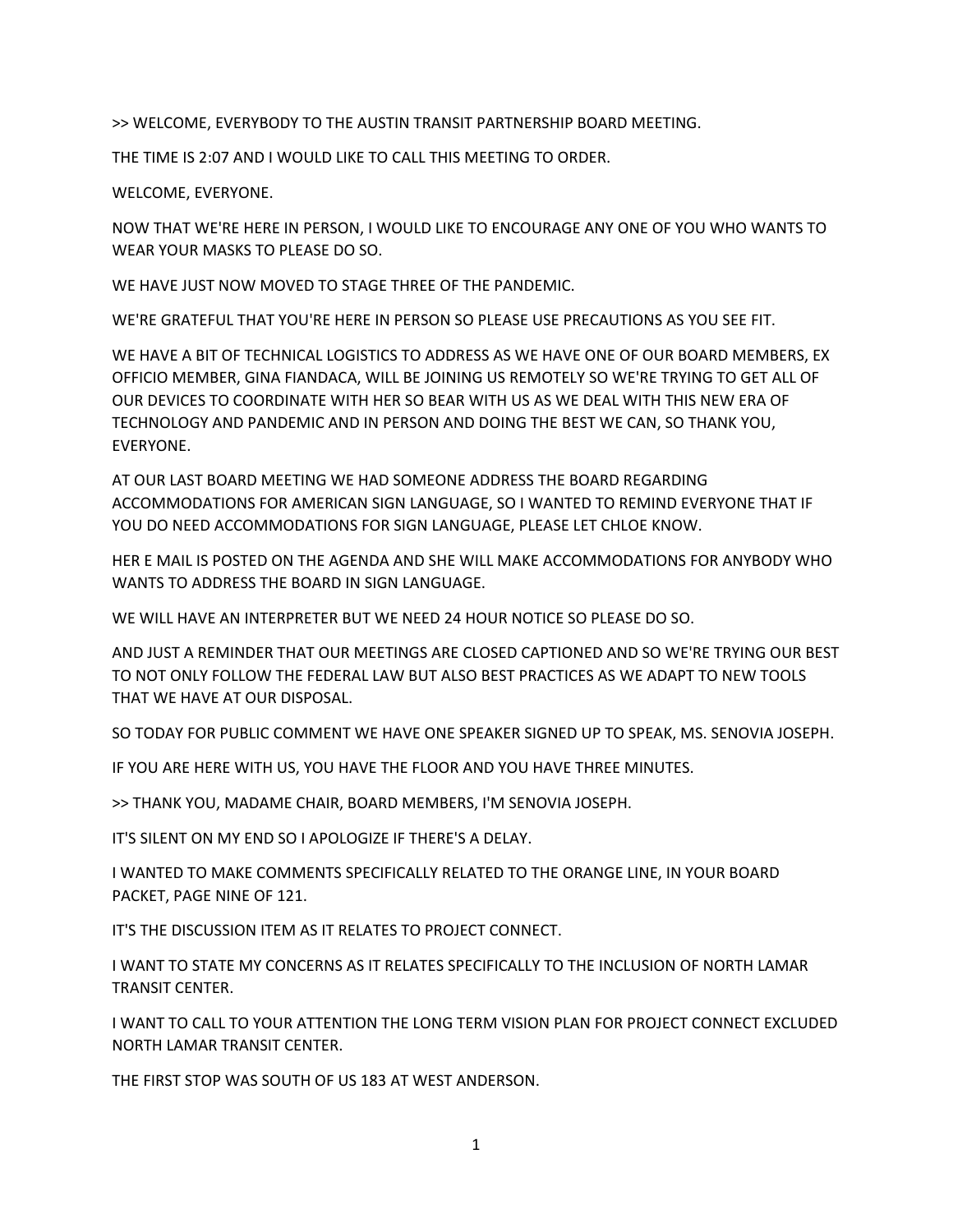I ALSO WANT TO CALL TO YOUR ATTENTION ON JULY 7, 2020 WHEN THERE WAS A CHANGE IN THE COST FROM \$10 BILLION TO \$7 BILLION, THE ORANGE LINE REMAINED THE SAME, \$2.5 BILLION FOR THE ORANGE LINE.

THE ORANGE LINE EXTENSION IS NORTH OF 183 IN TxDOT'S RIGHT OF WAY AND THAT'S IN THE MARCH 9, 2020 BOARD PACKET ON PAGE 29.

AND SO MADAME CHAIR, I KNOW BACK ON MARCH 17, 2021 DURING THE THIRD AUSTIN TRANSIT PARTNERSHIP MEETING YOU MENTIONED YOU WANTED TO LEARN THROUGH THESE MEETINGS AND YOU TALKED ABOUT BEING REALLY PASSIONATE ABOUT THE TUNNEL AND YOU WANTED TO KNOW ABOUT EXCAVATION AND MOTIVATING THE NEXT GENERATION OF ENGINEERS.

I WOULD ASK YOU WHEN YOU GET TO THE DISCUSSION ITEM TO PLEASE BE TRANSPARENT AND TO GET MR. MULLEN TO ACTUALLY EXPLAIN WHAT HAS CHANGED AS IT RELATES TO THE DOWNTOWN TUNNEL.

AS YOU MAY BE AWARE, HOUSE BILL 3893 FAILED TO PASS AND IN PART I WANT TO THANK KUT TRANSPORTATION REPORTER NATHAN BURNE FOR INCLUDING MY COMMENTS AS IT RELATES TO TITLE 6 OF THE CIVIL RIGHTS ACT OF 1964, WHICH PROHIBITS DISCRIMINATION BASED ON RACE, COLOR, AND NATIONAL ORIGIN.

AND I THANK THE MEMBERS WHO WERE THE TEXAS SENATORS WHO LISTENED TO ME WHEN I EXPLAINED TITLE 6.

HOWEVER, THE STORIES THAT HAVE COME OUT JULY 14, 2021 AS IT RELATES TO THE TUNNEL, THERE'S A KXAN STORY THAT ACTUALLY SAYS IT WASN'T FEASIBLE AND SO I WOULD JUST ASK THE REPORTERS TO BE ACCURATE IN THEIR REPORTING THAT'S BIASED AND I WANT TO SAY THANK YOU ONCE AGAIN TO NATHAN BURNE AND THERE WAS A JULY 14, 2021 ARTICLE BY COMMUNITY IMPACT THAT BOTH RECOGNIZED HOUSE BILL 3893 FAILED.

IN THE UPDATES FROM CAPITAL METRO THIS PAST MONDAY, THEY HAVE NOT ACKNOWLEDGED ANY CHANGES.

IT'S LIKE LISTENING TO TWO DIFFERENT SCENARIOS.

THERE'S THE ONE IN THE MEDIA.

THERE'S THE ONE THAT'S BEFORE THE BOARD AND THERE'S WHAT CAPITAL METRO SAYS, SO I GUESS THAT'S THREE DIFFERENT STORIES.

I WOULD ASK YOU TO GET THE NARRATIVE RIGHT AND TO LOOK AT THE HISTORY.

I CAN'T HEAR AND SO I'M JUST GOING TO CLOSE BY SAYING THE ONLY THING THAT CHANGED WAS ENHANCED METRO RAPID AND THERE'S A JANUARY 2018 CAMPO APPLICATION THAT SHOWS THAT ENHANCED METRO RAPID STARTS AT METRO RAIL CRESTVIEW AS WELL.

PLEASE STOP THE FALSE NARRATIVE ABOUT THE NORTH LAMAR TRANSIT CENTER BECAUSE THE MINORITIES ARE NOT GOING TO HAVE A RAIL FOR 20 TO 30 YEARS.

IF YOU HAVE ANY QUESTIONS, I WOULD GLADLY ANSWER THEM AND ASK YOU TO UPDATE THE BOARD AS IT RELATES TO THE VISUALLY IMPAIRED AND DEAF COMMUNITY.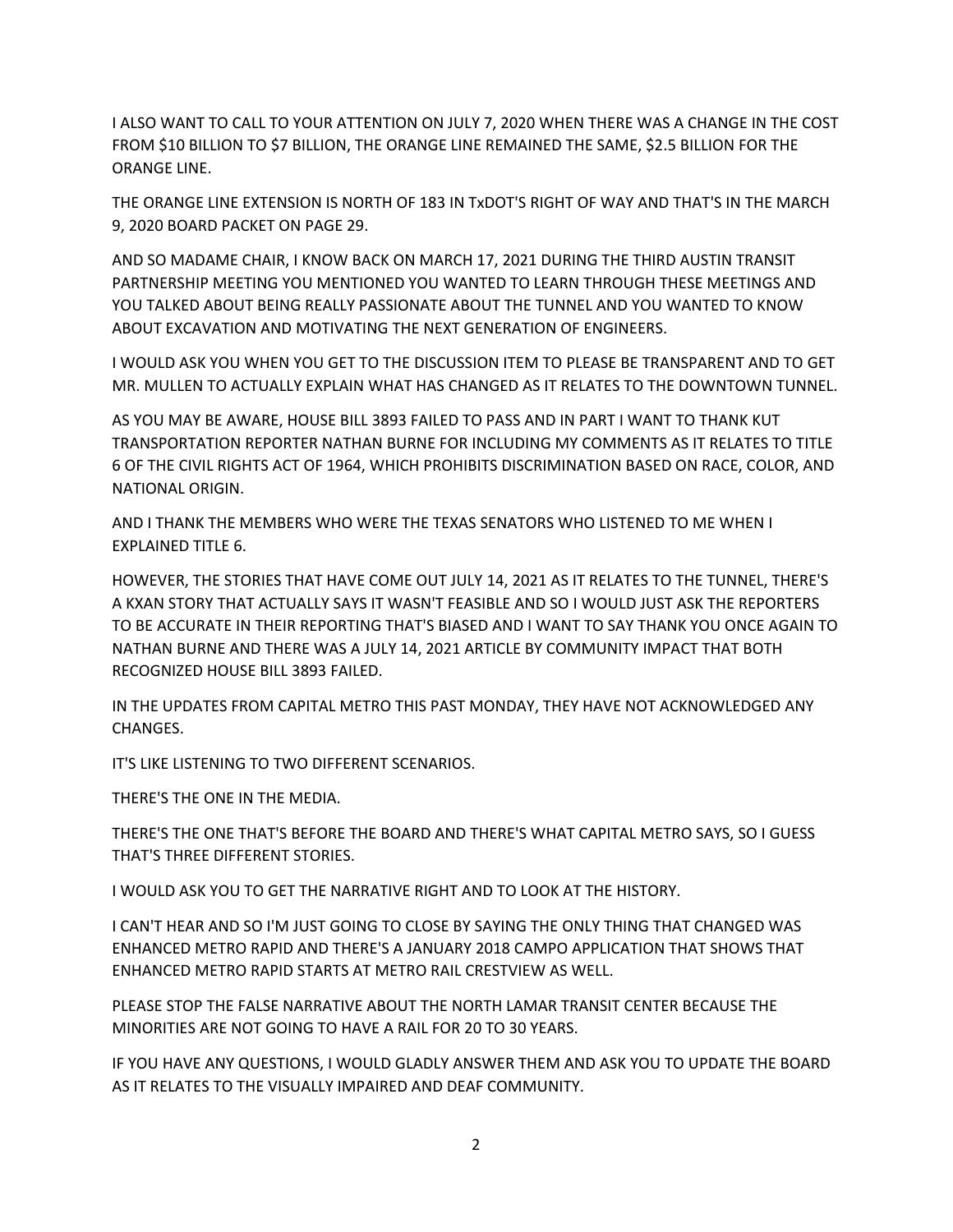THANK YOU.

>> THANK YOU, MS. JOSEPH.

DO WE HAVE ANY MORE SPEAKERS?

SIGNED UP TO SPEAK?

NO MORE?

THANK YOU.

WE'RE GOING TO MOVE ON TO OUR EXECUTIVE DIRECTOR REPORT.

RANDY CLARK.

>> THANK YOU, CHAIR.

APPRECIATE IT.

THANK YOU, BOARD MEMBERS FOR BEING HERE TODAY AND IT LOOKS LIKE WE'VE GOT A GOOD CROWD ATTENDING, SO THAT'S GREAT.

GREAT FOR SO MUCH INTEREST IN THE PROGRAM AND THE AUSTIN TRANSIT PARTNERSHIP.

I HAVE A COUPLE OF THINGS I WANT TO START OFF WITH.

ONE IS RELATED TO OUR KIND OF THE FEDERAL PART OF THE PROGRAM AND SO WE SHOULD HAVE A SLIDE.

ONE MORE.

THANK YOU.

JUST TO HIGHLIGHT HOW WE'RE MOVING THROUGH THE FEDERAL PROCESS AND I KNOW DAVE COUCH HAS UPDATED THE BOARD AND HE'LL TALK ABOUT IT THROUGH THE TECHNICAL UPDATE.

BUT I WANTED A FINER POINT ON HOW WE ARE WORKING THROUGH THE FEDERAL PROCESS.

FROM TIME TO TIME, YOU MAY SEE COMMENTS PUBLICLY OR EVEN ARTICLES AND I WANT TO ALWAYS GROUND EVERYONE IN THE PROCESS AND I THINK WE'LL HAVE TO CONTINUE TO WORK IN OUR COMMUNITY TO EXPLAIN THE PROCESS.

THESE ARE ALL NEW IN OUR COMMUNITY SO I'M NOT SURE EVERYONE IT'S COMPLICATED AND WE ARE GOING TO DO THE BEST WE CAN TO CONTINUE TO REINFORCE THAT THERE IS A PROCESS.

WE ARE DOING THE PROCESS AS INTENDED.

WE'RE FEELING VERY GOOD WHERE WE ARE IN THAT PROCESS.

A GOOD EXAMPLE OF THAT WOULD BE OUR EXPO ON PLEASANT VALLEY METRO RAPID LINES.

SO TWO BOARD MEETINGS AGO WE MENTIONED TO YOU WE WERE IN PRESIDENT BIDEN'S PROPOSED BUDGET.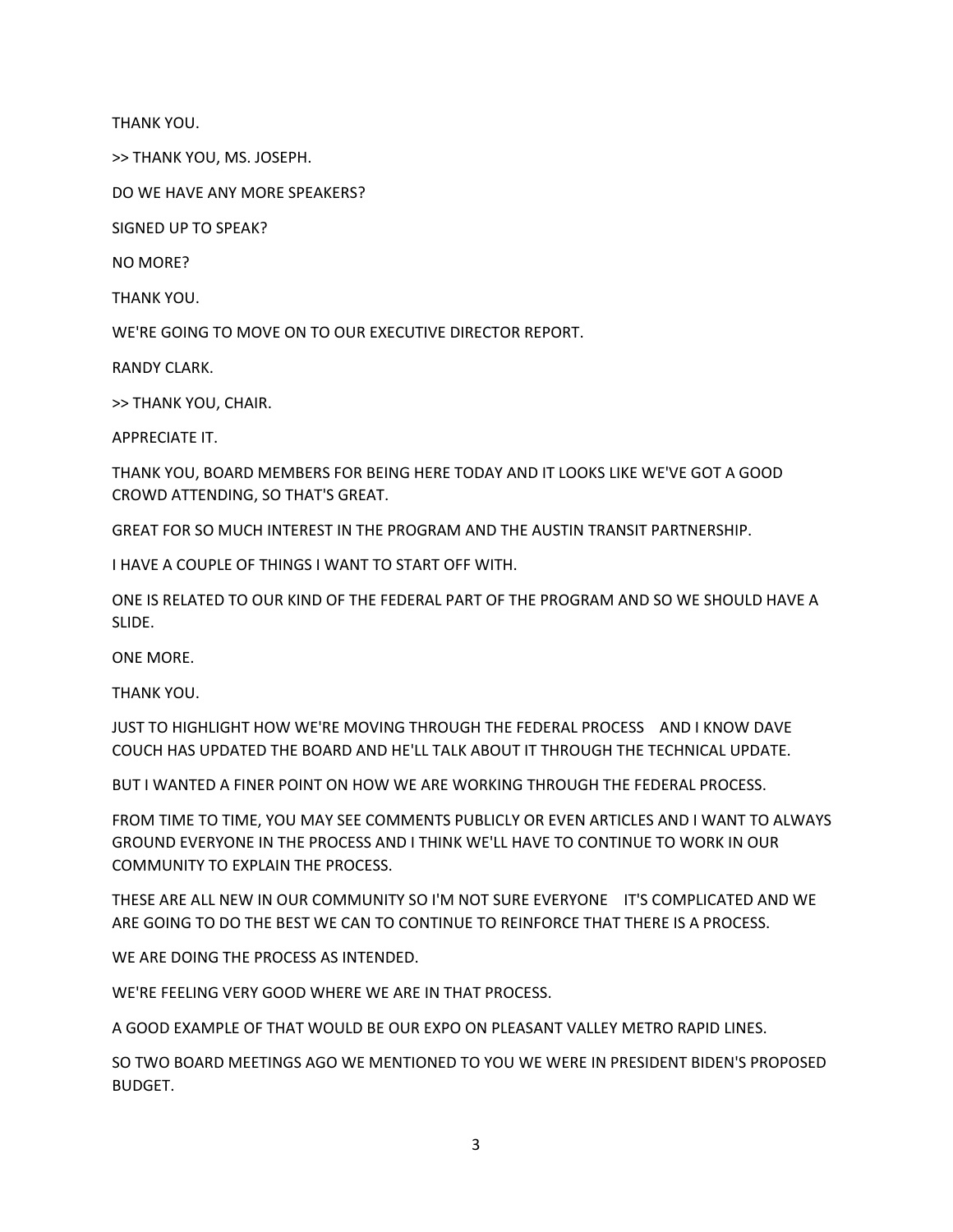LAST WEEK THE HOUSE APPROPRIATIONS COMMITTEE HAD US LISTED AS WELL.

SO BOTH REALLY GREAT SIGNS THAT FROM THE ADMINISTRATIVE SIDE AND THE CONGRESSIONAL SIDE THAT OUR PROJECTS ARE LISTED IN BUDGET.

NOW WE'RE STILL OBVIOUSLY WATCHING D.C. RELATIVELY CLOSELY.

THEY HAVE TO ACTUALLY APPROVE A BUDGET AT SOME POINT VERSUS A CONTINUING RESOLUTION AND LET ALONE INFRASTRUCTURE BILLS.

BUT I WANTED TO HIGHLIGHT THAT BECAUSE THERE ARE SOME PEOPLE THAT ARE STILL TRYING TO UNDERSTAND MAYBE NECESSARILY THE MECHANISMS OF FEDERAL FUNDING AND I WANT TO REEMPHASIZE THAT EACH PROJECT INSIDE THE PROGRAM IS ITS OWN PROJECT AND THEREFORE HAS ITS OWN PROJECT FUNDING SCHEME.

AND THEREFORE MAY BE DIFFERENT FEDERAL OPPORTUNITIES RELATED TO THEM.

SO NOTHING IS MONOLITHIC IN THE PROGRAM AND IT'S NOT ONE ACTUAL PROJECT.

WE LITERALLY HAVE DOZENS OF PROJECTS AND THEY'RE ALL GOING TO GO THROUGH DIFFERENT FUNDING PROCESSES.

THIS IS THE CAPITAL INVESTMENT GRANT SMALL STARTS FUNDING SOURCE, SO WE ARE LISTED.

WE'RE FEELING VERY GOOD.

DAVE MIGHT TALK A LITTLE BIT MORE ABOUT SOME TECHNICAL ASPECTS OF THAT BUT I WANTED TO REASSURE EVERYONE WE ARE FEELING CONFIDENT THROUGH THE FEDERAL PROCESS ON OUR FIRST PROJECTS OUT OF THE GATE.

CAP METRO WANTED TO MAKE SURE THIS BOARD WAS AWARE, CAP METRO RECEIVED AN AWARD, \$2.8 MILLION FROM THE FDA ON THE LOW AND NO EMISSIONS VEHICLE PROGRAM, WHICH IS FANTASTIC.

THIS IS TO HELP US REPLACE OUR VEHICLE FLEET TO GO TO ELECTRIFICATION, ALSO CHARGING EQUIPMENT, AND WORKFORCE TRAINING, AND TECHNICAL ASSISTANCE RELATED TO THAT.

SO THAT'S ACTUALLY THREE YEARS STRAIGHT CAP METRO HAS WON THE FTA LOWER EMISSIONS PROGRAM.

PLUS, SOME FUNDING FROM THE STATE REGARDING THEIR ENVIRONMENTAL PROGRAMS.

SO WE ARE AGGRESSIVELY GOING TOWARDS A ZERO EMISSION PROGRAM.

AND THAT WAS ALSO PART OF THE PROJECT CONNECT LONG TERM VISION, WHILE NOT FUNDED THROUGH AN ATP MECHANISM BUT CERTAINLY PART OF THE OVERALL VALUE AND GOAL SYSTEM THAT WE'RE TRYING TO CREATE IN THE COMMUNITY WITH PROJECT CONNECT.

LASTLY, ON THE FEDERAL SIDE, JUST WANTED TO HIGHLIGHT CAP METRO BOARD CHAIR AND I AND THEN MAYOR ADLER WAS IN D.C. AS WELL AND JOINED US FOR SOME OF OUR MEETINGS.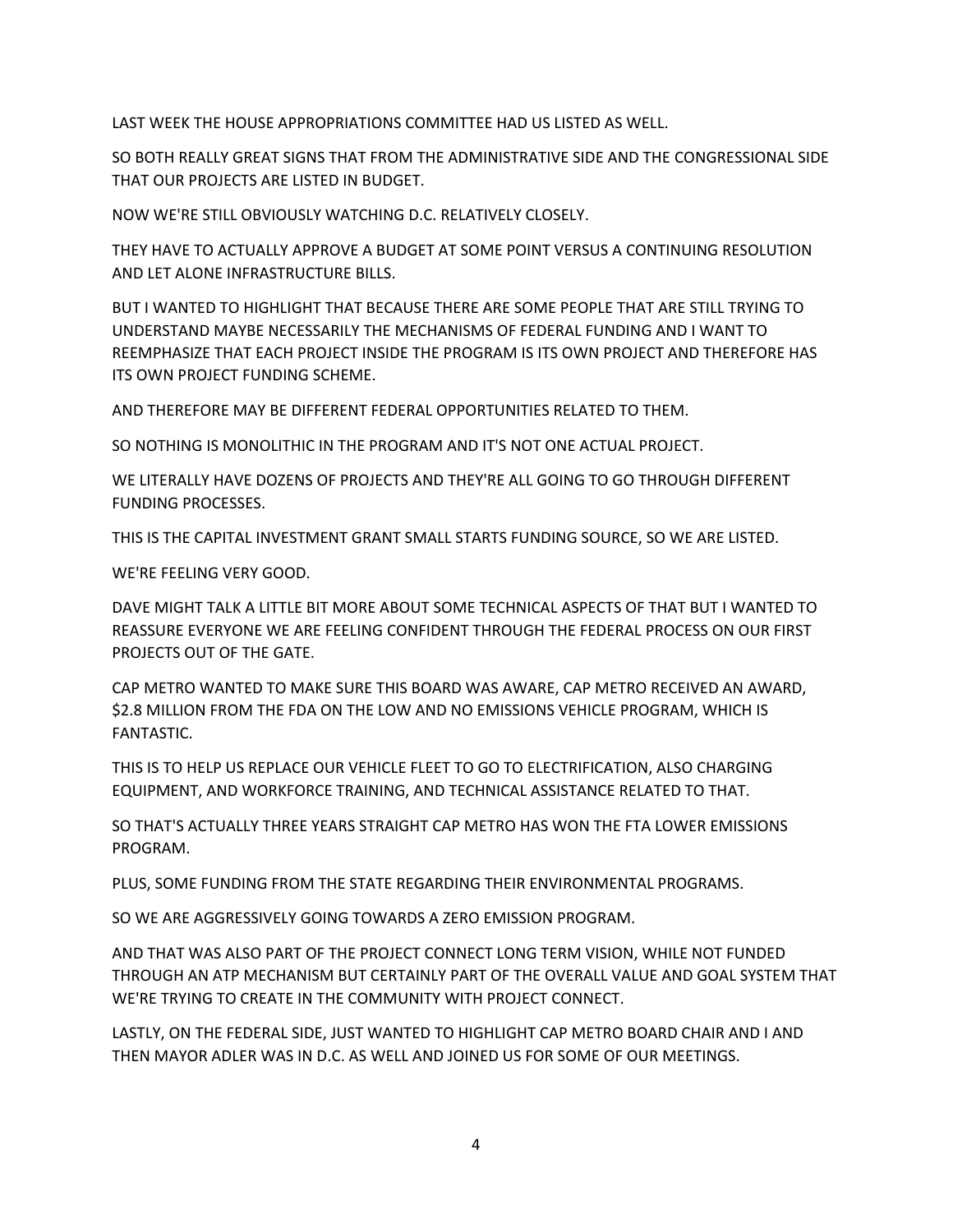WE MET WITH OUR CONGRESSIONAL DELEGATION, EMPHASIZING AGAIN THE IMPORTANCE OF TRANSIT, TRANSIT FUNDING WHILE THEY ARE KIND OF DOING THE SAUSAGE MAKING IN D.C. RIGHT NOW.

I THINK IT IS LITERALLY CHANGING BY WE'RE AT THE POINT WHERE IT'S NOT CHANGING BY THE HOUR, IT'S CHANGING BY THE TWEET AND SO WE'RE ALL WITH BATED BREATH WHAT WILL HAPPEN AND ASKING FOR AS MUCH FUNDING AS POSSIBLE FOR THESE PROGRAMS.

WE ALSO HAD SOME MEETINGS WITH THE ADMINISTRATION AS WELL, JUST GENERALLY WE'RE TRYING TO GET INTO EVERY OTHER MONTH OR QUARTERLY UPDATES WITH FTA LEADERSHIP.

PRETTY STANDARD IN OUR INDUSTRY JUST TO SAY HERE'S WHERE WE ARE WITH THE PROGRAM, KIND OF SEEING IF THERE'S ANY RED FLAGS OR THINGS THAT WE HAVE TO WORK TOGETHER ON.

BUT VERY GOOD POSITIVE MEETINGS.

I WILL TELL YOU OVERALL PEOPLE AROUND THE COUNTRY AND D.C. ARE VERY EXCITED ABOUT OUR PROGRAM.

THE NEXUS BETWEEN TRANSPORTATION AND AFFORDABLE HOUSING, THAT HAS PEOPLE EXCITED.

THE ZERO EMISSION PIECE HAS PEOPLE EXCITED.

THE TECHNOLOGY PIECE, THE INNOVATION OF AN A ATP BOARD, ALL OF THOSE LAYERS ARE GETTING GREAT RECEPTION WHEN WE TALK TO PEOPLE, SO THAT'S GOOD.

THE OTHER TOPIC I WANTED TO BRING UP TODAY IN A REALLY POSITIVE WAY NEXT SLIDE, PLEASE.

IS RELATED TO AND THE TITLE IS CELEBRATING THE TRANSIT PROFESSIONALS AND LEADERS OF TOMORROW.

AND SO I USE THE PHRASE A LOT CRAWL, WALK, RUN.

WE WANT TO DIP OUR TOE EARLY INTO KIND OF WORKING WITH THE COMMUNITY AND THINKING THROUGH INTERN AND APPRENTICESHIP PROGRAMS.

WE HAVE A LOT OF THESE IDEAS PERCOLATING AND WE HAVE A LOT OF WORK TO BUILD A PRETTY SIGNIFICANT LARGE APPRENTICESHIP PROGRAM, ESPECIALLY FOR CONSTRUCTION, LABOR WORKFORCE, OR SOME ENGINEERING WORKFORCE.

THAT WILL HAPPEN OVER MONTHS AND YEARS AHEAD BUT THE FIRST DIP IN THE WATER, IF YOU WILL, WAS HAVING TEN HIGH SCHOOL SOPHOMORES AND JUNIORS PARTICIPATING IN AN ORANGE LINE SUMMER INTERNSHIP PROGRAM AND WE DID THIS WITH PARTNERSHIP AND LEADERSHIP BY AECOM, WHO IS RUNNING THE ORANGE LINE DESIGN AND ENVIRONMENTAL REVIEW FOR US.

AND SO WE HAVE OUR STUDENTS I THINK MOST OF THEM IF NOT ALL HAVE JOINED US TODAY.

I HAVE HAD A CHANCE TO MEET WITH THEM.

THEY DID A WENT INTO OUR BUS GARAGES AND RAIL FACILITIES BUT ONE OF THE THINGS THEY DID WAS WORK ON THE TRADE OFFS OF URBAN PLANNING AND KIND OF TRANSPORTATION ENGINEERING ON CORRIDORS.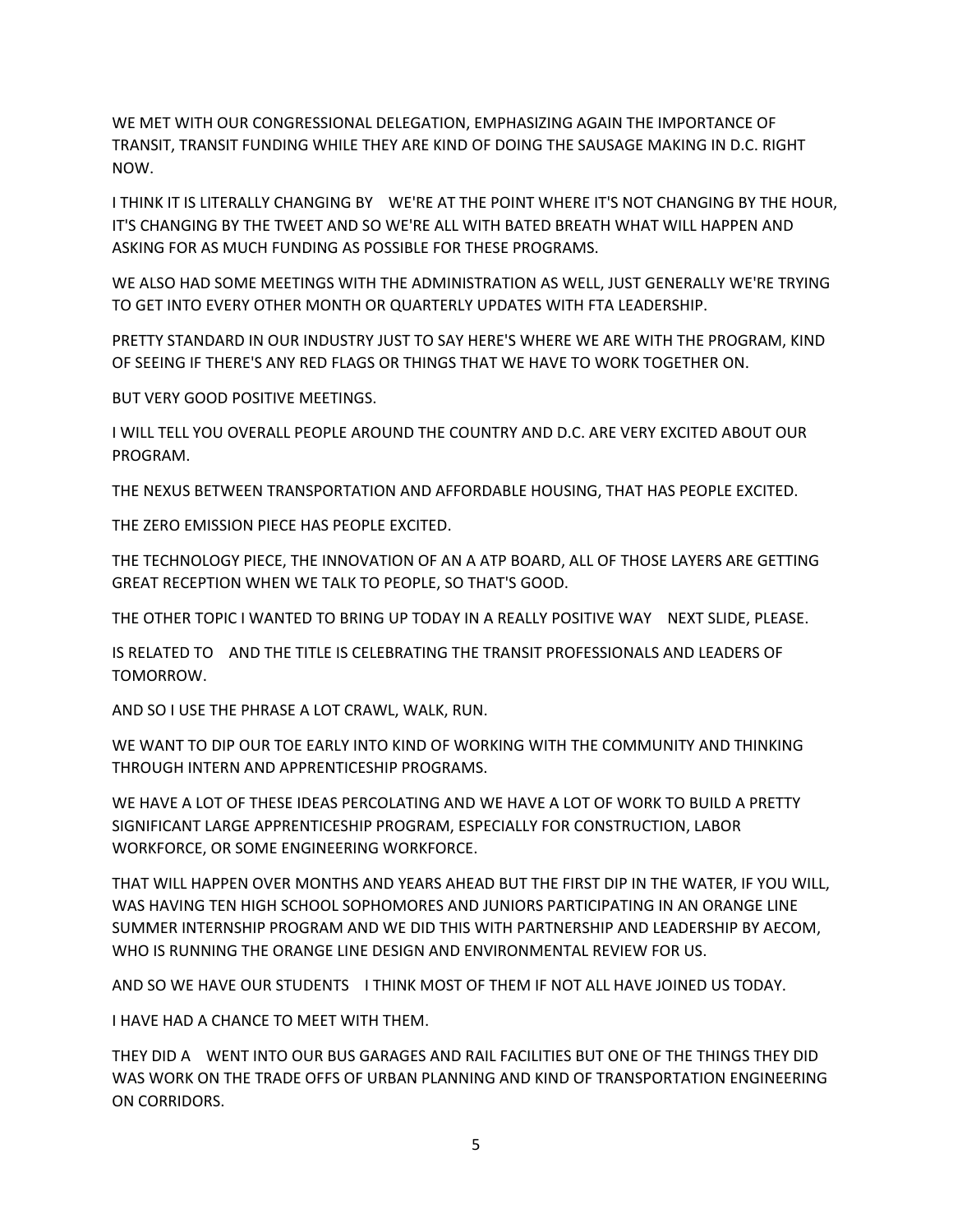AND THE TEAM WAS KIND OF GIVEN SOUTH CONGRESS AND THE DRAG.

SO THE TWO MOST COMPLICATED PLACES THAT PEOPLE HAVE BEEN TRYING TO SOLVE FOR 20 YEARS WE SAID, HEY, STUDENTS.

AND WHAT I LOVED THE CONVERSATION WITH THEM WAS ABOUT WAS THERE WAS A LOT OF CONVERSATION ABOUT WHY CAN'T WE DO THIS?

AND THAT'S WHAT I ALSO ENCOURAGED THEM, WHICH WAS THE FREEDOM OF VISIONING AND THE FREEDOM OF NOT BEING CONSTRAINED BECAUSE AT THE END OF THE DAY WE ARE GOING TO EXPERIENCE THIS CITY WAY MORE THAN I'LL EXPERIENCE JUST BASED ON AGE AND SO I THINK IT'S SO EXCITING TO HAVE YOUNG PEOPLE HELPING GET INVOLVED IN A PROGRAM THAT WILL BE SO IMPACTFUL FOR THEIR FUTURE.

SO WITH THAT, IF BOTH KIMMY AND JACKIE, IF YOU DON'T MIND BOTH COMING UP AND MAKING A COUPLE OF REMARKS ABOUT THE PROGRAM AND JUST YOUR THOUGHTS AND THEN AFTER THAT, CHAIR, WE HAVE A CAKE AND WE THOUGHT WE COULD DO A LITTLE CELEBRATION, A COUPLE OF PICTURES WITH THE BOARD AND A LITTLE CAKE BREAK JUST TO CELEBRATE THE GRADUATION OF THE STUDENTS FROM THEIR INTERNSHIP PROGRAM.

WITH THAT, I'LL HAND IT OFF TO JACKIE AND KIMMY.

>> WELCOME.

>> THANK YOU VERY MUCH.

GOOD AFTERNOON, BOARD MEMBERS, MADAME CHAIR, I'M EXECUTIVE DART CHAIR.

THANK YOU SO MUCH FOR HOSTING US TODAY.

LIKE JACKIE SAID, MY NAME IS KIMMY.

I SERVE AS THE DEPUTY PROJECT MANAGER FOR THE ORANGE LINE DESIGN AND ENVIRONMENTAL REVIEW AND SPENT THIS SUMMER DOING A REAL FUN PART OF MY JOB AND HOSTING THIS IS SIX OF OUR TEN BRILLIANT HIGH SCHOOL STUDENTS THAT WE RECRUITED FROM ALONG THE ORANGE LINE CORRIDOR.

WE WORKED WITH AISD TO IDENTIFY SCHOOLS WITHIN A ONE MILE BUFFER OF THE ORANGE LINE CORRIDOR SO THAT WE COULD IDENTIFY YOUTH THAT COULD IMPLEMENT THE PROJECT AND INFLUENCE THE OUTCOMES IN A WAY THAT MYSELF AND OTHER TECHNICAL EXPERTS ON THE PROGRAM MAY NOT HAVE THE SAME VANTAGE POINTS.

ALSO, OUR HOPE IS THAT WE CAN CONTINUE TO ADVANCE S.T.E.M. CAREERS IN OUR COMMUNITY AND REALLY CREATE THAT PIPELINE FOR TO TAKE OUR JOBS, ESSENTIALLY.

THANK YOU FOR HAVING US AND THIS IS ABOUT THEM SO WE WANT TO CELEBRATE THEM.

THEY DID SPEND SIX WEEKS WITH US.

THEY CAME IN EVERY THURSDAY FOR REALLY LONG DAYS.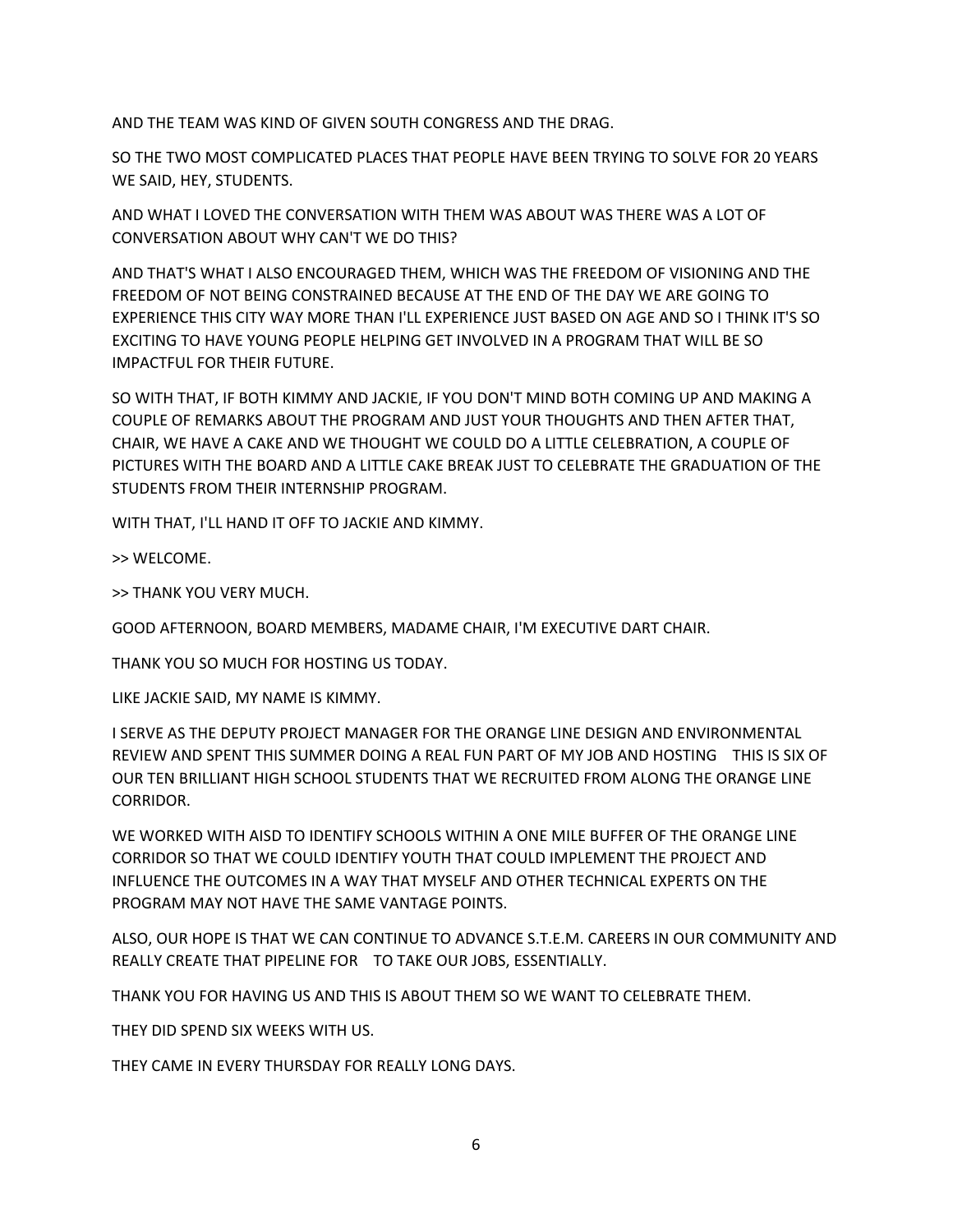WE DID EVERYTHING FROM VISITING DOTTIE WATKINS AND HER TEAM AT THE NORTH OPERATIONS CENTER.

WE WENT TO THE CITY OF AUSTIN WHERE WE MET WITH CITY MANAGER CRONK AND UNDERSTANDING THE CRITICAL PARTNERSHIP THAT IT TAKES FOR MAJOR INFRASTRUCTURE INVESTMENTS.

AND THEN ALSO TAUGHT THEM MICROSTATION AND OTHER WAYS TO UNDERSTAND HOW WE DESIGN PROJECTS LIKE THIS AND, LIKE RANDY SAID, THEY SOLVED ALL THE PROBLEMS ON THE DRAG AND SOUTH CONGRESS, SO NO WORRIES ABOUT THAT.

YEAH, I'M REALLY SAD IT'S OVER BUT REALLY EXCITED THAT THIS WAS OUR KICKOFF FOR HOPEFULLY MANY SUMMERS MORE TO COME PROJECT CONNECT INTERNSHIPS.

THANK YOU FOR HAVING US AND IF THE STUDENTS WANT TO COME UP AND BE RECOGNIZED BY THE BOARD, PLEASE JOIN US UP HERE.

[APPLAUSE]

>> INTRODUCE YOURSELF AND WHAT SCHOOL.

>> OKAY.

HELLO.

I AM [INDISCERNIBLE] IF ANYONE WANTS MY FULL NAME.

I AM FROM WESTSIDE SCHOOLS AND, YEAH, I'M GOING INTO MY JUNIOR YEAR.

>> I AM HANNA OLSON AND I'M GOING INTO MY JUNIOR YEAR.

>> MY NAME IS MIRANDA AND I'M ALSO GOING TO ANN RICHARDS INTO MY JUNIOR YEAR.

>> MY NAME IS ALLIE AND I'M GOING TO MY SOPHOMORE YEAR AT WAYSIDE SCHOOLS.

>> HELLO, EVERYONE.

I'M JAMIE.

I'M GOING TO BE GOING TO MY SENIOR YEAR AT WAYSIDE SCHOOLS.

>> HI, MY NAME'S AUGUST.

I'M GOING TO MY SENIOR YEAR AT AUSTIN HIGH AND I'M REALLY GLAD I DID THIS PROGRAM AND I HOPE I CAN COME MORE.

[APPLAUSE]

>> WELCOME, EVERYONE AND THANK YOU FOR YOUR ENERGY AND PARTICIPATING IN THIS NEW ERA OF AUSTIN WHERE YOU AND YOUR CHILDREN WILL BE RIDING ON THE SYSTEM.

AND YOUR GRANDCHILDREN AND YOUR GREAT GRANDCHILDREN.

AND I KNOW, DR. BURNETTE, YOU HAD A QUESTION.

>> THANK YOU, MADAME CHAIRWOMAN.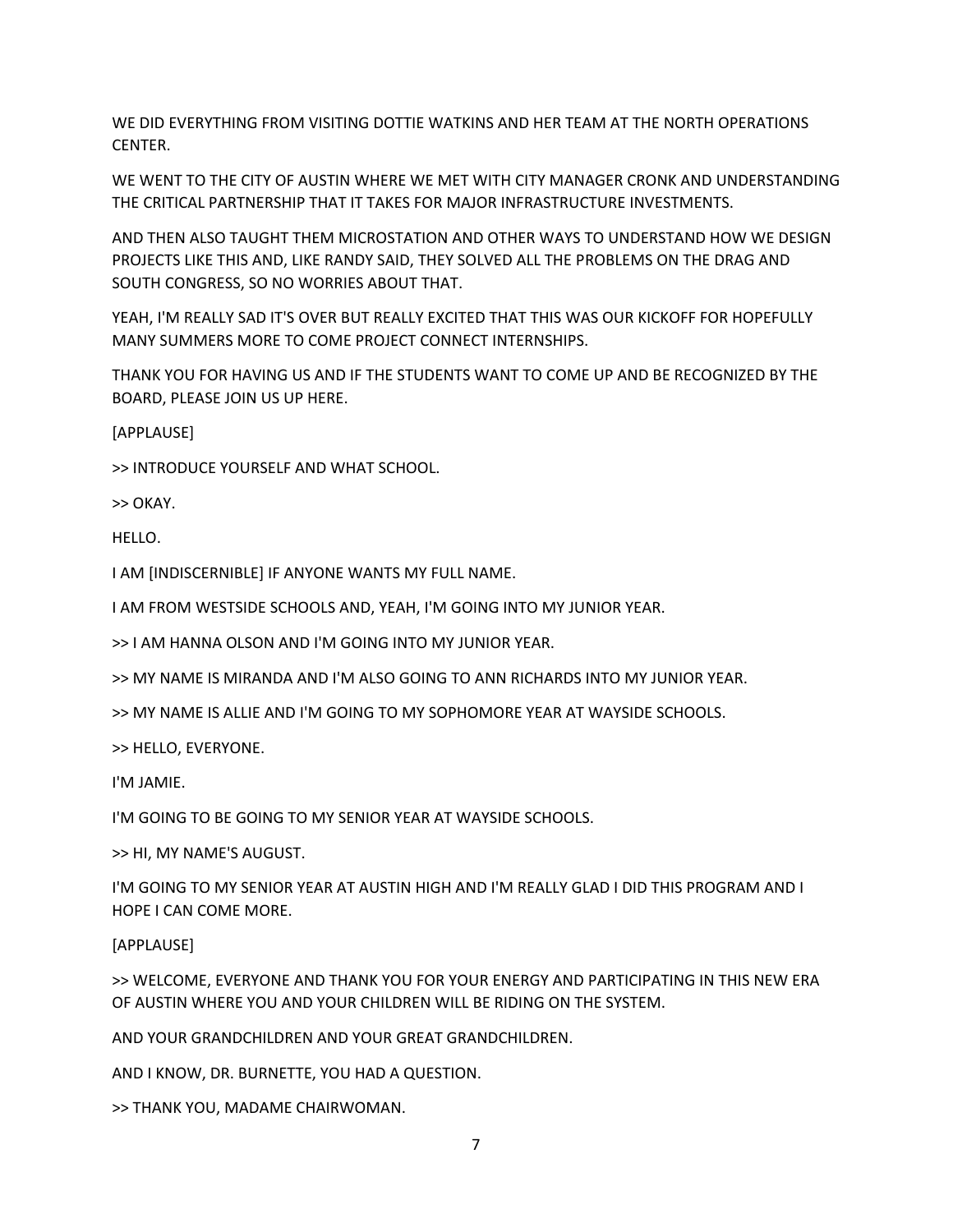I COMMEND YOU FOR SPENDING YOUR TIME IN THE SUMMER DOING THIS.

I'M CURIOUS DID ANYONE CHANGE THEIR CAREER GOALS AS A RESULT OF THE EXPERIENCE?

>> [OFF MIC]

>> I THINK SOMEONE HAS AN ANSWER.

>> I DIDN'T REALLY CHANGE.

I JUST KIND OF GOT A WIDER RESPECT ON THE IDEA OF TAKING WHAT YOU LEARN FROM DIFFERENT EXPERIENCES IN LIFE AND USING THAT TO YOUR ADVANTAGE IN WHAT EXACTLY YOU WANT TO ACHIEVE.

SO IT WAS A GREAT EXPERIENCE KNOWING THAT THAT COULD ACTUALLY HAPPEN.

EVEN BEING IN TRANSIT, WHATEVER YOU WANT TO DO IN LIFE YOU COULD ALWAYS TAKE THOSE OPPORTUNITIES AND THAT LIFE, THOSE PEOPLE YOU MEET AND USE THEM TO YOUR ADVANTAGE OR TO THE ADVANTAGE OF YOUR PURPOSE.

SO THAT WAS NICE.

>> VERY WELL SAID.

I ENCOURAGE ALL OF YOU START YOUR RESUME NOW.

YOU WANT TO PUT THIS ON YOUR RESUME BECAUSE WE WANT TO GIVE JOHN A LITTLE BIT OF COMPETITION IN THE FUTURE.

CONGRATULATIONS.

>> THANK YOU.

>> THANK YOU.

>> FIRST OF ALL, I WANT TO THANK YOU FOR YOUR TIME AND AS DR. BURNETTE SAID, IF I WAS YOUR AGE I WOULD PROBABLY WANT TO BE PLAYING XBOX OR HANGING OUT WITH MY FRIENDS, NOT SITTING AROUND DOING BORING TRANSIT BUT I THINK IT'S REALLY EXCITING THAT WE'RE ABLE TO GET STUDENTS LIKE YOURSELVES THAT LIVE ON THE CORRIDOR TO ACTUALLY PARTICIPATE.

I HAVE DONE A LOT OF TRANSPORTATION PROJECTS IN OTHER COUNTRIES AND I HAVE NEVER SEEN ANYTHING LIKE THIS.

## I THINK IT'S A GREAT IDEA.

I ONLY WISH WHEN I WAS YOUR AGE I HAD THAT OPPORTUNITY AND AS DR. BURNETTE SAID I HOPE SOME OF YOU THINK THAT TRANSPORTATION COULD BE INTERESTING AND WHEN IT COMES TIME TO PICK A CAREER YOU MIGHT CONSIDER TRANSPORTATION AND INFRASTRUCTURE.

SO THANKS AGAIN.

[APPLAUSE]

>> YEAH, SO WE'RE GOING TO TAKE SOME PHOTOS AND TAKE A QUICK BREAK FOR CAKE.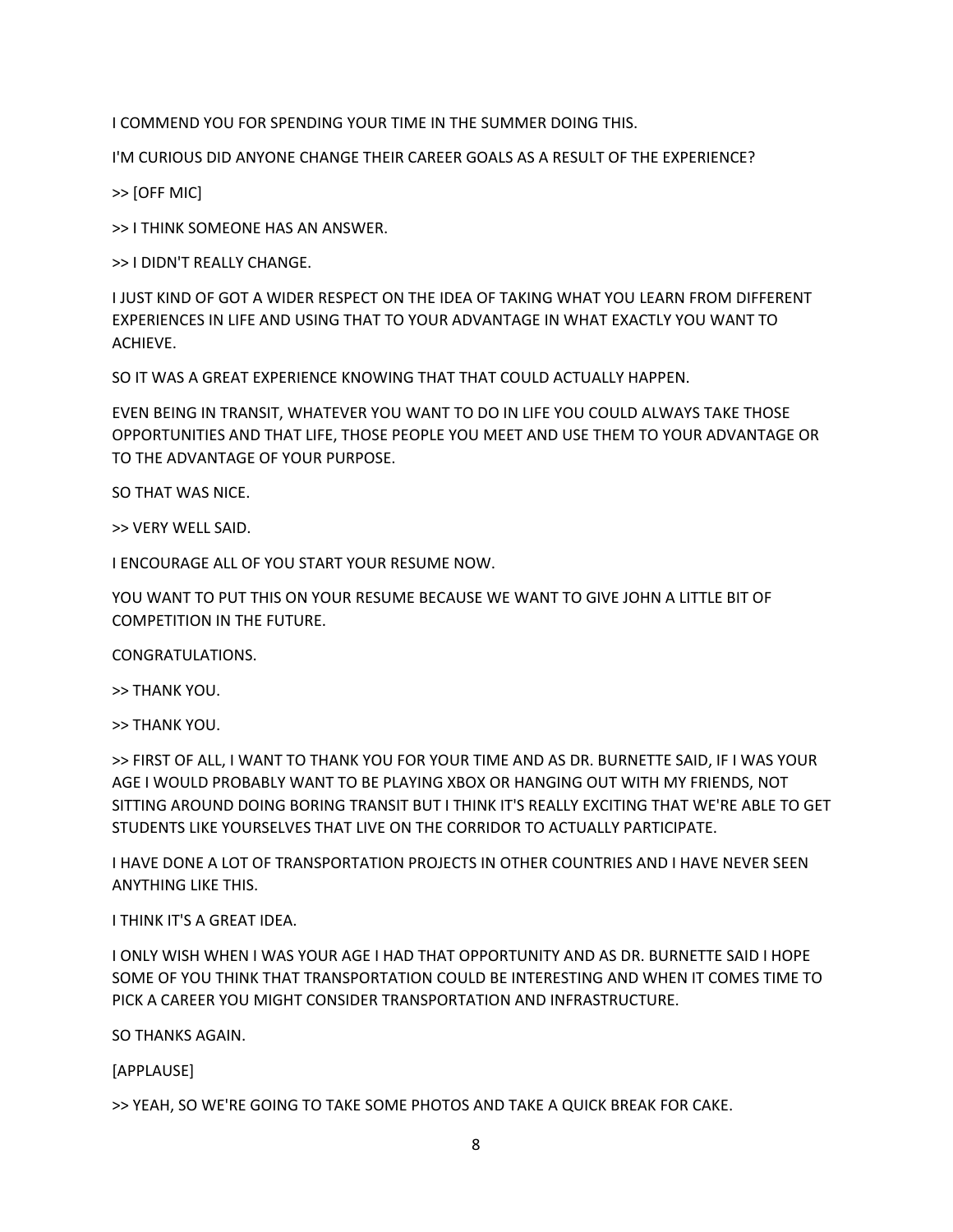THANK YOU.

THANK YOU.

[TAKING PICTURES]

[SHORT BREAK]

>> WITH THAT, I'LL WRAP UP MY EXECUTIVE DIRECTOR REPORT.

SO THE WAY WE RESTRUCTURED THE EXECUTIVE DIRECTOR REPORT IS WE HAD THESE UPDATES AT THE FRONT END AND EDF AT THE BACK, GOOD SUGGESTION BY BOARD MEMBER ELKINS, WHICH IS TO COMBINE THEM ALL TOGETHER.

NOW WHAT I'D LIKE TO DO IS CALL UP, JUST WITHIN INSIDE THE FRAME OF THE ENTIRE EXECUTIVE DIRECTOR UPDATE, AND THIS GIVES US A CHANCE FOR DIFFERENT STAFF MEMBERS TO BRING TOPICS TO THE BOARD.

WE'LL ASK JACKIE TO COME UP AND DO THE COMMUNITY ENGAGEMENT UPDATE.

THERE'S BEEN AN ENORMOUS AMOUNT OF ACTIVITY AND JACKIE AND HER TEAM CONTINUE TO DO GREAT WORK IN THIS AREA.

>> IT'S NOT ADVANCING.

GOOD AFTERNOON, EVERYONE.

MY NAME IS JACKIE NIRENBERG, I'M DIRECTOR OF COMMUNITY ENGAGEMENT FOR THE AUSTIN TRANSIT PARTNERSHIP AND WE HAVE BEEN QUITE BUSY THIS MONTH SO I'LL GIVE YOU AN UPDATE AND TELL YOU A LITTLE BIT ABOUT WHERE WE'RE HEADED.

THIS PAST MONTH WE HAD A NUMBER OF ADVISORY COMMITTEE MEETINGS.

WE HAVE HAD THESE COMMITTEE MEETINGS AND IT'S A GREAT WAY TO GET PEOPLE INVOLVED IN THE PROCESS.

SO ON JULY 22 WE HAD OUR AMBASSADOR MEETING AND WE HAD AN ORANGE LINE NORTH AND SOUTH ALIGNMENT WALK THROUGH.

THEN ON JULY 30 WE HAD THE PROJECT CONNECT COMMUNITY ADVISORY COMMITTEE, THE CAC, AND WE HAD A DISCUSSION ABOUT INTERNAL GOVERNANCE.

AND THEN WE ARE HAVING ANOTHER SPECIAL CALLED MEETING TODAY OF THE CAC SO THEY CAN ADOPT THEIR BYLAWS AND ELECT OFFICERS.

ON JULY 7 WE HAD OUR FIRST PLANNING SUSTAINABILITY EQUITY AND DBE COMMITTEE, THE PSAC, AND WE PRESENTED THE ATP DIVERSITY, EQUITY, AND INCLUSION AND GOT REALLY VALUABLE FEEDBACK FROM THE GROUP.

WE HAD OUR JOINT TECHNICAL ADVISORY COMMITTEE MEETING TO ORIENT EVERYBODY ON THE PURPOSE AND SCOPE OF THESE ADVISORY COMMITTEES AND GIVE THEM A RUNDOWN ON THE PROJECT CONNECT PROGRAM.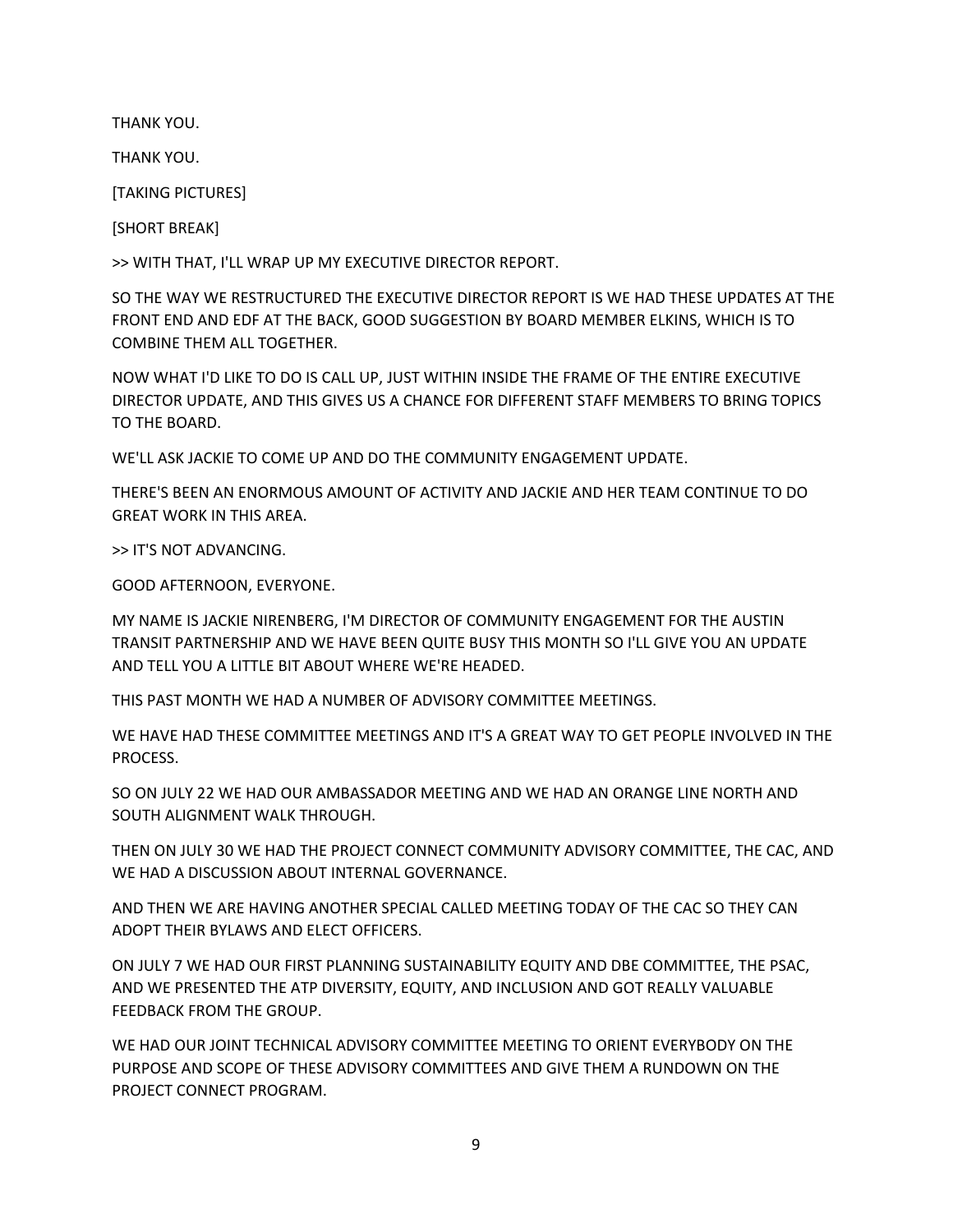THEN JULY 19 WE HAD OUR FIRST ENGINEERING, ARCHITECTURE, AND CONSTRUCTION MEETING AND BASICALLY A GET TO KNOW YOU MEETING, A LITTLE BIT OF AN ONBOARDING, AND TALKING ABOUT WHAT THE COMMITTEE'S GOING TO BE DOING.

WE ARE PLANNING TO HAVE ANOTHER JOINT TAC COMMITTEE MEETING SO WE CAN WALK THROUGH THE ALIGNMENTS WITH ALL THREE GROUPS AND INVITE THE CAC AS WELL.

FINALLY, ON AUGUST 19, WE WILL BE HAVING OUR FIRST FINANCE AND RISK COMMITTEE MEETING.

LOTS AND LOTS OF MEETINGS GOING ON.

UPCOMING, WE HAVE A SERIES OF COMMUNITY MEETINGS HAPPENING STARTING NEXT WEEK.

REALLY EXCITED TO DO THESE TO TALK ABOUT THE 15% DESIGN AND START TALKING TO THE COMMUNITY ABOUT WHAT IT MEANS TO PUT THESE PROJECTS ON THE GROUND.

AND HOW WE'RE GOING TO ORGANIZE THE CORRIDORS WHERE THESE PROJECTS ARE RUNNING.

WE HAVE TO INCLUDE A LOT OF DIFFERENT ELEMENTS TO MAKE IT A COMPLETE STREET AND SO IT'S A CHANCE FOR THE COMMUNITY TO SORT OF ROLL UP THEIR SLEEVES, TALK TO TECHNICAL FOLKS AND GIVE US INPUT ABOUT WHAT'S IMPORTANT TO THEM AT THE NEIGHBORHOOD LEVEL AND WHAT ARE SOME THINGS THAT MIGHT NOT BE AS IMPORTANT TO PEOPLE AND THIS WILL GIVE US SOME GOOD INFORMATION TO MOVE FORWARD TO THE NEXT PHASE OF DESIGN.

SO WE'LL BE HAVING TWO BLUE LINE VIRTUAL MEETINGS WITH WORKING GROUP BREAKOUT SESSIONS AND FOUR ORANGE LINE MEETINGS, MOSTLY BECAUSE THE ORANGE LINE IS SO LONG WE'RE SPLITTING UP INTO NORTH AND SOUTH.

AND AS ALWAYS WE'RE GOING TO HAVE AN ONLINE SELF GUIDED VERSION OF THE MEETING ON PROJECT CONNECT.COM.

THAT WILL BE JULY 27 THROUGH AUGUST 27 AND THEN, FINALLY, WE HAD PLANNED TO DO OUR VERY FIRST IN PERSON OPEN HOUSE MEETING THE 31st AT THE LIBRARY AND DUE TO THE UNCERTAINTY THAT'S GOING ON RIGHT NOW WITH COVID AND AN IMMINENT STAGE FOUR ANNOUNCEMENT, WE HAVE DECIDED THAT OUT OF ABUNDANCE OF CAUTION WE'RE GOING TO HAVE TO POSTPONE THAT.

SO UNFORTUNATE BUT WE WILL BE BACK, FOLKS, SO WE LOOK FORWARD TO DOING THAT IN THE FUTURE.

AND JUST WANTED TO RECAP.

WHEN WE BREAK OUT INTO OUR DISCUSSION GROUPS AT THESE VIRTUAL COMMUNITY MEETINGS, THEY WILL BE BROKEN OUT INTO SMALLER SECTIONS OF EACH OF THE CORRIDORS AND, AGAIN, THIS IS THE OPPORTUNITY TO GET DOWN TO THE REAL GRANULAR LEVEL AND LET PEOPLE SPEAK TO US ABOUT WHAT'S IMPORTANT TO THEM AND WHAT THEIR CONCERNS ARE ABOUT THEIR NEIGHBORHOOD AS IT RELATES TO THESE PROJECTS.

AND SO THESE REFLECT WORKING GROUPS THAT WE'VE ALREADY ESTABLISHED AND WE WANT THE COMMUNITY TO KNOW THAT PEOPLE CAN ALWAYS JOIN THESE WORKING GROUPS.

THESE ARE GOING TO BE GOING ON FOR QUITE SOMETIME.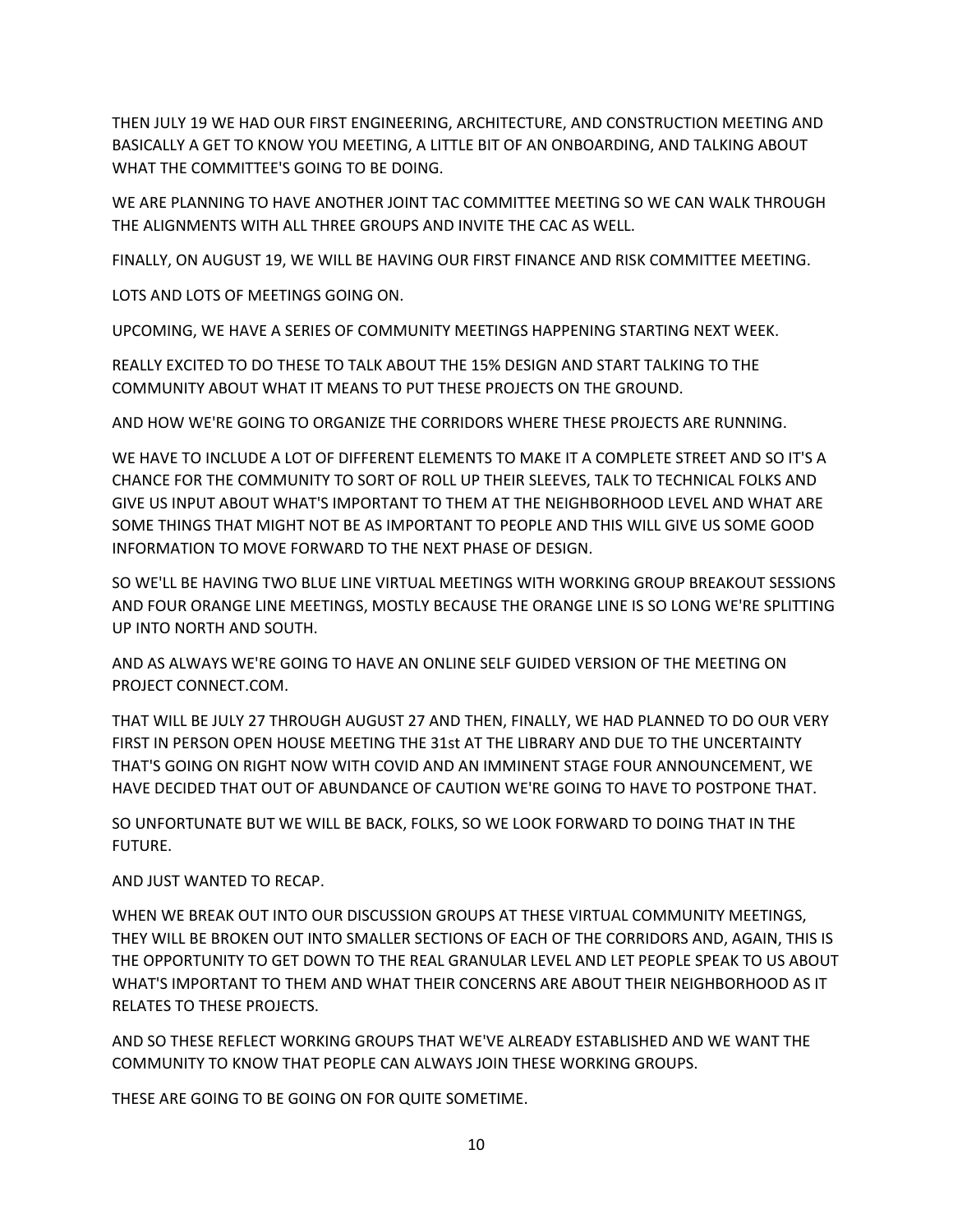WE'RE GOING TO GET TO KNOW EACH OTHER VERY, VERY WELL OVER THE NEXT FEW YEARS SO WE INVITE EVERYBODY TO PARTICIPATE.

YOU DON'T HAVE TO LIVE IN A PARTICULAR AREA OF A WORKING GROUP.

YOU CAN HAVE JUST AN INTEREST IN IT AND PARTICIPATE IN THAT SPECIFIC GROUP AS WELL.

AND THEN UPCOMING IN THE FALL WE'VE GOT MORE THINGS ON THE HORIZON.

WE'VE GOT SOME COMMUNITY MEETINGS WILL BE HELD FOR THE METRO RAPID GOLD LINE AND THE DOMAIN SOUTH LAMAR ROUTE AND WE'LL DO A SERIES OF MEETINGS ON THE METRO RAPID LINE AS WELL.

MORE TO COME.

WITH PICKUP WE WILL BE DOING A NEIGHBORHOOD OUTREACH FOR A NEW SOUTH AUSTIN SERVICE ZONE IN THE FALL AND FINALLY THERE WILL BE NEIGHBORHOOD OUTREACH ON THE NEW METRO RAIL STATIONS AT McKALLA AND BROADMOOR.

I'M HAPPY TO TAKE QUESTIONS BEFORE I PASS IT ALONG FOR THE TECHNICAL UPDATE.

>> THANK YOU, JACKIE.

DO WE HAVE ANY QUESTIONS FROM THE BOARD?

BOARD MEMBER ELKINS.

>> THANKS VERY MUCH FOR THE UPDATE, JACKIE.

THERE'S A LOT OF GREAT COMMUNICATION AND COMMUNITY ENGAGEMENT GOING ON.

JUST ONE SUGGESTION GOING FORWARD FOR THE TECHNICAL ADVISORY COMMITTEES.

IT MIGHT BE A GOOD IDEA FOR THE THREE HEADS, WHEN THEY HAVE A COMMITTEE MEETING AT THE BOARD, DO A TWO MINUTE UPDATE ABOUT WHAT HAPPENED IN THEIR RESPECTIVE COMMITTEES.

MADAME CHAIR, DR. BURNETTE, AND MYSELF.

>> THAT'S A GREAT SUGGESTION AND WE TALKED ABOUT THAT PREVIOUSLY.

I THINK THAT'S WHAT WE'LL DO MOVING FORWARD.

>> GREAT.

>> Mayor Adler: THANK YOU.

THANKS FOR ONE OF THE THINGS I THINK THAT CAP METRO AND ATP HAS DONE BEST IS REALLY INVOLVE THE COMMUNITY IN THINGS THAT ARE HAPPENING AND IT'S GREAT TO SEE.

WHEN'S THE COMMUNITY GOING TO BE AN OPPORTUNITY TO REVIEW AND COMMENT ON THE JPA DRAFTS AND WHAT FORM WILL THAT TAKE?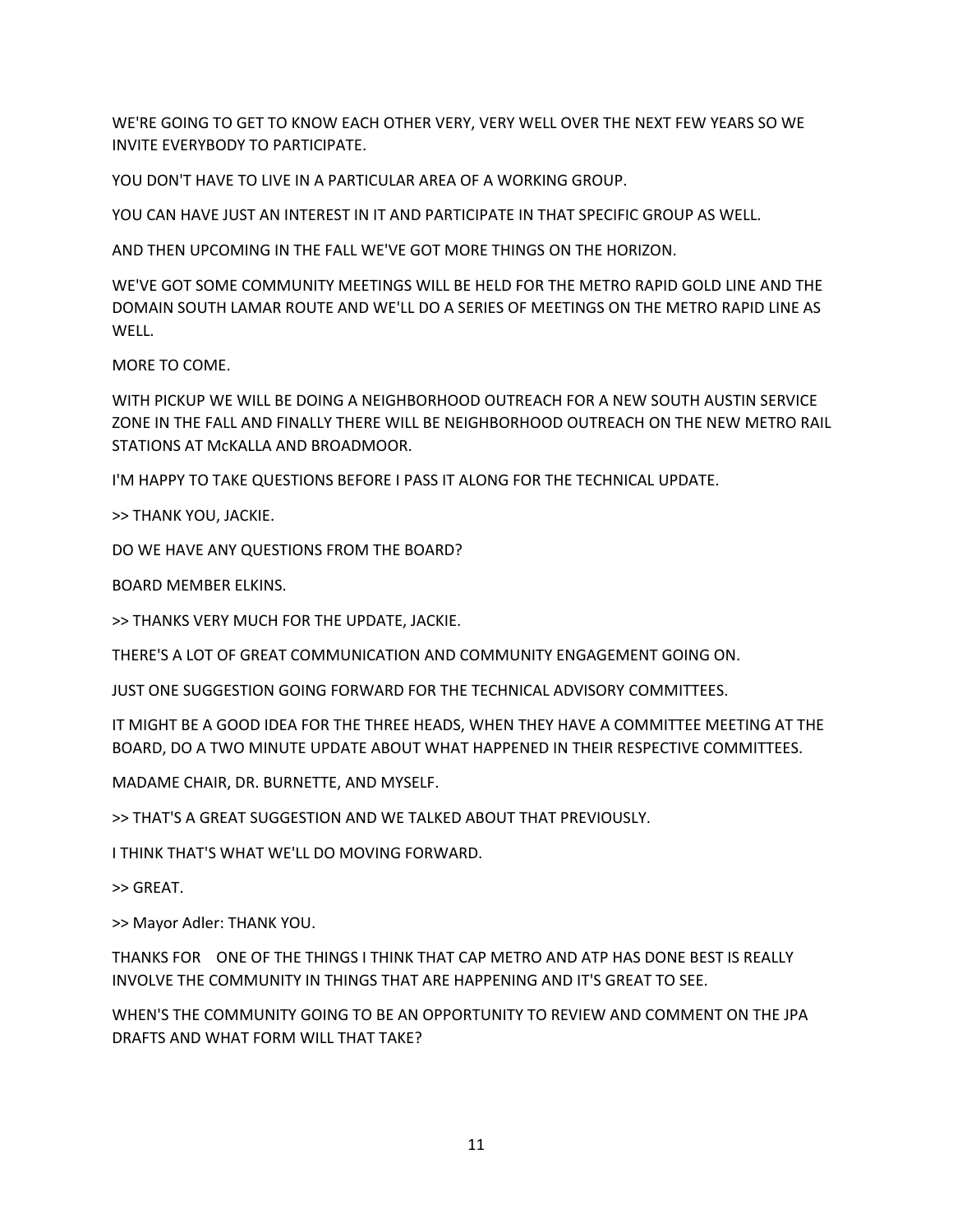>> WE'RE GOING TO DO THE TECHNICAL UPDATE AND THE ADMINISTRATIVE UPDATE AND INSIDE THE ADMINISTRATIVE UPDATE I'M GOING TO HAVE STAFF MEMBERS TALK ABOUT THE JPA PROCESS AND THERE'S A SCHEDULE RELATED TO THAT.

>> SOME OF THE QUESTIONS WE'RE GETTING IN OUR OFFICE RELATE TO PLANS TO MITIGATE THE HARM TO BUSINESSES.

SHOULD I ASK THAT NOW OR SHOULD I ASK THAT QUESTION LATER?

>> IF WE CAN DEFER UNTIL THE JPA UPDATE, THAT'S PROBABLY THE BEST TIMING.

>> OKAY.

AND THEN THE LAST QUESTION I WAS SENT HERE BY MY CONSTITUENTS TO ASK RELATED TO THE BEST TOOLS OR PRACTICES TO ENSURE THE EQUITY AND THE HIRING OF MINORITY DRIVERS.

SHOULD WE COVER THAT THEN TOO?

>> THAT WILL BE COVERED AS WELL.

>> SOUNDS GOOD.

I'LL HOLD ON TO ALL THOSE QUESTIONS.

THANK YOU.

>> THANK YOU.

>> I JUST HAD A MINOR COMMENT.

I THINK WE STARTED WITH JULY AND THEN CONTINUED IN JULY.

JUST THOSE MEETINGS STARTED IN JUNE.

JUST A MINOR UPDATE ON THE TIME WARP ON OUR SCHEDULES, BUT THANK YOU FOR ALL THE HARD WORK IN GETTING ALL THESE MEETINGS STARTED.

AND TO THE STAFF THAT ORGANIZED EVERYONE'S SCHEDULE TO MAKE SURE WE LAUNCHED THESE MEETINGS.

THANK YOU, JACKIE.

>> OUR PLEASURE.

>> THANK YOU SO MUCH.

>> SO NEXT UP, CHAIR, I WOULD ASK FOR THE TECH UPDATE, DAVE COUCH TO COME UP.

I WANT TO PUT A COUPLE OF NOTES AS DAVE IS COMING UP.

ONE THING WOULD BE DAVE WILL MENTION IT, BUT A CHECK POINT ON THE MANCHACA PICKUP ZONE.

THAT WILL BE TWO PROJECT CONNECT PROJECTS THAT HAVE ALREADY NOW BEEN ON THE GROUND MEETING THE COMMITMENT FOR THE VOTERS AND RELATED TO THE OVERALL PROGRAMS.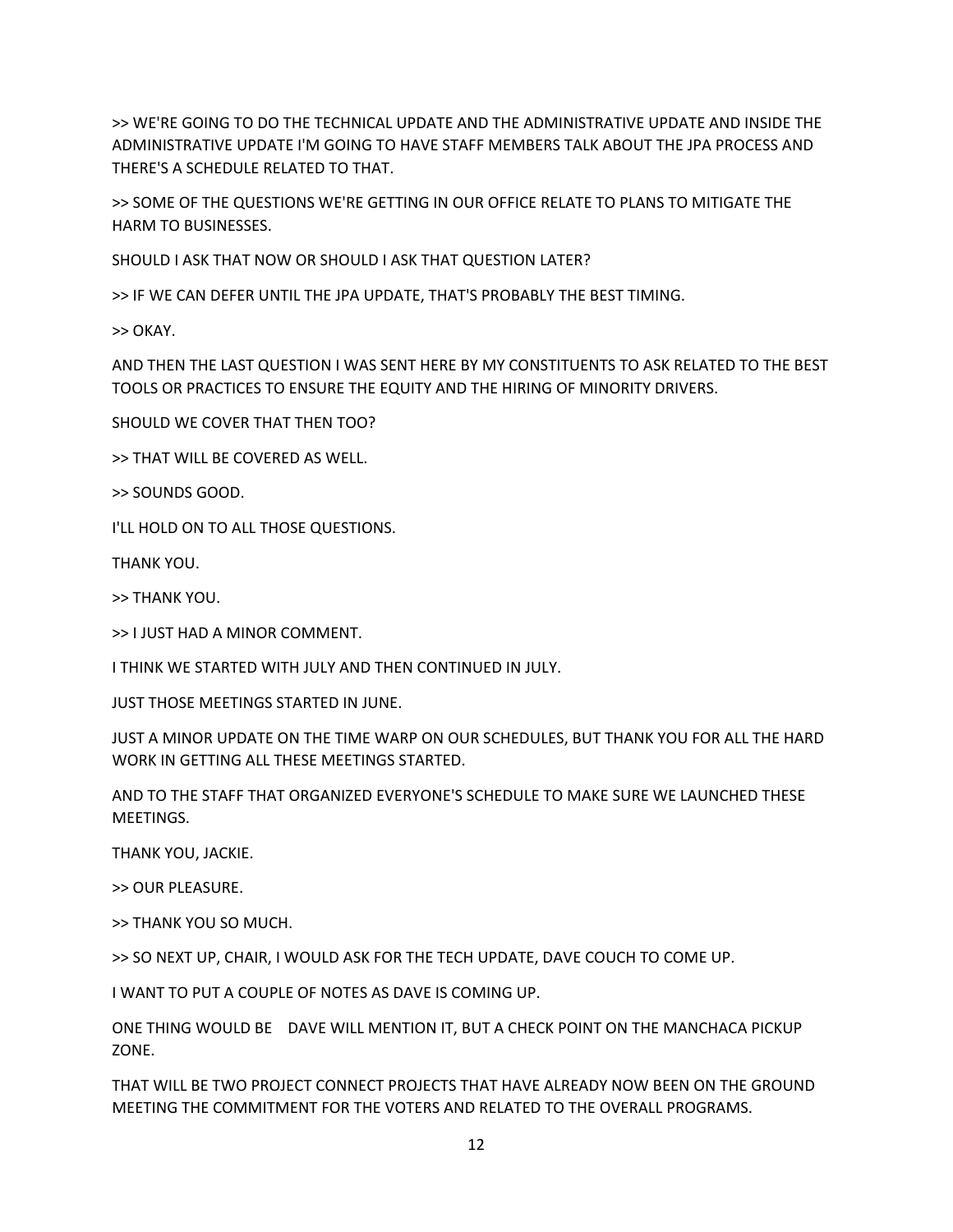SO THE TEAM HAS WORKED HARD TO GET READY FOR THAT ONE.

THE THIRD PICK UP ZONE WILL COME IN AUGUST.

THE OTHER THING I WANT TO JUST I KNOW DAVE WILL NATURALLY DO THIS BUT I WANT TO REALLY REITERATE MY THANKS TO THE CITY STAFF AS WELL ON THE 15% DESIGN.

THEY ARE WORKING HAND IN GLOVE WITH DAVE, PETER, JOHN, AND THE TEAM AND THIS IS A REALLY SIGNIFICANT PROGRAM, TWO MEGA PROJECTS INSIDE THIS PROGRAM THAT WE HAVE NEVER DONE IN THE REGION BEFORE AND THERE'S A LOT OF PEOPLE THESE ARE NEW TOPICS BUT I WANT TO COMPLIMENT NOT ONLY OUR STAFF BUT THE CITY STAFF OF BEING THIS WILLING, GOOD PARTNER TO TALK ABOUT HOW WE'RE ALL GOING TO WORK TOGETHER TO GET THIS DONE.

JUST THANK YOU TO GINA, ANIK AND HER TEAM AS DAVE KICKS THAT OFF.

>> OKAY.

MADAME CHAIR, BOARD MEMBERS, PRESIDENT CLARK.

IT'S A PLEASURE TO GO AHEAD AND GIVE YOU THE MONTHLY UPDATE ON PROGRESS WE'RE MAKING ON PROJECT CONNECT.

I WANT TO START WITH THE BLUE AND ORANGE LINES.

AS PRESIDENT CLARK JUST SAID, THE 15% DESIGN IS IN.

WE'RE GOING THROUGH A REVIEW WITH THE CITY AND OTHER STAKEHOLDERS AND WE'RE IN THE PROCESS RIGHT NOW OF WORKING THROUGH THE COMMENTS THAT ARE THERE TO RESOLVE ANY AND THEN TO GET OTHERS INCORPORATED.

SO WE TAKE THEM FORWARD INTO THE 30% DESIGN.

WE'RE STILL OUT IN THE FIELD DOING SOIL BORINGS TO LOOK AT EXACTLY WHAT WE'RE GOING TO HAVE FOR THE TUNNEL SO WE CAN ADVANCE THAT DESIGN.

AND WE'RE ALSO GOING TO START SOMETHING THAT IS GOING TO BE MORE ADVANCEMENT ON THE ACTIVITIES AND EACH INTERSECTION.

WE'RE GOING TO START AND WE'LL BE BACK WITH PROBABLY THREE CONTRACTS TO GO AHEAD AND START TO DO THAT WORK AT EACH INTERSECTION.

THAT'S WHERE MOST OF THE INTERFERENCES WILL BE SO WE'LL BE COMING BACK WITH THAT SO THAT WHEN WE GET TO THE POINT THAT WE CAN GET STARTED WITH UTILITY RELOCATION, WE'LL HAVE THE INFORMATION, WE'LL KNOW WHAT WE'RE GOING TO BE LOOKING FOR.

THAT WILL ALL TIE INTO THE 30%.

WE CONTINUE THE OTHER NORMAL ANALYSES THAT ARE THERE.

EVERYTHING FROM LOOKING AT FEMA, DRAINAGE ANALYSIS, AND AS MR. CLARK JUST SAID THE COORDINATION HAS BEEN TREMENDOUS WITH THE CITY.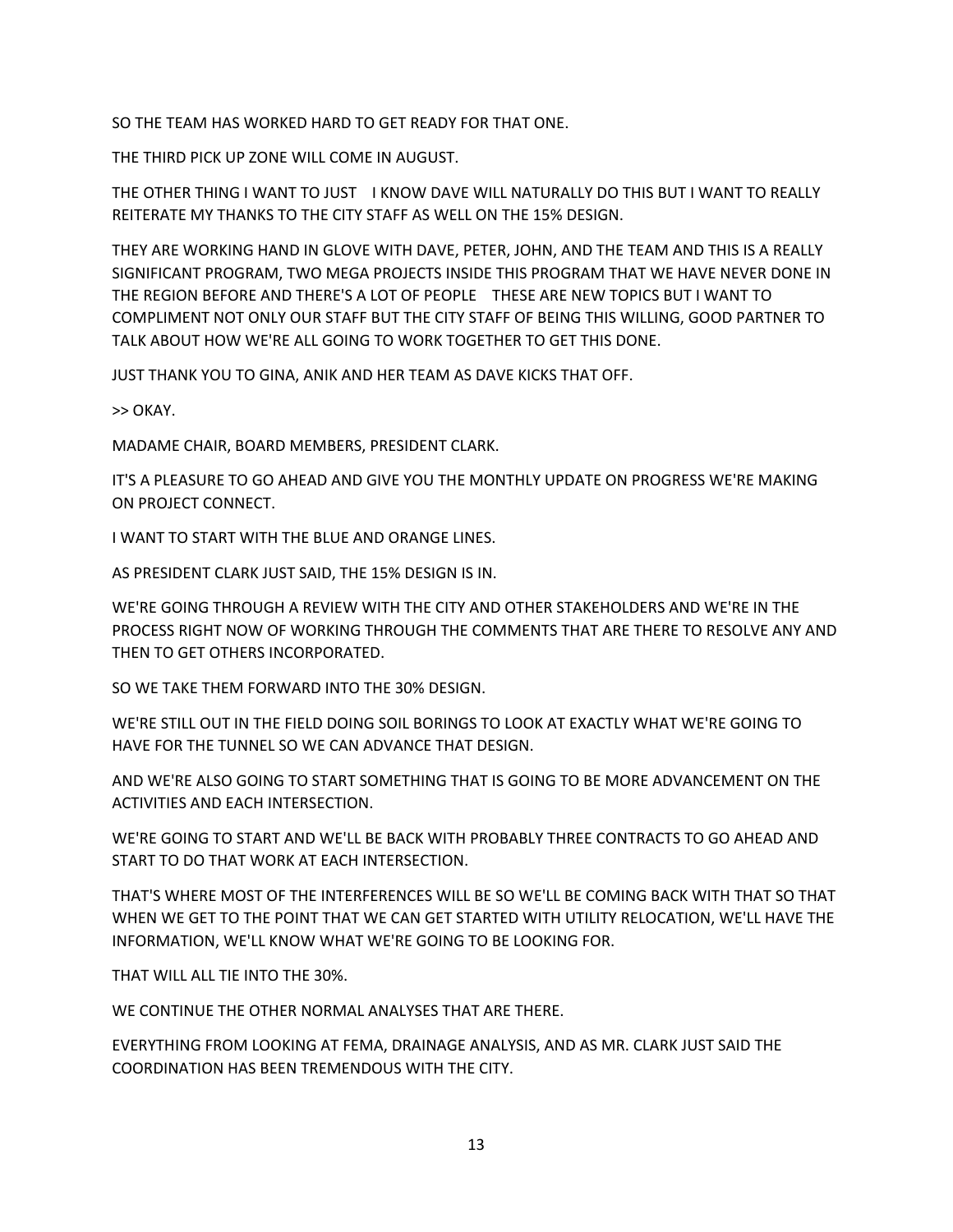AS A MATTER OF FACT, WE HAVE A MEETING TOMORROW THAT'S GOING TO GO FOR ABOUT FIVE HOURS THAT WE'RE LOOKING TO GO AHEAD AND START TO SORT THROUGH THE PERMITS AND THE UTILITIES.

THE PERMITS ARE A VERY COMPLEX PROCESS SO THAT'S SOMETHING WE HAVE PUT TOGETHER AND WE'RE GOING TO START THROUGH THAT IN DETAIL TOMORROW.

WITH RESPECT TO THE NEPA PROCESS, IN THE FIRST STEP OF EACH ONE OF THE NEW STARTS PROGRAM, IF YOU RECALL THE PRESENTATIONS THAT WE HAVE DONE PREVIOUSLY, THE FIRST THING YOU GET INTO IS PROJECT DEVELOPMENT.

WE'VE REQUESTED ENTRY INTO PROJECT DEVELOPMENT.

WE ANTICIPATE GETTING THAT APPROVAL SOMETIME DURING THE EARLY PART OF AUGUST.

WE'LL GET ON THAT 24 MONTH CYCLE TO GO AHEAD AND GET TO THE END OF PROJECT DEVELOPMENT AND ENTER INTO ENGINEERING.

WE CONTINUE TO WORK ON THE OTHER PORTIONS THAT WE NEED, WHETHER IT'S ARCHAEOLOGICAL, NOISE, VIBRATION, ALL OF THESE THINGS YOU HAVE TO TAKE INTO CONSIDERATION WHEN YOU'RE DEVELOPING A FEW ENVIRONMENTAL IMPACT STATEMENT.

METRO RAPID, AN EXPO IN PLEASANT VALLEY, THAT'S GOING ON VERY, VERY WELL.

FTA HAS ASSIGNED A PMO TO GO AHEAD AND SHEPHERD US THROUGH AND REVIEW EVERYTHING THAT WE'RE DOING SO THAT WE CAN GO AHEAD AND GET TO A FUNDING AGREEMENT.

WITH THAT, WE'RE DEVELOPING THE READINESS DOCUMENTS THAT WE NEED AND WE CONTINUE TO WORK WITH THE CITY ON LOCATIONS OF THE INDIVIDUAL STOPS, WHETHER THEY'RE A FAR STOP, NEAR STOP, AND ALL THE DETAILS THAT GO WITH IT.

WE'VE ALSO GOT THE VEHICLE PROCUREMENT UNDERWAY.

THAT CONTAINS OPTIONS TO BE ABLE TO GET THE BUSES FOR ALL OF THE METRO EXPRESS ROUTES.

THE GOAL LINE, WE'RE JUST SCRATCHING THE PROVERBIAL SURFACE, GETTING READY TO START WORK ON THAT AND WE'RE IN THE PROCESS OF LOOKING AT THAT WITH FTA AND DOING AN ANALYSIS OF WHAT THE RIDERSHIP IS, LOOKING AT NOT ONLY THE GOAL LINE BUT 803 TO MANCHACA AND OAK HILL.

ON THE RED LINE AND PICK UP SERVICE, MR. CLARK ALREADY STOLE THE THUNDER WITH THE NEIGHBORHOOD CIRCULATORS SO THEY'RE PROGRESSING VERY WELL AS THE LEAD INTO A LOT OF THE PROJECTS THAT WE'VE GOT IN PROJECT CONNECT.

McKALLA NEXT TO THE SOCCER STADIUM IS GOING WELL.

WE'VE GOT A CATEGORICAL EXCLUSION REQUEST IN FOR FTA FOR A SMALL PIECE OF LAND THAT WE HAVE TO ACQUIRE AS PART OF THE PROJECT.

30% DESIGN WILL BE FINISHED IN JULY.

AND WE'RE DEVELOPING WHAT'S REQUIRED TO ACQUIRE REAL ESTATE.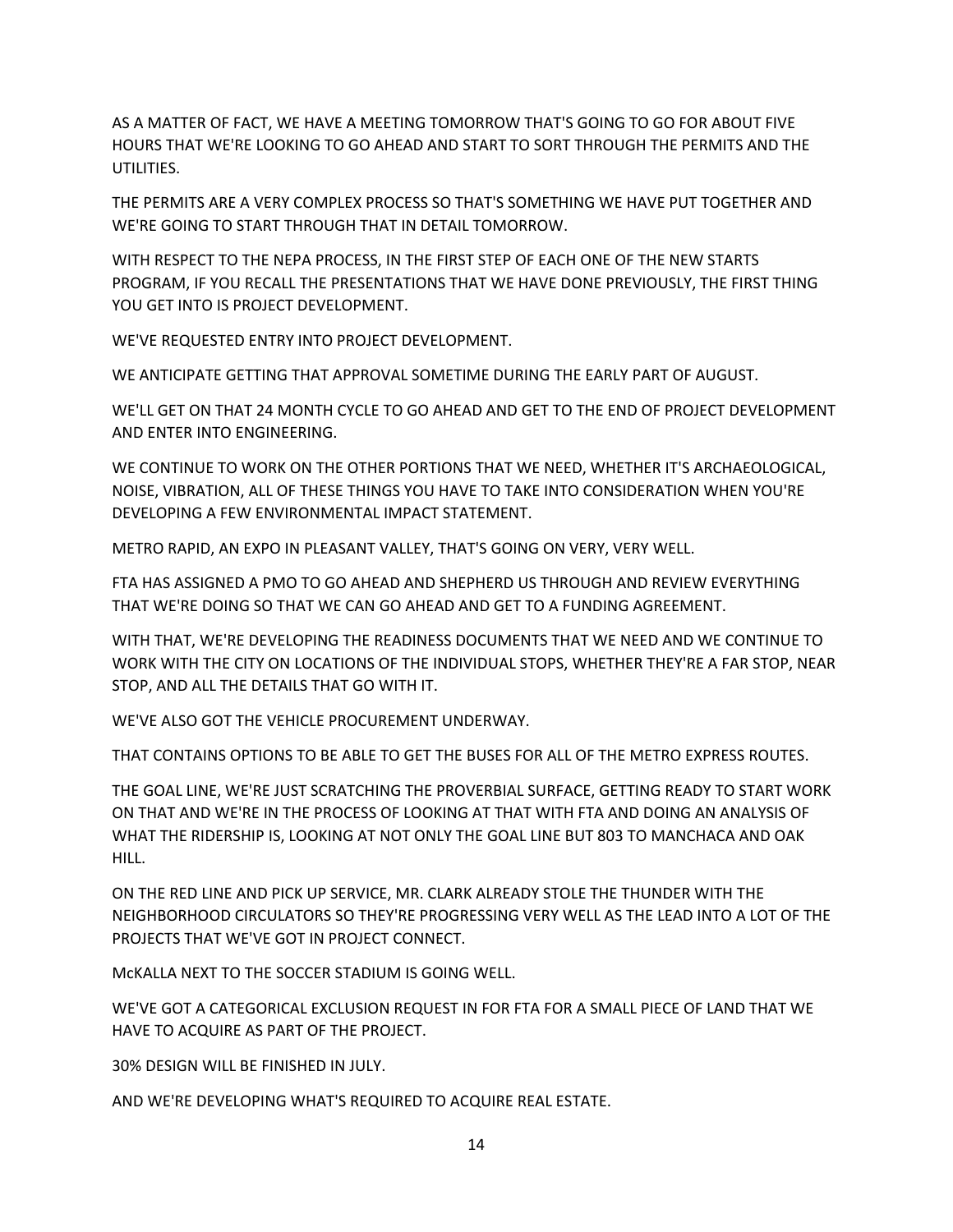IT'S CALLED RAMP REAL ESTATE ACQUISITION MANAGEMENT PLAN.

SO THAT'S SOMETHING WE HAVE TO HAVE IN PLACE AND WE USE IT NOT ONLY FOR THIS BUT THE FEDERAL PROCESS.

BROADMOOR STATION COORDINATION IS ON GOING WITH THE NEIGHBORHOOD AND ALSO WITH BASICALLY THE TRAIL FOUNDATION.

LOOKING AT HOW WE GET TO WHICH POINT.

AND THEN WE'VE ALSO GOT THE LAKELAND TO LEANDER SECOND TRACT THAT WE'RE IN THE PROCESS OF LOOKING AT.

THAT CONCLUDES MY REPORT FOR THE MONTH AND I WOULD BE GLAD TO ANSWER ANY QUESTIONS.

>> DO WE HAVE ANY QUESTIONS?

YES.

BOARD MEMBER ELKINS.

>> THANK YOU, MADAME CHAIR.

THANKS VERY MUCH, DAVE.

LOTS GOING ON IN YOUR WORLD, I CAN SEE.

JUST ONE QUICK QUESTION ON THE EXPO PLEASANT VALLEY.

YOU MENTIONED VEHICLE PROCUREMENTS UNDERWAY.

CAN YOU COMMENT ABOUT YOU'RE LOOKING INTO ELECTRICAL VEHICLES, ELECTRICAL BUSES VERSUS CONVENTIONAL?

>> YES.

WHEN THE PROCUREMENT WAS PUT TOGETHER, IT'S A CAPITAL METRO PROCUREMENT TO GO AHEAD AND REPLACE BUSES AS THE BASE PORTION OF WHAT CONTRACT.

IN TRYING TO ADVANCE QUICKER WITH WHAT WOULD BE THERE FOR EXPO AND PLEASANT VALLEY.

WHEN THE CONTRACT WAS ADVERTISED, WE PUT AN OPTION IN THAT CONTRACT SO WE COULD EXERCISE IT DEPENDING ON THE TIMING OF WHERE WE WERE WITH EXPO AND PLEASANT VALLEY.

IT IS AN ENTIRE ELECTRIC FLEET.

INCLUDED IN THERE IS THE OPTION FOR CHARGERS.

WE'LL NEED CHARGERS THAT ARE GOING TO BE AT THE END OF LINE AND THEN WE'RE ALSO GOING TO NEED ADDITIONAL CHARGING EQUIPMENT THAT WILL BE AT THE BUS GARAGES.

>> THAT'S GREAT TO HEAR ON THE ELECTRIC BUSES.

ONE OF THE THINGS WE SHOULD START THINKING ABOUT, AND I'M SURE YOU ALREADY ARE AS WE DEVELOP THIS PROGRAM, IT'S PROGRAM, NOT PROJECTS, IS HOW DO WE MEASURE OUR CARBON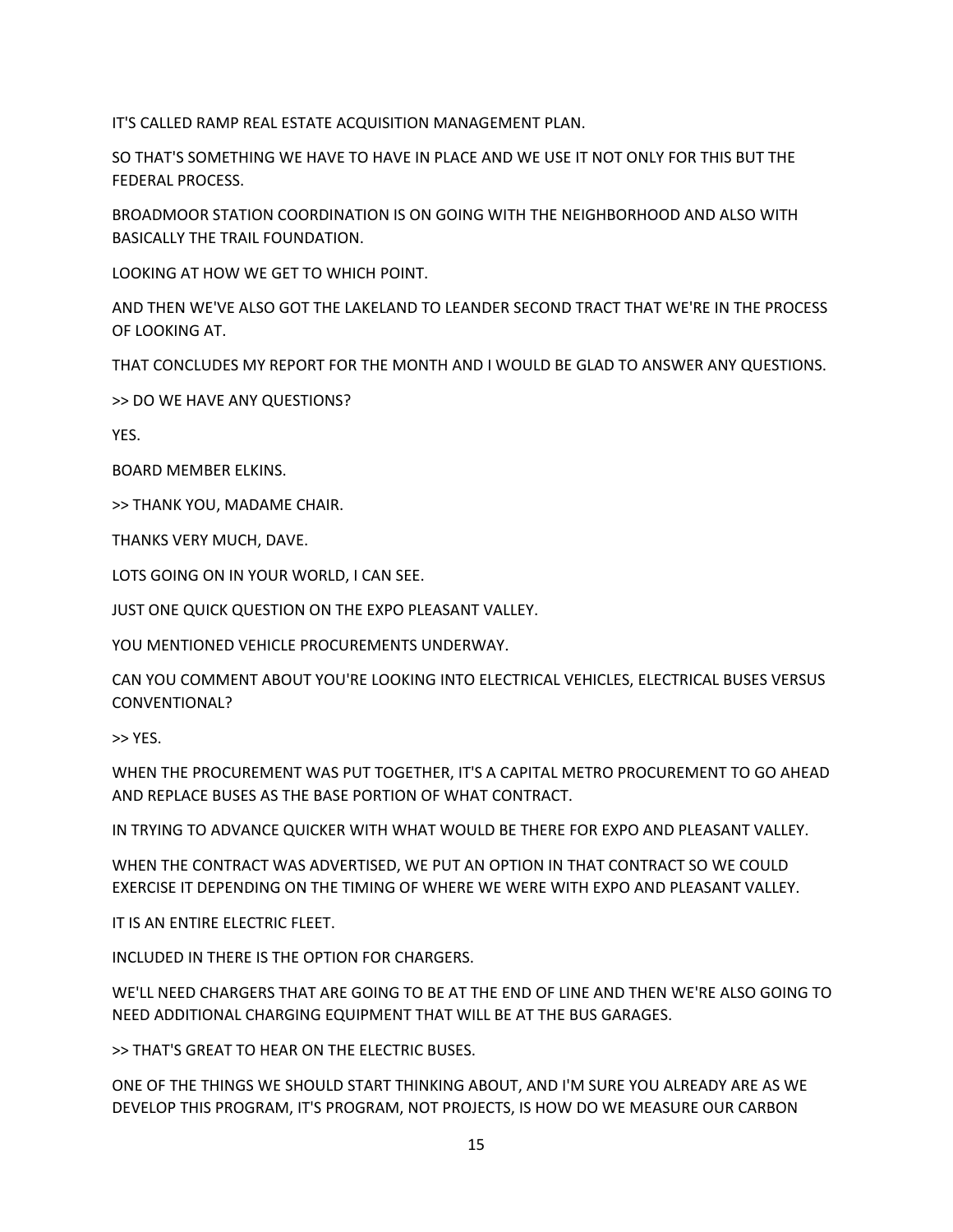FOOTPRINT IN THIS WHOLE PROGRAM AND ELECTRIC BUSES ARE GOING TO BE A KEY COMPONENT TO LOWERING OUR CARBON FOOTPRINT AND THE FIRST STEP TO KIND OF, YOU KNOW, LOWERING YOUR CARBON FOOTPRINT IS YOU NEED TO BE ABLE TO MEASURE IT.

AS WE GO THROUGH THIS PROGRAM OVER THE NEXT EIGHT OR NINE YEARS, THAT'S SOMETHING WE'RE ALL GOING TO BE FOCUSED ON AND THERE I THINK WE CAN BE A LEADER IN NATIONWIDE TRANSIT TOO, HAVING, YOU KNOW

>> I THINK THE BASIS BEHIND THE PROGRAM OF EVERYTHING, WHETHER IT'S BUS OR WHETHER IT'S LIGHT RAIL OR WHETHER IT'S EVENTUALLY THE COMMUTER RAIL AND PICK UP SERVICE, EVERYTHING BEING ELECTRIC VEHICLES I THINK THAT'S GOING TO MAKE A TREMENDOUS EFFECT.

IT'S SOMETHING THAT WE STARTED TO PUT SOME INITIAL NUMBERS TOGETHER DURING I GUESS ABOUT THE LAST YEAR AND A HALF.

I AGREE.

IT'S SOMETHING WE NEED TO TRACK AND I THINK IT'S GOING TO BE A BIG BENEFIT.

>> THANK YOU.

>> YES.

>> I'M JUST CURIOUS.

THE \$2.8 MILLION GRANT, IS THAT USED TOWARDS THESE VEHICLES OR SOMETHING ELSE?

>> I CAN ANSWER THAT FOR YOU, DAVE.

THOSE ARE THE WAY THE LOW AND ZERO EMISSION PROGRAM AT FTA WORKS, IT'S BASICALLY REPLACING A FLEET.

THAT WILL ALLOW US TO RETIRE OUT THE COST DIFFERENTIAL BETWEEN A DIESEL AND ELECTRIC BUS.

I THINK THAT GRANT WAS FOR 5 AND PLUS SOME TECHNICAL TRAINING FOR STAFF AND SOME DEPOT CHARGING.

THAT IS NOT CONNECTED TO FUNDING RELATED TO THESE.

THAT'S JUST REGULAR, IF YOU WILL, CAPITAL METRO STANDARD REPAIR FLEET MANAGEMENT.

CAPITAL METRO HAS A SUSTAINABILITY PLAN RIGHT NOW ON A LOT OF CARBON GOALS AND THOSE WILL FEED IN ULTIMATELY THE TEAM WILL COME UP AND TALK ABOUT THE JOINT PARTNERSHIP AGREEMENT, THEY KIND OF BLEND TOGETHER IN THE SENSE OF HOW THIS PART DOES ENVIRONMENTAL MANAGEMENT IN RELATION TO LONG TERM, HOW CAPITAL METRO OPERATES THE SYSTEM.

>> MY QUESTION REFERS MORE TO THE PICKUP SERVICE.

ARE ANY OF THOSE VEHICLES ALSO GOING TO BE ELECTRIC VEHICLES OR IS THERE AN OPPORTUNITY FOR THAT FLEET TO ALSO BE ELECTRIFIED?

>> DO YOU WANT ME TO TAKE THIS, DAVE, AS WELL?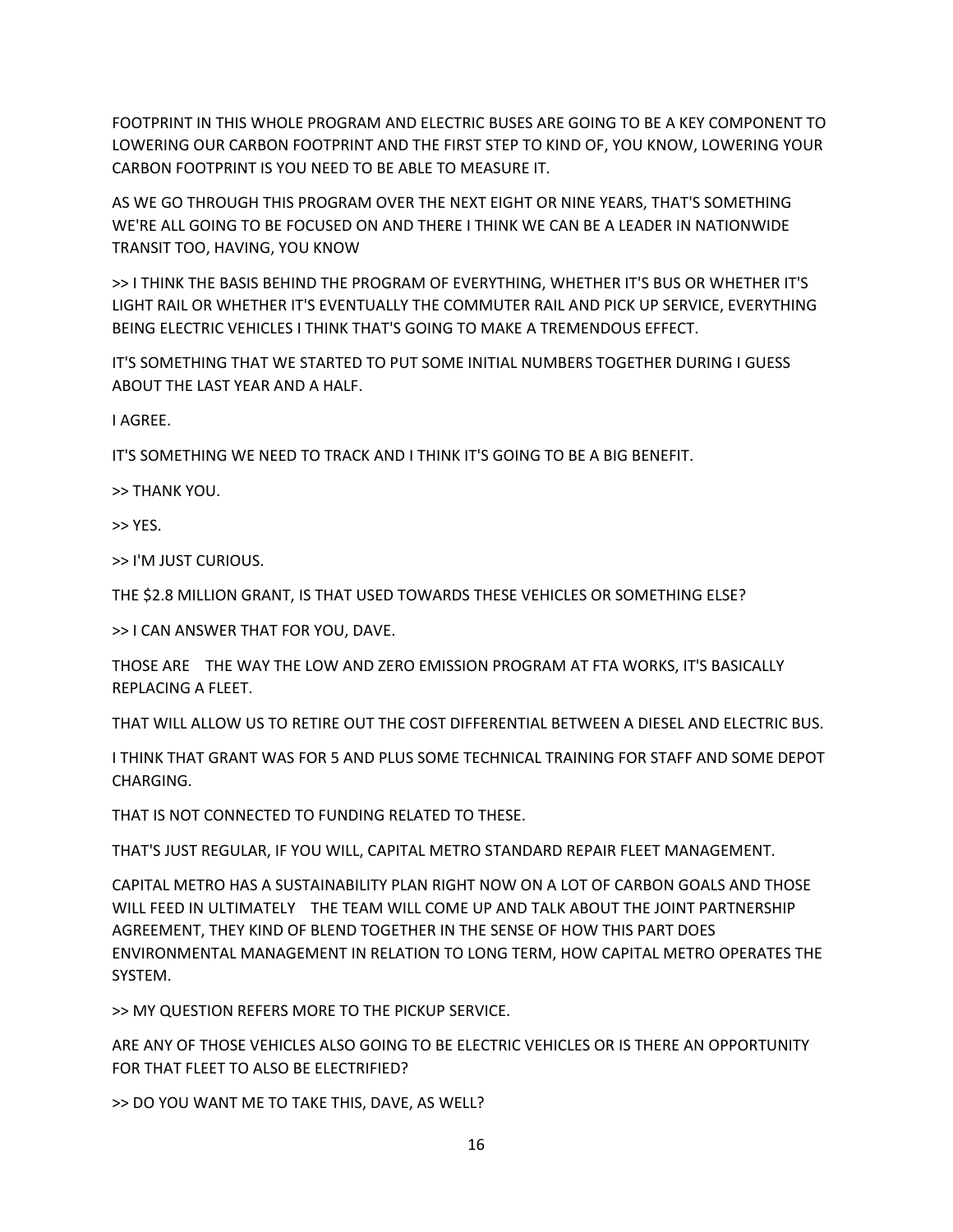>> YEAH, GO AHEAD.

[TECHNICAL DIFFICULTIES]

>> WE HAVE TO DELIVER WITH WHAT THAT SCOPE IS THAT'S COMMITTED AND IT'S THE AMOUNT OF FUNDING THAT WE GET AT THAT POINT.

>> SO TO STICK WITH YOUR EXAMPLE THERE WITH THE RAIL CARS, IF WE, RIGHT NOW WE'RE AT 15% AND WE THINK IT'S GOING TO BE 20 RAIL CARS AND THEN WE GET TO THE 30% WHEN WE'RE ACTUALLY SUBMITTING FOR THE PROJECT MANAGEMENT PHASE OR FOR THE ENGINEERING PHASE AND WE SAY, OKAY, WE REALIZE AFTER REVIEWING THIS WITH THE COMMUNITY INPUT AND EVERYTHING ELSE AND LOOKING AT OUR SPECS AND OUR DESIGN AND EVERYTHING, WE THINK WE NEED TO BUMP THAT UP TO 30 CARS, THE FEDS ARE GOING TO SAY, OKAY, COOL BUT IT'S NO PROBLEM.

IT'S AT THAT POINT IN WHICH THEY SAY, OKAY, BOOM, NOW WE'RE LOCKING IT IN AND NOW WE'RE GOING TO HOLD YOU TO WHAT YOU SUBMITTED.

>> WE LOCK IT IN AND THAT'S WHERE WE COME UP WITH THE FULL GRANT AGREEMENT AT THE END OF THE PROCESS.

>> AND HOW MUCH DO WE HAVE TO HAVE?

IS THAT AT THE 100% DESIGN OR IS THAT THAT'S AT THE 30%?

>> THAT'S ALL IN HOW WE DO THE CONTRACTING.

>> THAT'S WHEN WE ACTUALLY DO THE CONTRACTING.

>> WE MAY DO SOME CONTRACTING THAT IS BASED ON 30% DEPEND ON THE BUSINESS MODEL THAT WE CHOOSE.

WE MAY DO SOME THAT IS 100% DESIGN.

THOSE ARE THINGS WE HAVE TO LOOK AT IN A RISK ASSESSMENT LATER THIS FALL TO DETERMINE WHAT THE BEST METHODOLOGY IS FOR DOING THE CONTRACTING.

IT'S ALSO SOMETHING YOU HAVE TO DO FOR THE FTA PROCESS.

YOU HAVE TO BE ABLE TO SHOW THAT YOU WENT THROUGH THE PROJECT, THAT YOU LOOK AT THE DIFFERENT ALTERNATIVES FOR CONTRACTING AND THAT YOU'VE GOT SOMETHING THAT SAYS THESE ARE THE RIGHT ONES TO USE THAT MINIMIZES THE RISK.

>> SO WE GOT PLENTY OF TIME HERE TO GO ABOUT GETTING COMMUNITY INPUT, LOOKING AT OUR OPTIONS, TAKING THE SOIL BORINGS, LOOKING AT THE GEOLOGY, THE GEOGRAPHY, LOOKING AT COSTS, LOOKING AT COMMUNITY FEEDBACK AND INPUT TO TAKE WHAT WE ESSENTIALLY PROVED IS A MAP SAYING THIS IS WHERE WE WANT TO GO TO FIGURE OUT THE BEST WAY TO GO ABOUT GETTING US THERE, LONG BEFORE WE HAVE TO ACTUALLY SUBMIT THE FINAL DOCUMENTS AND SAY, HEY, FEDERAL PARTNERS THIS IS WHAT WE BELIEVE IT'S GOING TO COST AND WHAT WE ARE ASKING YOU, HOPEFULLY TO THEN COME BACK WITH THE MATCHING FUNDS.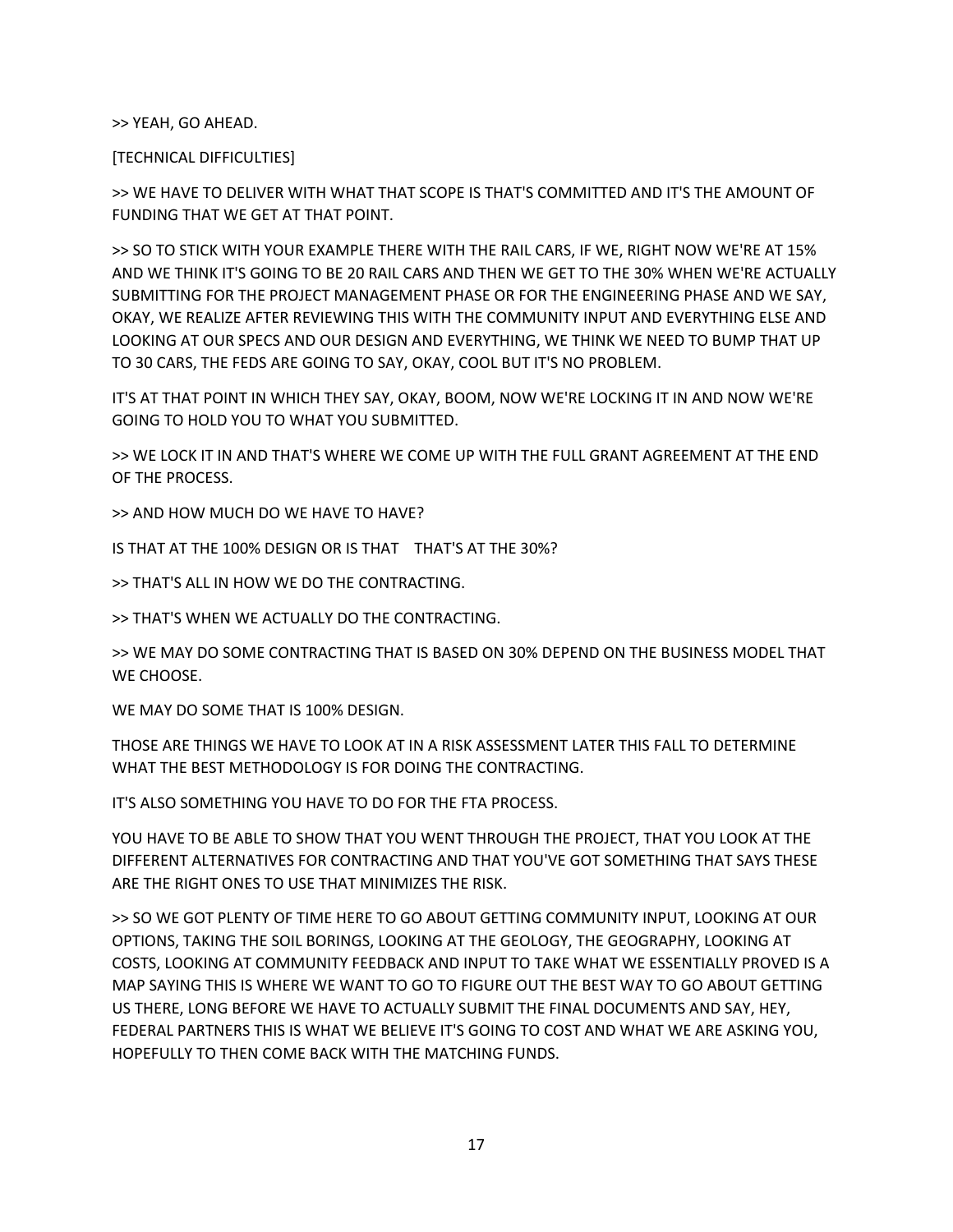>> IN TERMS OF A LONG TIME TO DO IT, THERE'S A LOT GOING ON RIGHT NOW, THERE'S A LOT WE HAVE TO GET THROUGH TO GET THROUGH THE ENVIRONMENTAL PROCESS.

THE OTHER THING THAT'S THERE ON PROJECT DEVELOPMENT IS ONCE YOU GET INTO PROJECT DEVELOPMENT IT IS A 24 MONTH CLOCK.

YOU'VE GOT TO GET THROUGH EVERYTHING THAT IS THERE TO BE ABLE TO GET ALL YOUR ADMINISTRATIVE THINGS DONE.

EVERYTHING THAT'S REQUIRED TO BE ABLE TO GET APPROVAL TO GET OUT OF PROJECT DEVELOPMENT THAT GETS YOU INTO ENGINEERING.

SO IT'S TO OUR ADVANTAGE TO GET AS MUCH DONE DURING THAT TIME FRAME.

AND WE'RE LOOKING TO BE ABLE TO GO AHEAD AND GET THE ENVIRONMENTAL PROCESS, THE EIS DONE SOMETIME LATE NEXT YEAR OR EARLY IN THE SPRING BECAUSE THERE ARE A WHOLE SERIES OF GOALS THAT YOU'VE SEEN AS WE'VE GONE THROUGH WHAT WE HAVE NICKNAMED THE SNAKE CHART THAT PUT US INTO DIFFERENT TIME FRAMES THAT GET US ALL THE WAY TO THE TIME TO GET THE FULL GRANT AGREEMENT.

THAT'S THE FULL PATH WE'RE ON.

RIGHT NOW, IT'S SHOWN AS A COUPLE OF MONTHS OR IT'S SHOWN AS A QUARTER.

THAT'S THE VARIATION AND AS WE GO FORWARD WE'LL BE GETTING MORE FINITE DATES FOR EACH ONE OF THOSE.

>> ALONG THE WAY WE HAVE THIS FLEXIBILITY TO MAKE THESE DECISION POINTS AND MAKE THESE CHANGES AS WE SEE WHAT THE COMMUNITY SAYS OR WHAT WE FIND THE SCIENCE AND THE ENGINEERING SHOWING THAT SAYS WE GO ALONG THE WAY.

IT WILL NOT PENALIZE US AS WE DO.

>> ONE OF THE THINGS YOU'RE GOING TO SEE WHEN JOHN AND PETER COME UP AND DO THE PRESENTATION FOR DOWNTOWN, SOME OF THE OPTIONS THERE, THOSE ARE THINGS WE HAVE TO WORK OUR WAY THROUGH AS WE DEVELOP THE NEXT PORTION OF THE DESIGN.

>> THANK YOU.

>> I WANT TO PUT A PIN ON A LITTLE PART OF THAT TOO TO EMPHASIZE A COMPONENT.

I THINK, BOARD MEMBER, YOU GOT TO AN IMPORTANT QUESTION.

AS DAVE MENTIONED, WE'RE JUST ABOUT TO KICKOFF A WHOLE RISK PROCESS.

THERE WILL BE A FORMAL FTA RISK PROCESS PER PROJECT ON THE MEGA PROJECTS.

THAT'S PART OF THE PROCESS THEY'LL REQUIRE, BUT WE ARE GOING TO INITIATE A RISK PROCESS INTERNALLY TO BRING TO THE BOARD ULTIMATE INFORMATION FOR YOU ALL TO MOVE FORWARD ON CONTRACT DECISIONS.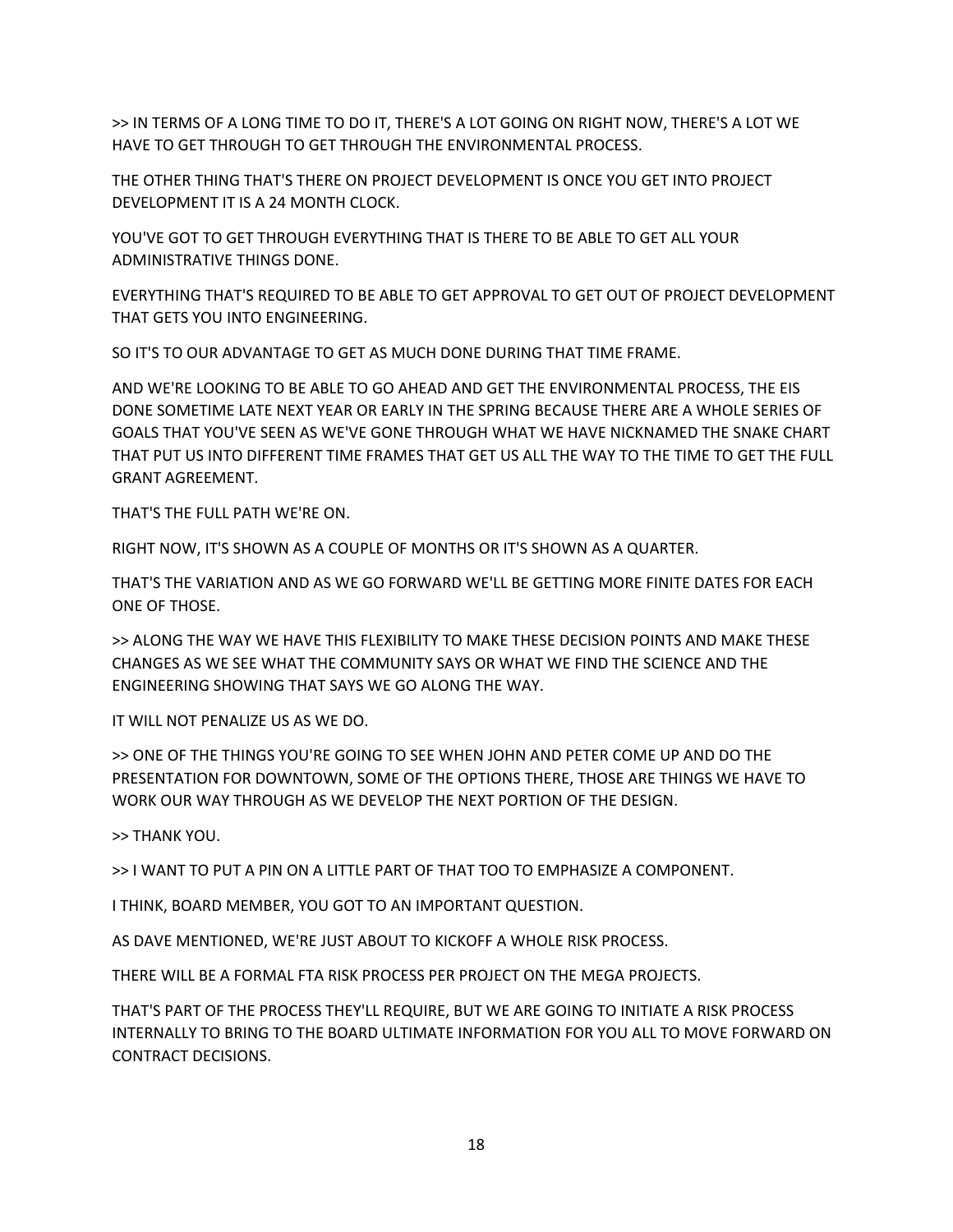AND A GOOD EXAMPLE OF THAT WOULD BE, AGAIN, WE'LL TRY TO WORK THROUGH THIS SLOWLY AND I KNOW THIS IS HARD BECAUSE IT'S LINES ON A MAP AND INDIVIDUAL LINE ITEMS BUT WE'LL WANT TO WALK THROUGH THIS WITH THE COMMUNITY.

LIKE THE ORANGE LINE IS A GOOD EXAMPLE.

THE ORANGE LINE IS LIKELY NOT TO BE A CONTRACT.

THE ORANGE LINE COULD BE TWO CONTRACTS, COULD BE SEVEN CONTRACTS.

THE BLUE LINE COULD BE THREE CONTRACTS.

THE CENTRAL ALIGNMENT AND TUNNEL COULD BE ONE CONTRACT OR TWO CONTRACTS.

THE VEHICLES COULD BE ONE CONTRACT AND THE SIGNALS AND POWER ANOTHER CONTRACT.

WE NEED TO DO A COMPREHENSIVE RISK ANALYSIS TO DETERMINE WHAT THE RIGHT DELIVERY METHODOLOGY IS THIS SOME MAY BE DESIGN BUILD.

SOME MAY BE POTENTIALLY PROGRESS DESIGN BUILDS, COULD BE A COMBINATION OF DIFFERENT THINGS, HOW WE DO FACILITIES VERSUS GUIDEWAY COMPONENTS.

WE HAVE TO MAXIMIZE HOW DO WE GET THE BEST VALUE PER DOLLAR FOR OBVIOUSLY THE AUTHORITY.

HOW DO WE CREATE, AS THE MAYOR MENTIONED, DB OPPORTUNITIES?

IF WE PUT THE ORANGE ON ONE CONTRACT YOU WOULD LIMIT DB OPPORTUNITIES BECAUSE IT'S ONE BIG CONTRACT WHEREAS IF YOU SPLIT THEM, YOU MIGHT HAVE A LITTLE MORE ABILITY, AVAILABLE WORKFORCE IN THE COMMUNITY.

WE'RE NOT A RAIL CULTURE IN AUSTIN SO WE'RE NOT A CHICAGO OR SOME CITY LIKE THAT THAT HAS JUST GENERATIONS OF, SAY, RAIL CAPACITY.

SO WE HAVE TO DO OUR MARKET SOUNDINGS AND WORK WITH OUR WORKFORCE DEVELOPMENT PARTNERS TO SEE HOW WE CAN BUILD A WORKFORCE TO DELIVER THESE PROGRAMS.

WE WANT TO CREATE THE LEAST AMOUNT OF DISRUPTION TO THE COMMUNITY.

I 35 IS GOING TO HAPPEN AT THE SAME TIME.

SOUTHWEST PARKWAY.

THERE'S A LOT OF THINGS THAT WE'LL ASK A RISK CONSULTANT THAT HAVE DONE THIS FOR MEGA PROJECTS AND PROGRAMS AROUND THE COUNTRY OR INTERNATIONALLY TO COME.

BECAUSE AT THE END OF THE DAY STAFF HAS TO TAKE TO THIS BOARD, HERE ARE THE BEST OPTIONS IN OUR TECHNICAL OPINION FOR YOU ALL TO AUTHORIZE US TO DO CONTRACTS.

AND THEN THAT GOES BACK TO THE FUNDING SOURCE.

THE OTHER PART THAT I THINK IS IMPORTANT THAT WE'LL WORK WITH THE COMMUNITY AS WE GO THROUGH THIS IS DAVE'S TALKING ABOUT THE FULL FUNDING GRANT AGREEMENT.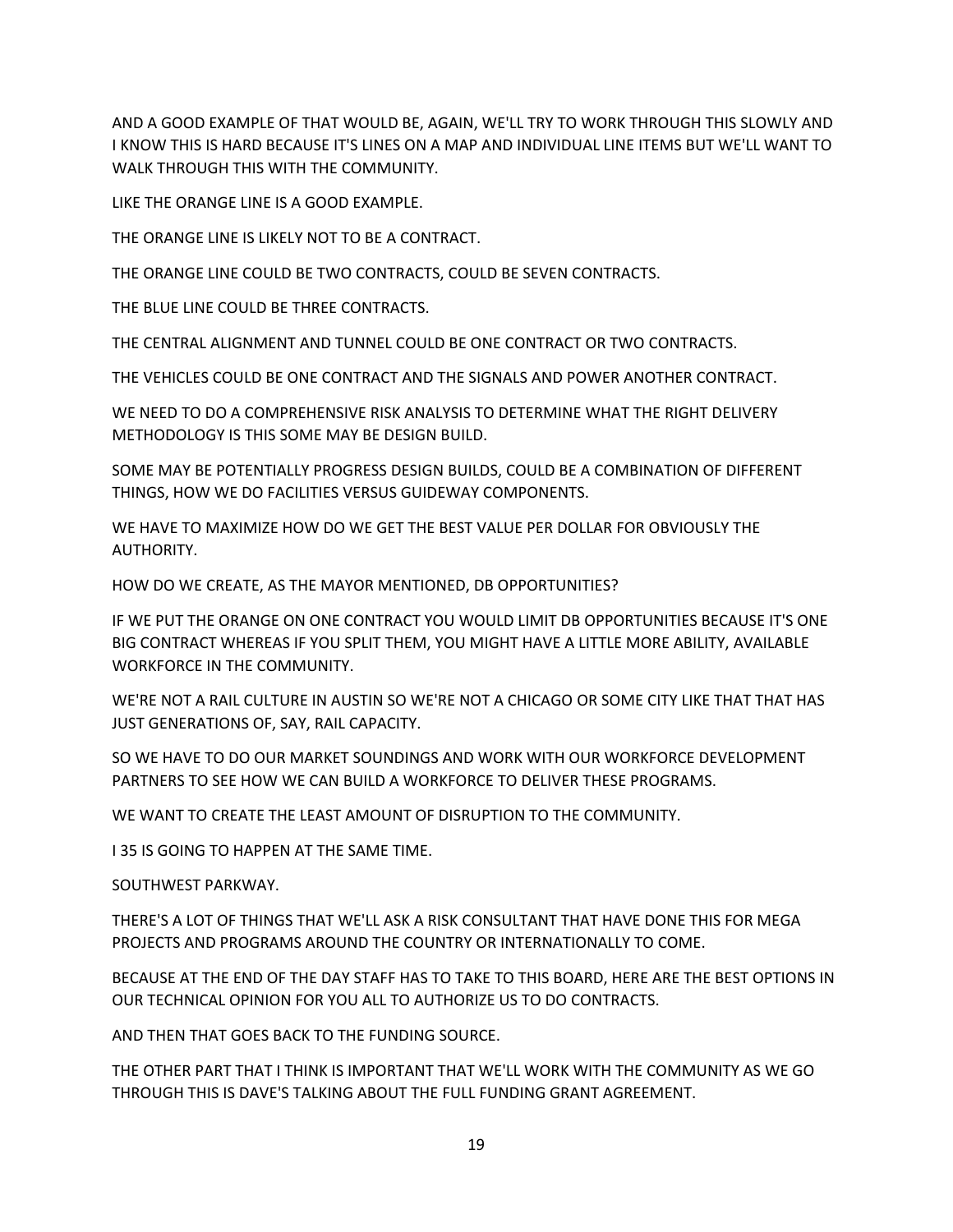THAT'S MULTIPLE YEARS AWAY FOR THE TWO BIG PROJECTS.

WE WILL DEFINITELY BE DOING WE'LL BE BRINGING TO THIS BOARD CONTRACTS TO START WORK LONG BEFORE OR CERTAINLY BEFORE, DEPENDING ON LONG BEFORE WE EVER GET A FULL FUNDING GRANT AGREEMENT.

WE'LL BE SPENDING HUNDREDS OF MILLIONS OF DOLLARS IN MONEY BEFORE WE GET THE ACTUAL FEDERAL CONTRACT LOCKED IN.

THAT DOESN'T MEAN WE'RE NOT GOING TO GET THE FEDERAL CONTRACT, IT'S JUST THE WAY THE FEDERAL PROCESS WORKS AND WE'LL NEVER GET THE FEDERAL GOVERNMENT TO SIGN THE DOTTED LINE UNTIL WE ACTUALLY DO OUR PIECE AND ONE OF OUR PIECES IS STARTING THE PROGRAM.

SO THAT'S WHY WHEN YOU HEAR DIFFERENT PEOPLE TALK ABOUT THE FEDERAL PROCESS, THE NUMBER ONE THING THAT HAD TO HAPPEN TO MOVE US IN THE FEDERAL PROCESS WAS A LOCAL VOTE TO SECURE THAT FUNDING.

THAT IS LITERALLY THE ANCHOR OF EVERY MAJOR TRANSIT PROGRAM IN THE COUNTRY.

NOW THAT WE HAVE THAT, WE CAN WORK COLLABORATIVELY WITH THEM TO TALK ABOUT THE BEST WAY TO ROLL DIFFERENT PARTS OF THE PROGRAM OUT OVER A PERIOD OF TIME.

JUST WANTED TO GIVE A LITTLE EXTRA ON THAT.

>> APPRECIATE THAT.

THANK YOU.

>> ALTHOUGH IF WE DO RUN INTO BURIAL MOUNDS, WE KNOW WHOSE FAULT IT IS.

[LAUGHTER]

>> THAT'S IT, CHAIR.

I'LL ASK THE THIRD STAFF UPDATE AND THIS IS, IF WE COULD HAVE GUESS, YOU'RE STILL UP, I THINK, I'M TOLD.

ANIK WILL COME UP.

I'M NOT SURE HOW YOU ARE GOING TO DO THIS WITH THE THREE OF YOU.

AND REALLY THE THREE IN A LOT OF WAYS LEADS ON THE JOINT POWERS AGREEMENT BUT YOU'RE GOING TO SEE WE'RE GOING TO TRANSITION THAT TO A JOINT PARTNERSHIP AGREEMENT.

WE THINK THAT IS MUCH MORE ACCURATE OF A TERM.

I THINK WE ENDED UP WITH JOINT POWERS AGREEMENT JUST BECAUSE THERE'S A COUPLE OF AUTHORITIES IN CALIFORNIA THAT USE THAT TERM AND DAVID AND I ARE MORE FAMILIAR WITH THAT IN THE TRANSIT INDUSTRY SO WE JUST DID THAT.

JPA AS A JOINT PARTNERSHIP AGREEMENT REALLY SYMBOLIZES WHAT WE'RE DOING HERE AND THE PARTNERSHIP HAS BEEN FANTASTIC.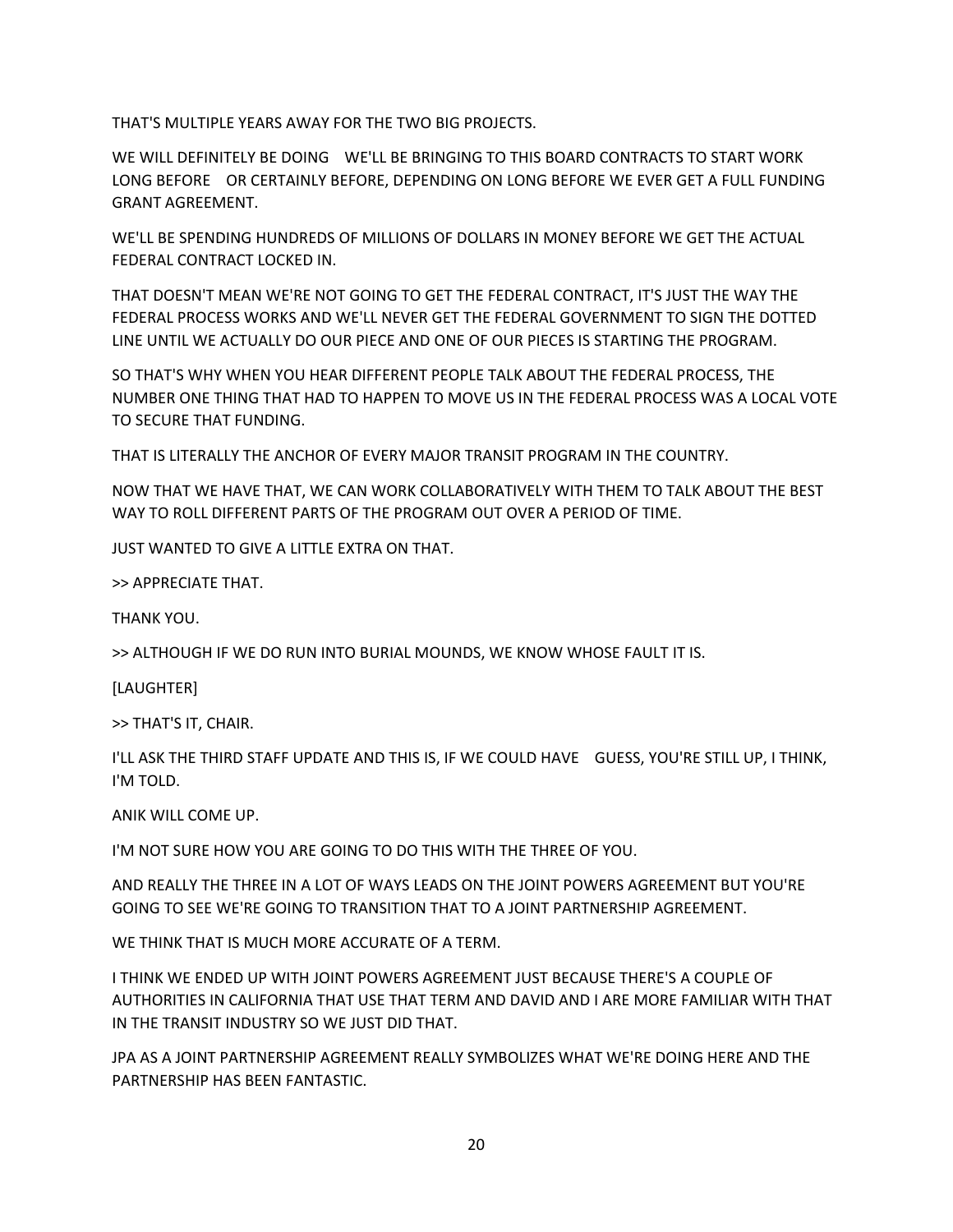SO AS THEY'RE GOING TO GET INTO THE COMMENTS, ONE OF THE THINGS I WANTED TO MENTION IS WE WILL BE SENDING A MEMO FROM STAFF THIS AFTERNOON.

GINA AND MYSELF HAVE AUTHORED A MEMO TO BOTH CAP METRO BOARD AND CITY COUNCIL WITH THIS EXACT INFORMATION SO THEY ARE ALL IN THE LOOP.

EVERYONE'S ON THE SAME PAGE SO ALL THREE PARTIES HAVE SIMILAR INFORMATION BECAUSE IT'S REALLY IMPORTANT AS WE WORK TOWARDS THESE WORK SESSIONS AND ULTIMATELY APPROVALS OR ACTION ITEM IN LATE OCTOBER THAT EVERYONE IS ON THE SAME PAGE OF WHAT THE JPA IS AND WHAT IT IS NOT.

MAYOR, THAT GOES TO YOUR COMMENT.

AND SO THE TEAM WILL KIND OF GO THROUGH THE SCHEDULE, THE DIFFERENT TOPICS IN THE JOINT PARTNERSHIP AGREEMENT.

I WANT TO HIGHLIGHT JUST ONE THING THOUGH AS WE TEE THIS UP IS WE'VE ALREADY DONE, AND THIS BOARD I COMMEND THIS BOARD, CITY COUNCIL, AND THE CAP METRO BOARD HAVE ALREADY DONE SEVEN TOTAL ACTIONS RELATED TO THE PARTNERSHIP.

AND THOSE ARE CAP METRO AND THE CITY COUNCIL FOR THE ATP TO BEGIN WITH.

THEN CAPITAL METRO AND THE CITY COUNCIL CREATED THE COMMUNITY ADVISORY COMMITTEE AND THE TACs.

CAP METRO AND THE A ATP FUNDED THE CAP METRO STAFF AND THE PROJECTS THEY ARE DOING.

ATP AND THE CITY COUNCIL ALSO DID AN ILA TO FUND ANIK AND HER TEAM FROM THE SUPPORT OFFICE FOR THE PROGRAM.

ATP AND THE CITY COUNCIL ALSO ALREADY HAVE DONE AN ILA ON THE ANTI DISPLACEMENT FUNDING THAT YOU ALL APPROVED.

ATP AND THE CITY COUNCIL ARE FINALIZING THE FUNDING PROCEDURES ILA, WHICH YOU ALL APPROVED AT THE LAST BOARDING MEETING AND I BELIEVE IT'S ON THE CITY COUNCIL AGENDA NEXT WEEK, WHICH WE ASSUME WILL BE APPROVED, AND THAT WILL FINALIZE ALL OF THOSE ILAs.

THE JPA ITSELF WILL REFERENCE ALL OF THOSE ILAs BECAUSE THAT IS GOOD WORK THAT EVERYONE HAS DONE AND THE JPA WILL REFERENCE AND BRING TOGETHER ALL THESE OTHER TOPICS.

SO WE'LL HAVE THE TOPICS THAT ARE DONE PLUS THESE MOSTLY TECHNICAL TOPICS PUT ALL TOGETHER IN ONE LARGE PARTNERSHIP DOCUMENT.

SO I JUST WANTED TO FRAME THAT UP.

AM I HANDING THIS OFF TO DAVE?

DAVE, OKAY.

THANK YOU.

>> CAN YOU TURN YOUR MICROPHONE?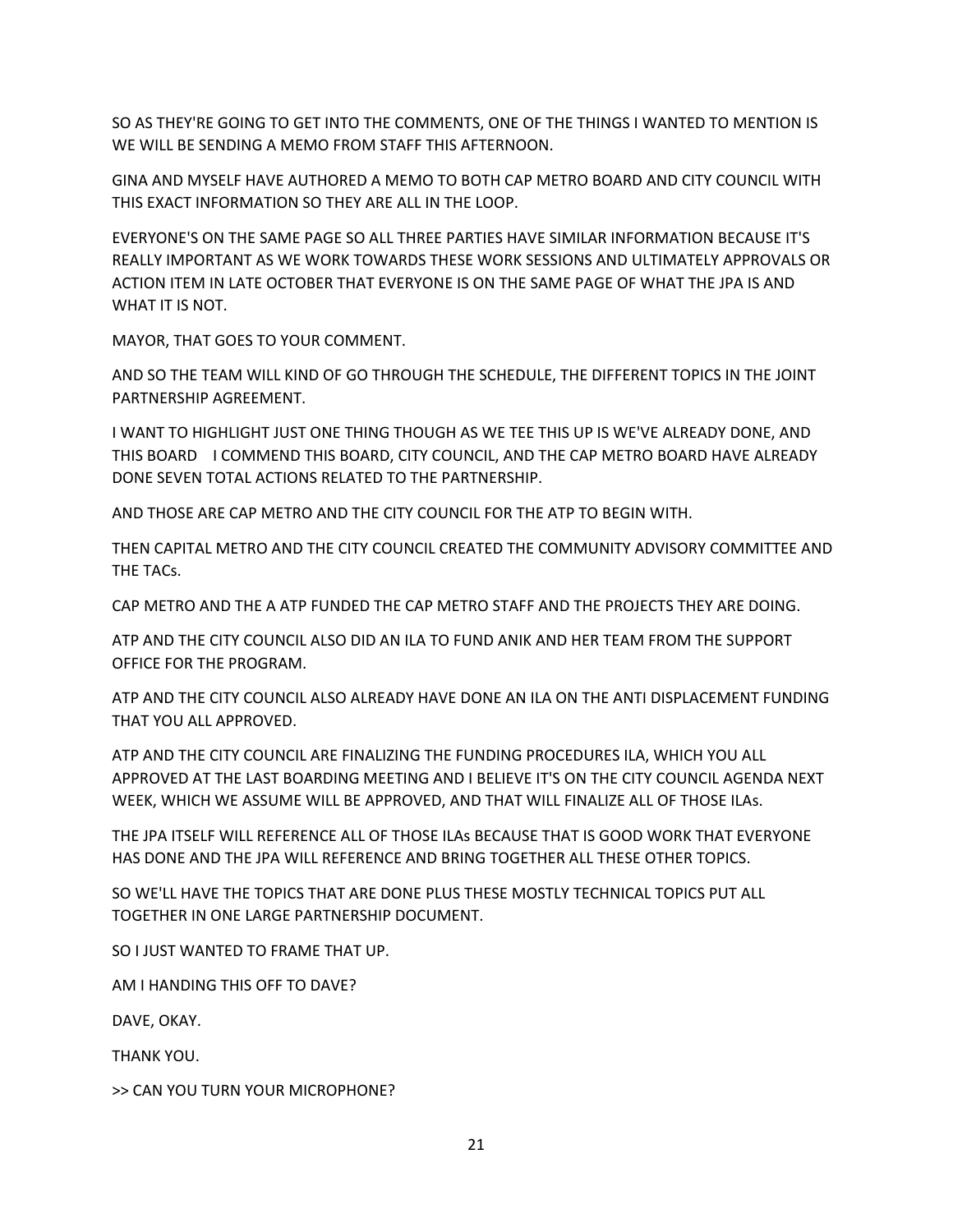>> SORRY.

THIS IS A PARTNERSHIP THAT WAS FORMED TO GO AHEAD AND IMPLEMENT THE PROGRAM.

AND THIS PORTRAYS BASICALLY THE WAY THAT EACH PART OF IT IS BEING DONE WITHIN THE ORGANIZATION.

WE'VE GOT THE ORANGE LINE, THE BLUE LINE, THE TUNNEL, AND THEN THE GREEN LINE, WHEN WE GET TO THE GREEN LINE.

AND THEN ALL THE FACILITIES.

THAT WILL BE DONE UNDER THE DELIVERY MODEL THAT'S THERE UNDER ATP.

WHEN WE GET TO THE OTHER SECTIONS, WHICH IS THE ONES THAT ARE GOING TO BE DONE BY CAP METRO THAT WE'VE NICKNAMED THE RUBBER TIRE PROJECTS, THOSE ARE THE ONES THAT'S THE METRO RAPID, IT'S THE METRO EXPRESS, IT'S ALL OF THE DIFFERENT ONES, THE PICKUP SERVICE, THE CUSTOMER CONVENIENCE.

ALL OF THOSE PARTS OF THE PROGRAM WILL BE DONE UNDER THE PORTION THAT IS THERE FOR CAP METRO.

THE CITY HAS GOT THE PORTION THAT IS THE ANTI DISPLACEMENT PROGRAM LOOKING AT WHAT'S THERE WITH INVESTMENTS, LOOKING AT UTILITIES THAT WILL BE SPENDING A LOT OF TIME OVER THE NEXT FEW DAYS, FIGURING OUT WHAT THE RELOCATIONS ARE SO THAT WE CAN GET THAT WELL IN ADVANCE.

AND WE'LL HAVE AN EXTENSIVE DISCUSSION LIKE I SAID EARLIER ABOUT THE PERMIT PROCESS.

WHAT IS DIFFERENT IS THIS IS A LINEAR PROJECT.

IT'S DIFFERENT THAN A LOT OF PROJECTS THAT HAVE BEEN DONE IN THE CITY BEFORE SO IT'S SOMETHING THAT WE HAVE TO WORK THROUGH WHAT PERMIT METHODOLOGY IS THERE THAT IS THE RIGHT ONE TO GO AHEAD AND USE AND THEN WE'LL START THROUGH THE RIGHT OF WAY.

NEXT WEEK WE'LL BE TAKING A DETAILED LOOK AT SOME OF THE AREAS AND WHAT WE EXPECT TO BE ABLE TO DO AND WHAT AMOUNT OF RIGHT OF WAY THAT WE'LL BE ACQUIRING. LET ME TURN IT OTHER TO ANNICK.

>> BEFORE I GET STARTED I WANTED TO INTRODUCE GINA FIANDACA TO INTRODUCE THIS PORTION IF SHE IS AVAILABLE ON THE TEAMS BEFORE I SAY A FEW WORDS ABOUT THE JOINT VENTURE FROM THE CITY'S POINT OF VIEW.

>> THANK YOU, ANNICK.

I REALLY WANTED TO ACKNOWLEDGE ALL OF THE HARD WORK THAT STAFF HAS DONE AND WHAT THEY'RE PUTTING INTO THIS PARTNERSHIP AND PARTNERSHIP REALLY DOES GET INTO THE WORK THAT WE'RE UNDERTAKING HERE.

OUR ROLE, RANDY AND I, AND HE STARTED PERFECTLY THAT WE'LL BE COMMUNICATING TO OUR POLICYMAKERS THAT ALL OF THIS BEHIND THE SCENES WORK IS TAKING PLACE AND IT SEEMS LIKE A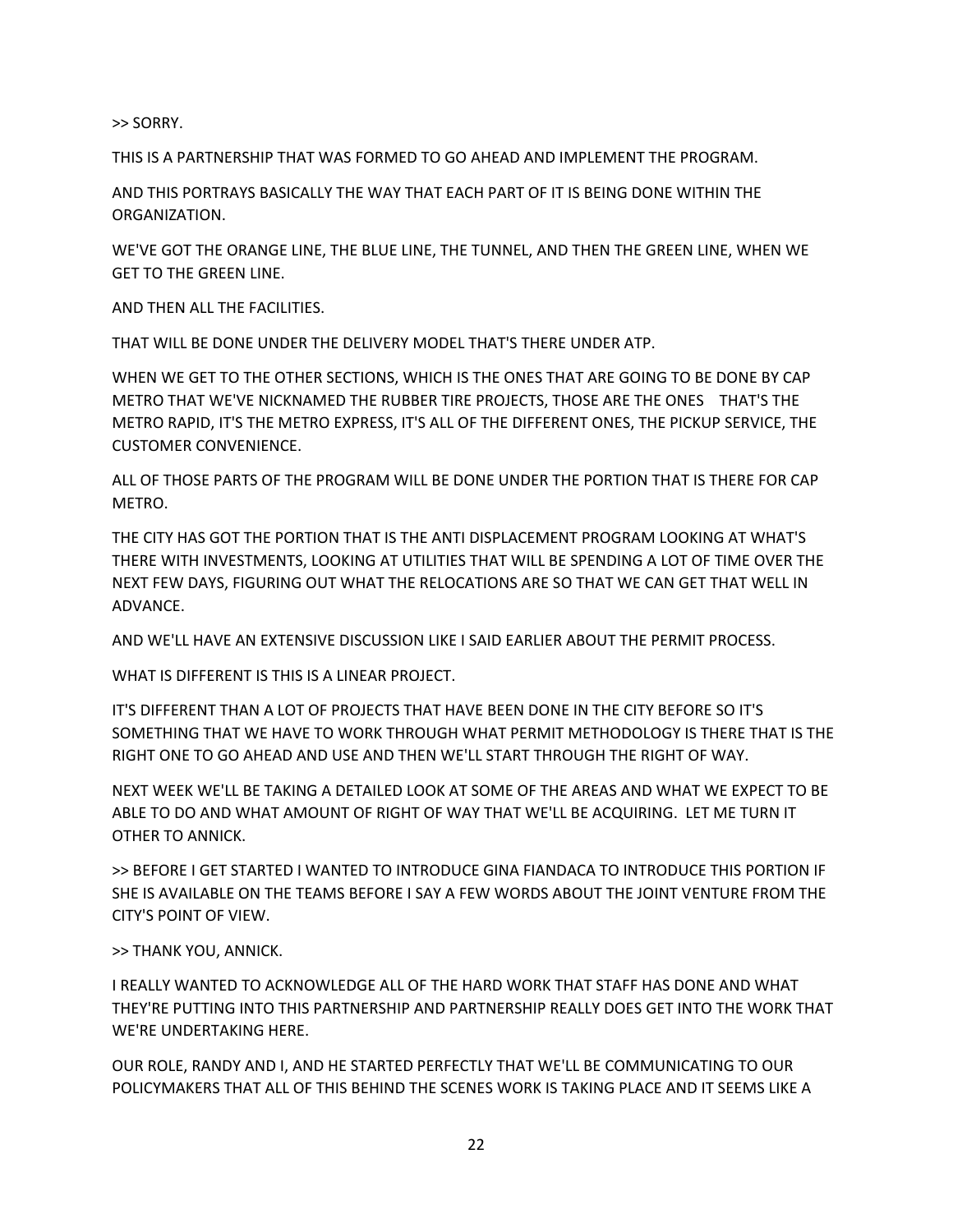SHORT TIME, BUT A YEAR AGO WE WERE ENVISIONING WHAT PROJECT CONNECT WOULD LOOK LIKE IF IT WAS APPROVED BY THE VOTERS AND HERE WE ARE WITH ALL THE WORK TAKING PLACE ON THIS JOINT VENTURE AGREEMENT.

JOINT PARTNERSHIP AGREEMENT. IT WAS A JOINT POWERS, BUT PARTNERSHIP IS WHAT IT IS.

THANKS TO ANNICK, DAVE, SHARMILA AND ALL OF THE TEAMS AT ATP AND CAPITAL METRO.

I'LL TURN IT OVER TO ANNICK BEAUDET.

>> THANK YOU, GINA.

I'M HERE TO REPRESENT AS GINA SAID THE HARD WORK THAT HAS BEEN HAPPENING OVER THE LAST SEVERAL MONTHS PUTTING THE JOINT PARTNERSHIP AGREEMENT TOGETHER.

KUDOS TO AUSTIN TRANSIT PARTNERSHIP STAFF AND CAPITAL METRO STAFF WHO REALLY DID GET SOMETHING STARTED.

GETTING STARTED IS REALLY THE HARDEST PART OF A BIG PROJECT SO THEY STARTED WITH A DRAFT AND WE'VE BEEN CIRCULATING THAT DRAFT AND GOING BACK AND FORTH AND WE'VE COME UP WITH A REALLY GREAT METHODOLOGY IN ALL THREE AGENCIES WHERE YOU CAN SEE THE TOPICS OF ALL OF THE ISSUES AND MATTERS THAT ARE GOING TO BE ADDRESSED IN THE JPA CAN ROLL UP INTO THESE IT LOOKS LIKE EIGHT NINE PERHAPS CATEGORIES FROM COMMUNITY ENGAGEMENT THROUGH DESIGN, PERMITTING, UTILITIES, CONSTRUCTION, WORKFORCE ON DOWN TO SAFETY AND OPERATIONS AND MAINTENANCE.

SO FROM THE CITY'S POINT OF VIEW WE HAVE WORK GROUPS FROM VARIOUS FOLKS FROM ALMOST EVERY DEPARTMENT IN OUR CITY.

MY BIGGEST JOKE RIGHT NOW IS I'M GOING TO FIND A WAY TO INVOLVE ANIMAL SERVICES IN PROJECT CONNECT.

THEY'RE PROBABLY THE ONLY DEPARTMENT THAT HASN'T BEEN INVOLVED.

>> DEAD ANIMALS ON THE RAILROAD TRACKS.

>> RIGHT.

SO WE HAVE A LOT OF FOLKS WITHIN OUR ORGANIZATION THAT ARE EXCITED ABOUT THE PROGRAM AND EXCITED TO BE ABLE TO WORK THROUGH THESE REALLY, REALLY HARD ISSUES.

SO THAT IS HAPPENING.

AND I WILL SAY IN RESPONSE TO THE MAYOR'S QUESTIONS WITH REGARDS TO HOW WE'RE GOING TO SOCIALIZE THIS WITH THE PUBLIC, WE ARE WANTING TO USE THE COMMUNITY ADVISORY COMMITTEE.

OTHER VARIOUS STAKEHOLDER GROUPS AS WELL AS THE TECHNICAL ADVISORY COMMITTEES OF THIS BOARD.

IN LATE SEPTEMBER, LIKELY OCTOBER, WHEN WE DO HAVE A GOOD ROBUST DRAFT TO SHARE AND PROVIDE THAT AS A WAY TO HAVE PUBLIC COMMENT AND PUBLIC REVIEW OF THE JPA, THAT IS WHAT WE ARE PLANNING RIGHT NOW.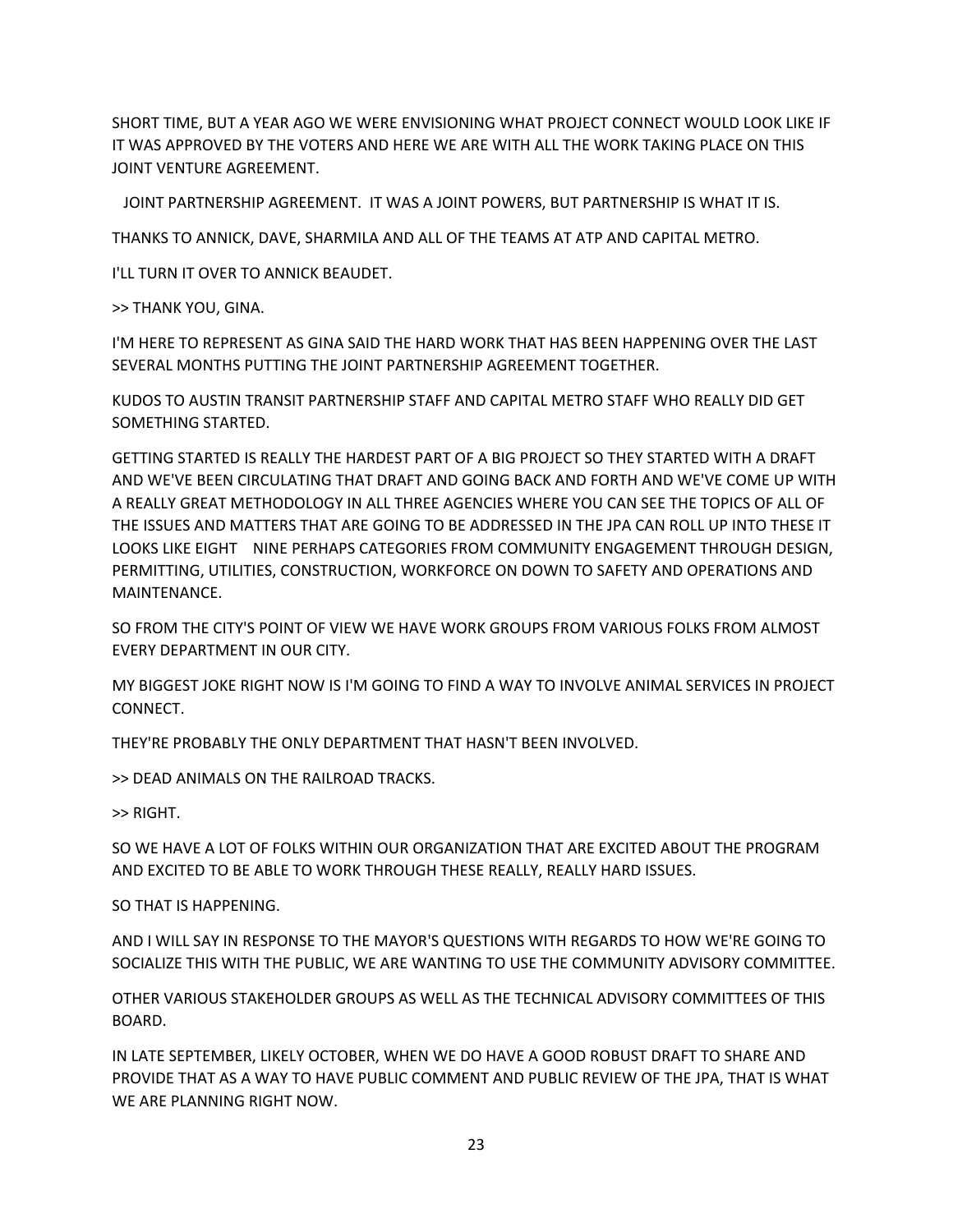SO WE ALSO PLAN TO HAVE A GENERAL MEETING IN OCTOBER WHERE THE PUBLIC CAN COME AND ASK US ANYTHING ABOUT THE JPA.

IT WILL BE OUT THERE FOR REVIEW AND THAT IS ANOTHER LINE OF COMMUNICATION THAT WE ARE PLANNING FOR.

AND HAPPY TO TAKE COMMENTS FROM THE BOARD ON THAT BUT THAT IS WHAT WE'VE DISCUSSED YESTERDAY.

THE FIRST TWO SECTIONS OF THE JPA, JACKIE IS TAKING LEAD ON COMMUNITY ENGAGEMENT ALONG WITH THE CITY AND THEN THE DESIGN FOR UTILITIES OF COURSE IS VERY HEAVY CITY ORIENTED ALONG WITH ATP AND THEN YOU HAVE A LOT THAT ARE HA HAS A LOT OF INVOLVEMENT FROM SHARMILA AND CAPITAL METRO.

>> I JUST WANT TO MAKE ONE COMMENT.

THANK YOU, ANNICK FOR DOING THAT.

I JUST WANT TO BE RESPONSIVE TO THE MAYOR'S COMMENT YOU WILL SEE MAYOR THAT'S IN THE BUDGET PROCUREMENT SESSION SO THAT WILL LAY OUT THE PROCESS TO DEVELOP THE ATP DBE PROGRAM.

>> That will lay out the process to develop. The Austin transit partnership has to have a contract because you will be the ones issuing and approving contracts, so the way we're basically a quick summary, but there will be a lot more detail in the joint partnership agreement is, right now and we'll be bringing to you Vicky and Courtney are going to be talking about this a little bit, but the use of the CapMetro, because ATP board has to do something to actually do any contracts, that is the one that's actually certified, the only one that could be really used, and that could get us signed. And then the idea is the CapMetro board just approved what's called an availability study for the federal side, and that just got approved on Monday at the CapMetro board. The same individual consultant's doing that just actually did the city's disparity study and the county's, and the idea is when that is finished, those new goals will be established for FY '23 that then this board will be able to use because it's based on the new availability and disparity studies that went through the federal process. Way more detail obviously would be but that's the quick summary related to, mayor, that point that you made. I just wanted to be responsive to that.

>> So I just wanted to I'm EVP planning and development at CapMetro, I just wanted to underscore what Anik mentioned earlier, that this has been an unprecedented level of partnership and extensive process that led to this. I wanted to thank Ashley and Cheyenne from CapMetro who have been leading the overall process and each of the subsections that there has been so much involvement from S and Es and all of these three different groups three different entities. Just wanted to quickly go over the next steps, the schedule for the JPA. I think the mayor had asked about that as well, and Randy already has gone over some of that timeline steps, but we here we are, since August of last year, and where we are today. So this is summer of 2021, we're coming up on September where policymaker will take place, and in October, ATP, Capital Metro board, work session will take place on October 4th with October 29th is where it would move for action. And you have been following the timeline for this process,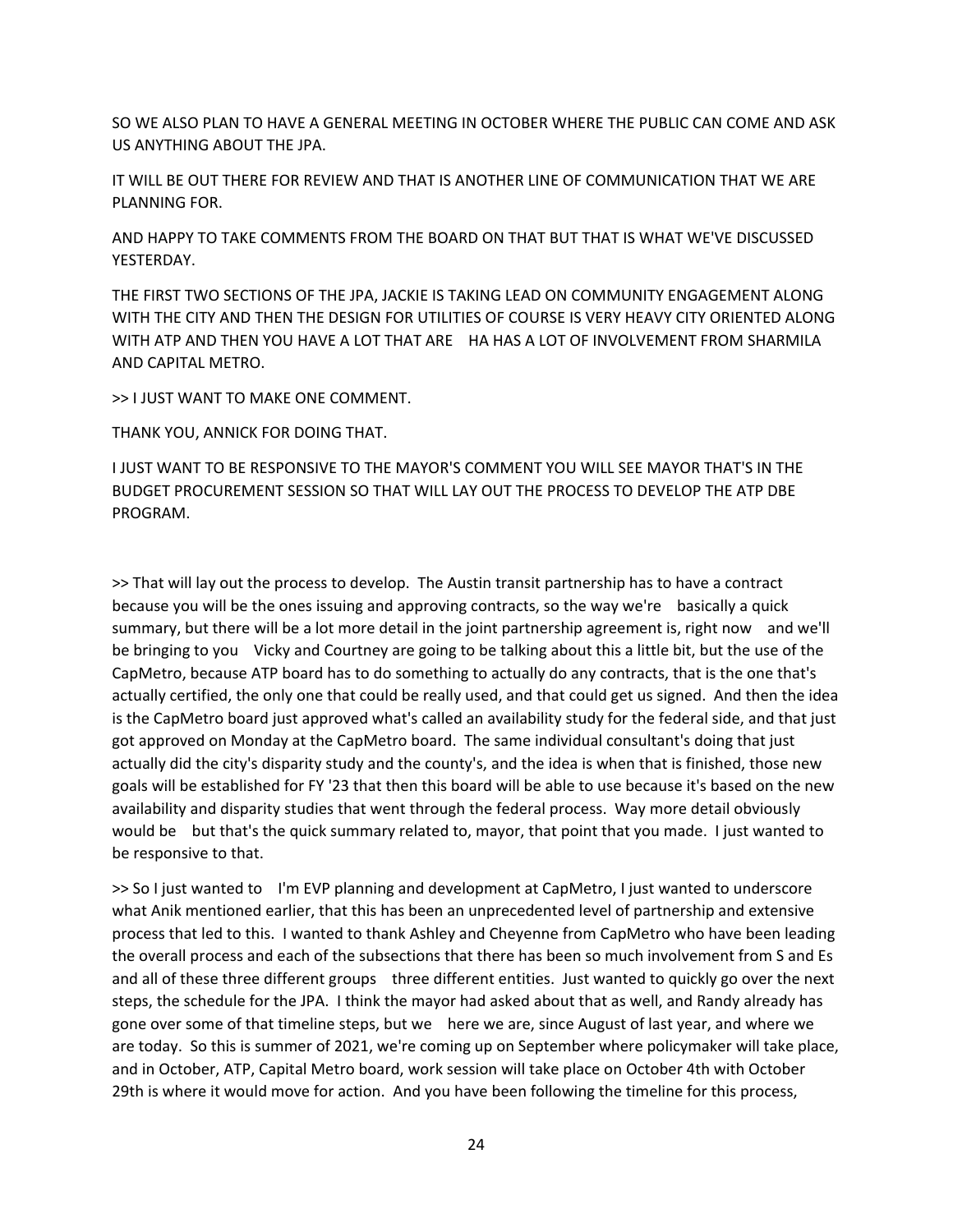August 7th and November 3rd where the two key milestones that led us all here and we're excited to share this development today.

>> Any question?

>> Do we have any questions? Mayor?

>> Mayor Adler: To follow up quickly, I appreciate the answers. If the initial way you're socializing the JPA is through the committees, is there going to be a way for that's a good way to talk to the community, but not to hear from the community or get responses from the community. So if there's an opportunity, if there's I think that the JPA's significant in part because of the joint partnership agreement, both for what it does, but also what it's not intended or supposed to do, that people are wondering if this is the place to do that. So I think that it's going to be both doing what the part of that, but also finding the right and identifying the right avenues to be dealing with some of the other things that might not be part of the JPA. So being able to get the questions that you might not anticipate because it's not just about the JPA will be important. So if there's a way or a place on the website or something so that people might be able to give you questions so that when you are socializing in front of the CAC or in front of the the task forces, you have the opportunity to be able to address things that you might not otherwise have thought of to address. That would give the community an opportunity to engage with you.

>> Thank you, mayor. That was the one thing I left out of my speil of how we were going to involve the community. And so we are talking about creating, as you said, perhaps the way that we've done on many big projects, a place on the website where someone can send an e mail, it will go to a depository and relative staff on all three can vet it, is this JPA related, is it not? Get back to the person, collect those, probably report back at this general meeting, sort them out and have a very clear way to get the questions answered. I know the public is thinking, a lot of folk whose have been following project connect are thinking about the joint partnership agreement, but you're absolutely right. Some of the questions they may think is related to the joint partnership agreement but really they can be answered in other ways, and we want to make sure that we're being responsive to the community as we move the program forward. You have our commitment that will work on ways to do that through September and October as we're creating the JPA.

>> Mayor Adler: That sounds good. I've seen you do that before and that worked really well. I should have known you were already planning to do it. Thank you.

>> Thank you.

>> Mayor Adler: The other question that you asked, JPA helped, and the last question I was supposed to ask, tell me if I'm supposed to ask it now or not, is we're getting a lot of calls from people now that they see the drawings come out that shows some measure of disruption, you can't make an omelette without scrambling the eggs a little bit. What are we telling people in the community that are considered about mitigation issues?

>> We've started, now that we've gone through the details and bringing them out to the community for the outer portions of the orange line and the blue line and the presentation, you'll hear later, is going to take the center of the city. We were going to go ahead and have that live meeting next Saturday. We're going to do it virtually, the same way that we've done a lot of the other meetings, and we actually have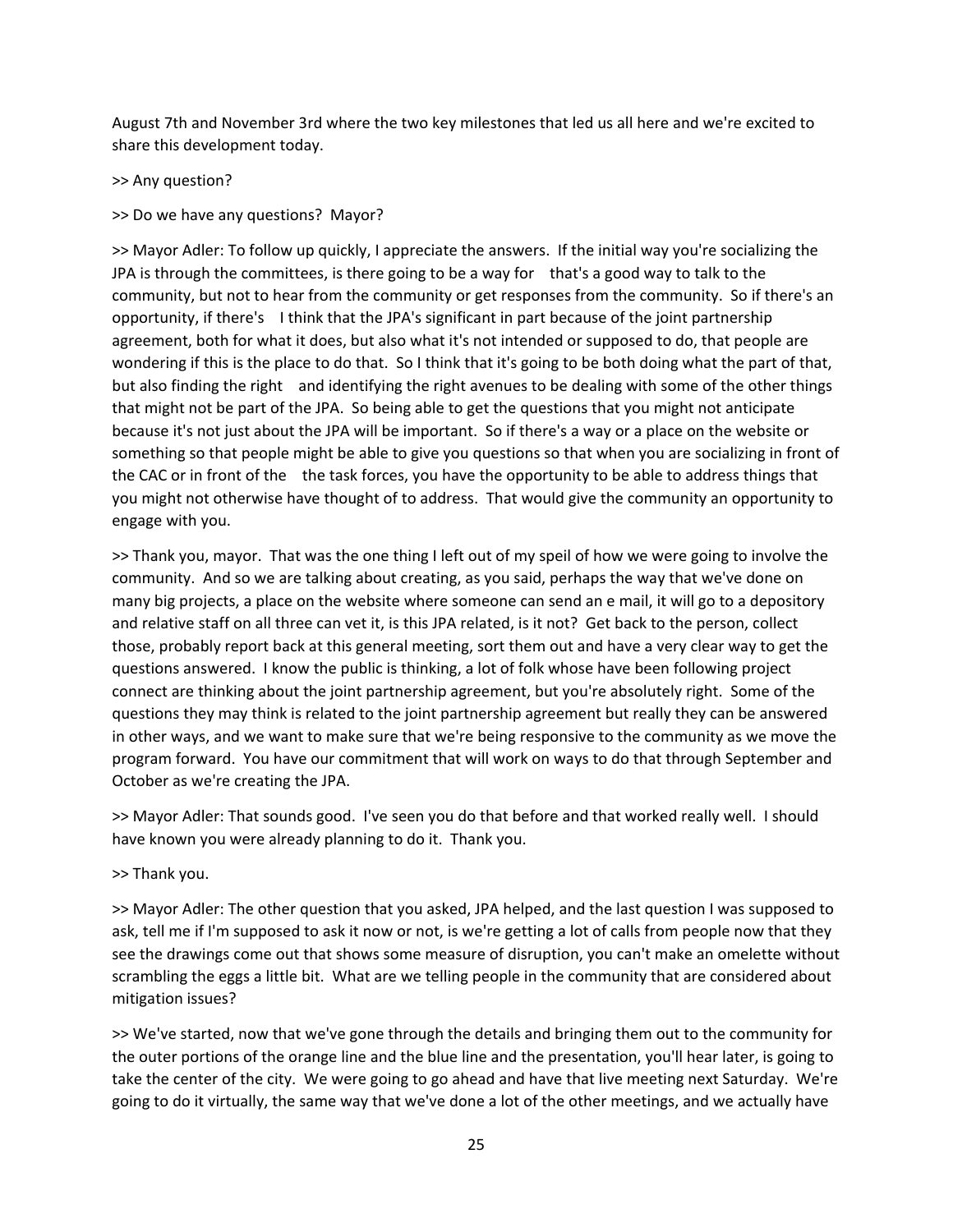had more participation on the virtual side than we did with a lot of times with in person. And we'll also be going to the community groups. One of the things that was there that Jackie showed early in the presentation was the different community groups that are along the alignment. We will be getting those technical pieces out and we'll continue to do that to vet those.

>> Mayor Adler: That sounds good. And if those are the moments to hear about construction and mitigation, make sure, please, that you advertise those public meetings with that specific thing in mind, so people know in addition to just learning about the line, they're going to hear about that as well.

>> Okay.

>> Mayor Adler: Thank you.

>> I know I both of you. Who wants to go first?

>> Thank you. Thank you, Anik. Just a quick question on the JPA, is the goal of the JPA with respect to, say, DBE to set goals or is it more just to delineate roles and responsibilities, just

>> Since I gave the a little bit of answer. It's going to really talk about how the process for the ATP to set the goals.

>> Okay.

>> Because at the end of the day, you can't set a goal now

>> Right.

>> because we've got to right now the ATP will use CapMetro's goal because it's the only federal certified transit goal to be assigned. And then like I mentioned, the CapMetro board just approved a new contract with the consultant to do the availability and disparity study. It will take about a year and a half. It's being done to be brought back here by our procurement and our DBE team for you all to say because the board will ultimately have to approve a DBE goal, but it has to be driven through the federal process, right? But then there may be language that you can incentivize above goals based on meeting federal requirements, so the JPA's going to talk about that process. And there's going to be multiple things in JPA to talk about process, because things are not done, right? There's going to be safety program things. Obviously we don't have safety programs done on things that won't start for several years but it's talking about the process. There will be process of sustainability goals for construction contracts, which that's part of the design process, but also part of the costing process. And so I think you'll see, there's a fair amount of stuff that it's all about the ATP must set up a process for.

>> Got you.

>> Because ultimately you are staff supporting you all, responsible to contracts that effectuate whatever the processes are.

>> Okay.

>> Other things that are important really that David and Anik are working on and they're doing a great job, so really most of the document will be really technical on things like utility relocation, right of way, permitting, things like easements, things of that nature, incredibly detailed that Anik, Austin energy, Austin water, people like that are working with Dave's team on.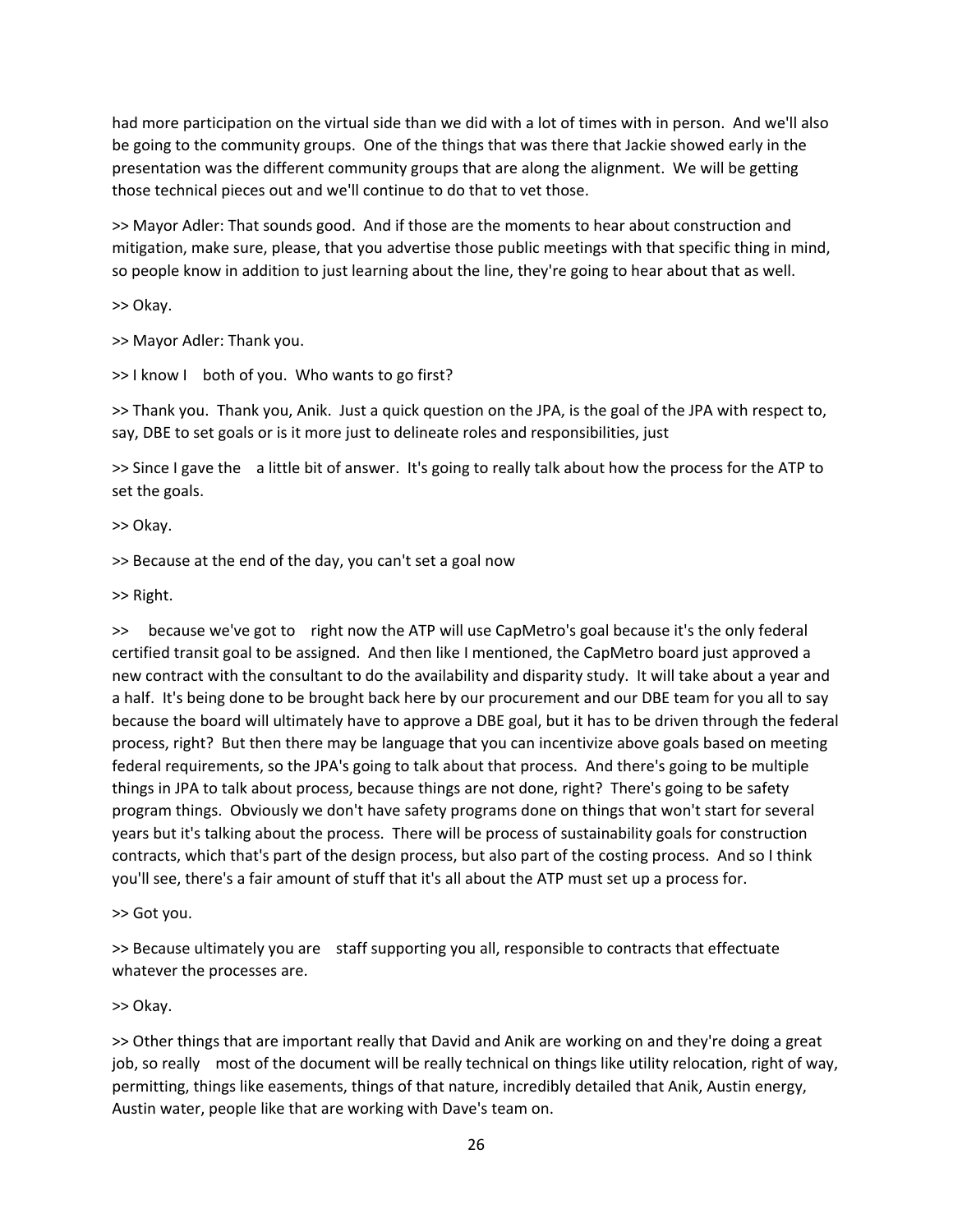>> Okay. Thanks.

>> So I was going to ask that similar question to Tony, but I have another part of that. Where does the antidisplacement fit in here under the topics?

>> So we have our housing and planning department excuse me, at the city of Austin is who point on the 300 million. They've already received, as you all know, 23 million of the 300 million, and we are still figuring out is there a place in the community engagement section to talk about the equity assessment tool that is close to being completed and how that might and how that might work in the JPA for transparency, but that's a very good question. And we're working through where that can be spoken to and what is the right level of information that should be there, related to the 300, which is part of the program, the 300 million which is part of the program.

>> Okay.

>> I think you'll see it also in the real estate section.

>> I was going to say.

>> And there will be references back to the ILA that's already been approved.

>> Uh huh.

>> Because it will be clear that the city's housing department is the responsible staff wing to do that part of the program versus other parts. So I think Anik hit the nail on the head, we're trying to figure out how to weave the equity assessment tool in the CE section, but in the same time in the real estate section references to annihilate that's already done that you all have approved with the city of Austin.

>> So there will be cross reference? So the things that you mentioned that are cross referencing on how we're going to award the grants for the antidisplacement will be part of this JPA?

>> Yes. So the JPA will have a bunch of information on topics that you have not done any agreements on, and there will be sections that just reference on all the work that you've already done. We don't have to redo the work an ILA done three weeks ago will be referenced in sections and there will be other things that we haven't got to.

>> I understand that. But we need to have it in writing everywhere we can address it, in all agreements, all documents, and not just the antidisplacement, but just in general, because that's you start skipping over things, and then we'll be running to try and catch up.

The last question I had is, when will a draft be out so that we don't ask the public to read a five hundred page document that's already pretty done?

>> Yeah, that's a good question.

>> You like all my questions. That's good.

- >> That what?
- >> I said you like all my questions.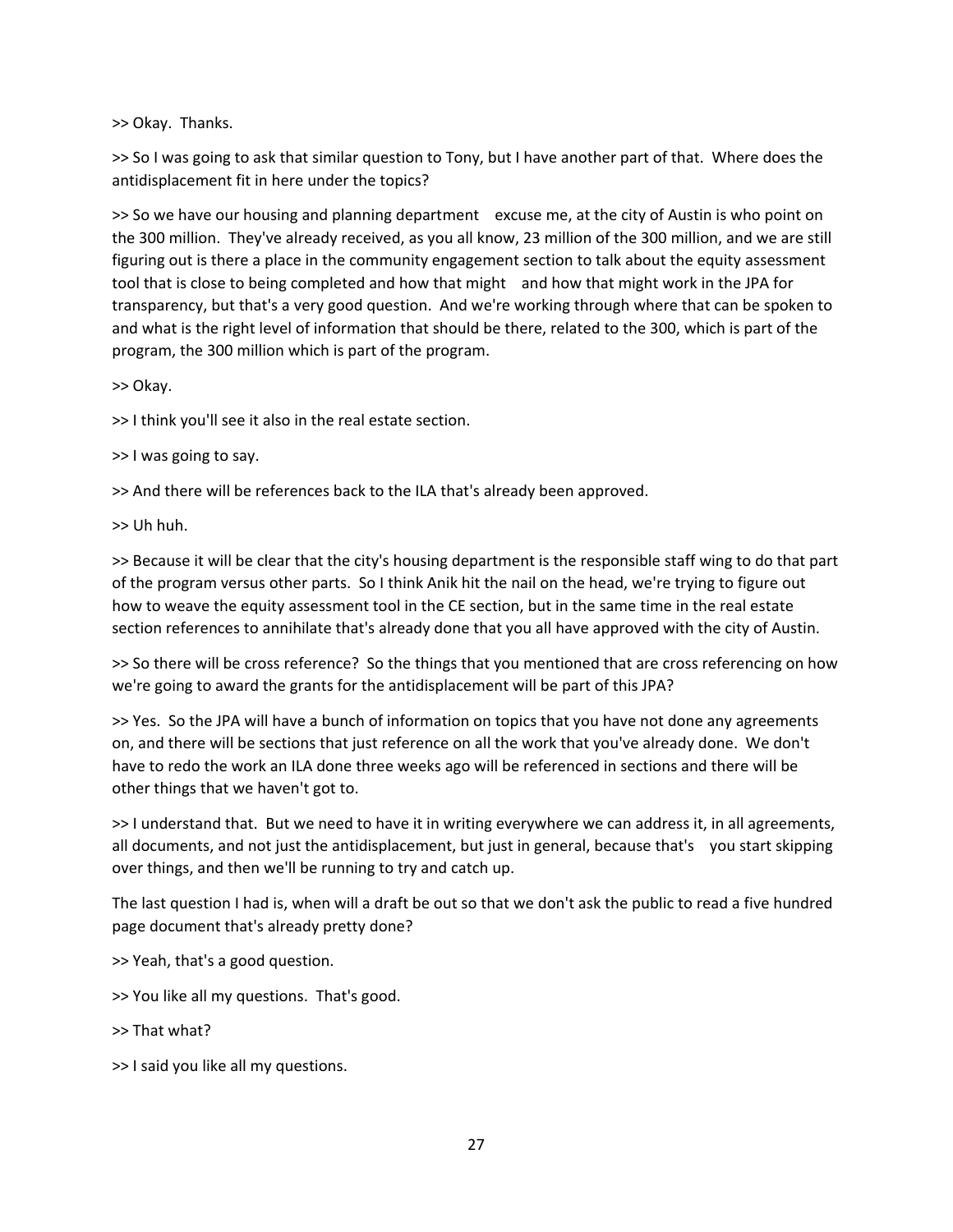>> I do. I don't know if anybody else wants to comment on that, but I will say as we are working our way through all of the sections of all those topics that were previously on the slide, and as they become ready and agreed upon by the three partners, which is what we're in the middle of right now, you know, we will talk about, you know, how to best release those. You know, maybe it's by a searchable something on the website that's searchable, so if someone is really interested in the DBE or workforce program, they can just click there to see it when we're ready in October for that to be viewed by the public and to take those comments from the public or take, you know, questions through the e mail portal or however all the different ways that we're going to do it, our public meeting. And so that's how I you know, in having managed these big projects before, like the Austin.

>> And if we have any NWBE goals or any type of participation goals, that we include those in our portion prior to execution and any applicable insurance goals or anything else applicable to ATP that is not already included in those particular co op agreements. So the first of which is the general service administration or the GSA advantage. What allows ATP to join this is we are defined as a local government under 40US code 502 and the section of the eGovernment act of 2002 that gives us authorization is public law 110248. The requirements that we have to join GSA is that we register our domain, so we'll have to use when we go, we'll use austintransitpartnership.org. Right now I understand we're in the process of shortening that, but we'll register the domain and we'll have the ability to use GAS for the purchasing. And what we're using this for immediately is for eBiller, which is our project manager software that our project manage team uses to manage projects, so that's the importance of bringing this to the board now.

The next co op is what's commonly referred to as TIPS, or the Texas interlocal purchasing system. Again we're defined as a government entity under 791003, the authorization is under Texas Government Code section 791 which is the interlocal corporation contracts, as well as the Texas Education Code Section 8002, which is the regional education services contracts. In order to enter into this particular co op, we just it just allows us a license to purchase and we just have to have board authority to enter into the co op. And I do apologize, but what this one will allow us to do is to use planet bids so that we can do procurements under the ATP umbrella versus the CapMetro umbrella. It's an eSourcing. And the next one is the Texas department of information, or commonly referred to as DIR. Again, our eligibility is that we're a local government and we authorize under the interlocal government corporation act, and all we have to do with this one is we enter into what's called interstate corporation contract, which if we have the resolution, we just sign it, we send the information in, and what this allows us to do as we continue to move into our building is to purchase I.T. technologies if we need them. So with that, that's all I have. If there are any questions related to those, I'll be more than happy to answer them.

>> Thank you, Mrs. Frederick. Do we have any questions from the board? No?

>> [Inaudible]

>> Thank you.

>> Thank you. I think this was the easiest one today. So thank you.

>> Well, if there's no questions, I'd like to request a motion and a second to approve the action item number three. Do we have a motion?

>> I'll make the motion, Madam chair.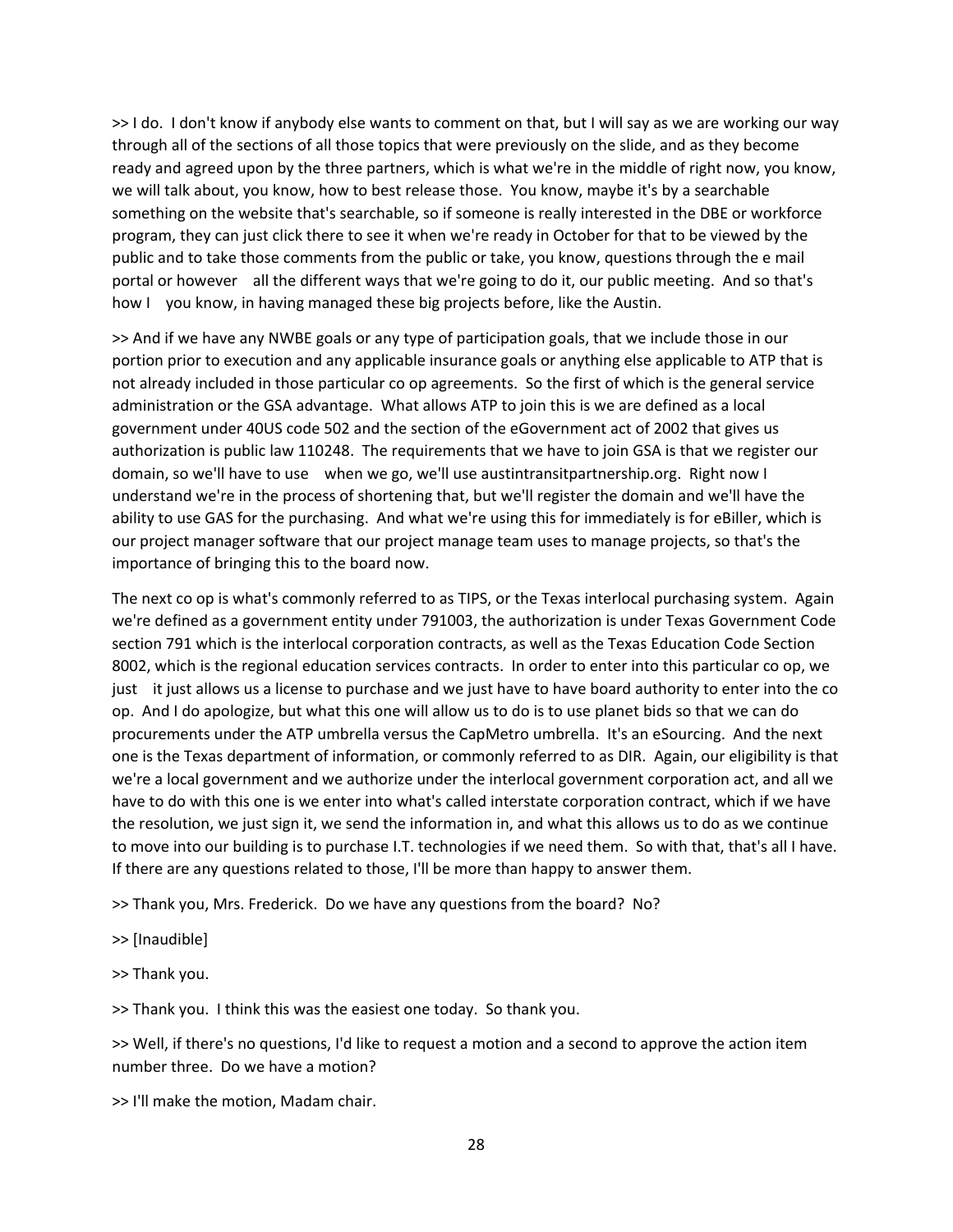>> Dr. Burnett. And second? Board member Elkins second. Everyone who approves, say aye.

(Aye)

>> Any nays? The motion passes unanimously. Thank you. Our next item on the agenda, we have an update on the central alignment from the orange and the blue lines from Mr. John Remm, deputy program officer and Mr. Peter Mulan, chief of architecture and urban design, and officer of the Austin project connect office Mrs. Annette Bordet.

>> Good afternoon, chair, board members, Executive Director Clarke, today we will present to you the central alignment for the 15% design, and I have to say to you, it's an exciting time to be to this point. We've transitioned through the alignment and this is an area that definitely highlights a major piece of the program, the central alignment is the core of the city of Austin. It's an outstanding opportunity for us to really develop the area for residential and commercial, and what this city really has is an opportunity to become an outstanding growing great city that is definitely a shining star on the map. And so today, I'd like to start with the project connect sequence plan. And this is something you're familiar with, but we always like to go back to the core of where we began and what the program consists of. And I touch on that word "Program" again, we continue to emphasize that. Today the orange and blue line projects as part of the program of what we will continue to brief you on, and it shows the outline of the years that we go through, our planning phase, the design, the construction and commissioning of those two projects, as well listed are the metro rail projects, the metro rapid, metro express park and rides, the metro bus, the computer tech systems and the antidisplacement investment. Also I'd like to continue to highlight the key milestones and the progress that we've made. We've gone through and been able to put the checkmark there for the notice of intent for the NEPA process. We have completed these 15% design submittal and we are in the process of completing that review process and we have submitted our letters requesting entry into project development into the FTA, and we anticipate to receive approval for that process in August next month. As well, just to highlight the schedule and the key milestones moving forward as we touched on a little bit earlier, we do have the project that continues to progress from 15% design level to 30% design level. That would be this time next year that we would go through a process to fully complete that process and allow the completion of the public comment phase. So this walks you through spring of '22, that draft being submitted, the DEIS being submitted with design and cost estimates, as well as in spring of '22 that's when we would get our initial FTA rating and then completion of the 30% design and cost estimates and comment period which will lead us toward that major milestone of receiving the final environmental impact statement as well as the record of decision in December of 2022. So, again, the alignment briefing sequence, we started this process in May with the blue line, we continue last month in June with the orange line north and south, and now our focus today will be on the central alignment downtown to SOKO. So today, we want to actually take you back in time a little bit and show you the processes that we've gone through as a city to develop transportation. And so this next slide highlights it's not it's locked up. So the next slide highlights the overall program in the central alignment. And what we're showing are the different modes of transportation and the connectivity throughout this area. You can see the stations that are identified, the transit hub that's identified throughout the area, the connections for the red and the blue line, and as well, you can see the with the purple lines that are identified, the bus routes that are throughout the area.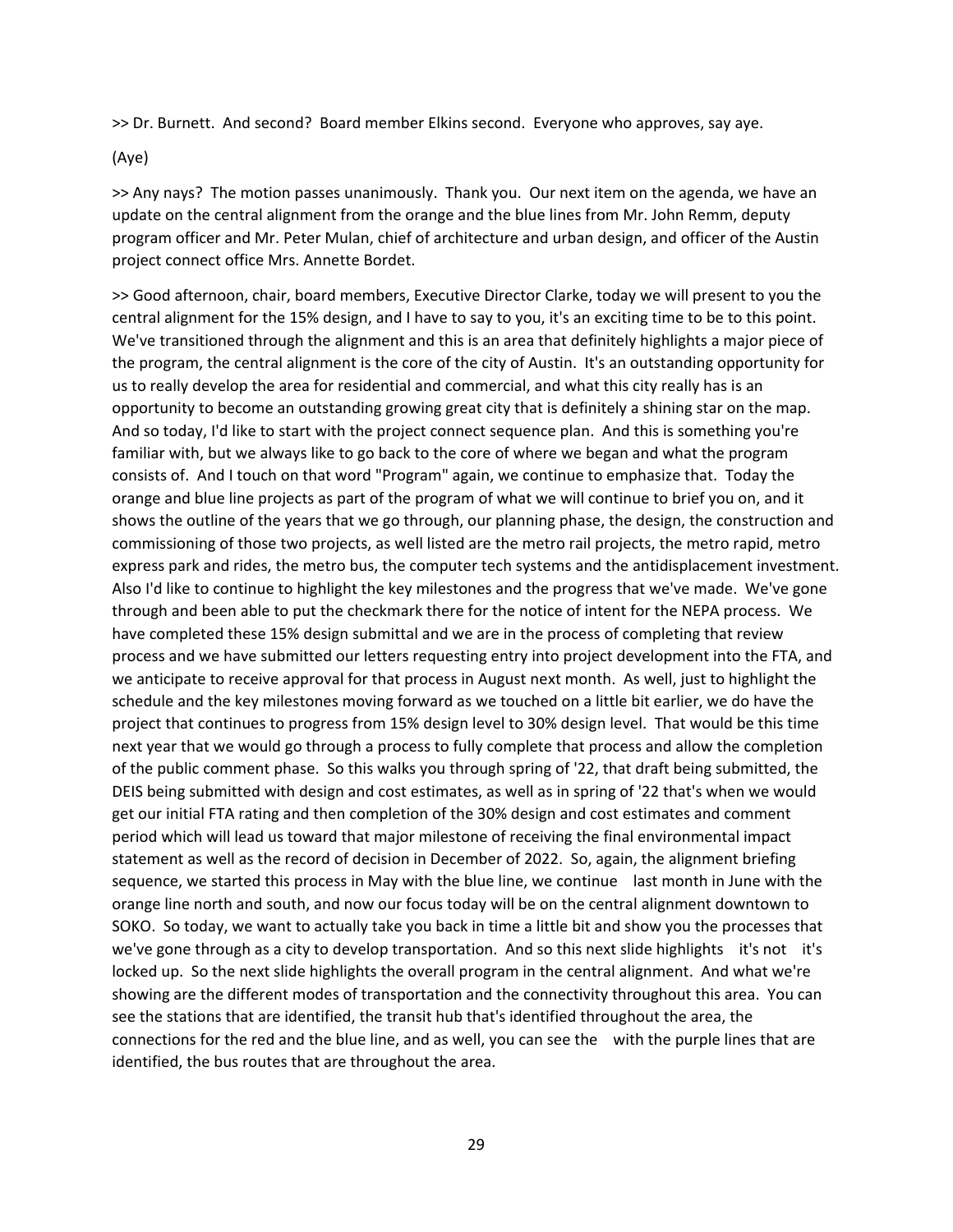And so I'll start a process where I hand this off to Peter Mulen, our chief of urban design and architecture, and he's going to walk us through and take us through a process a little bit back in time in 1839.

>> Thank you, John. Yeah, we like to put what we're doing with project connect in historical context, so going back to the beginning.

>> I will stop the recording here. And guess in the future I will have to

>> Can you mute yourself, please.

>> So we like to go back to the original plan of Austin from 1839 and because much of what we're doing in the central alignment reflects the original inherent structure of the city and its original plan, and in particular, the four historic squares, Republic square, brush square, Wooldridge square and now lost Hamilton square on the northeast, but the two on the south, Republic and brush square are an important part of the central alignment as we start to weave this new transit system through the center of the city. It's also important to note that transit in the center of the city is not new. In the 19th century, we actually had intercity rail that came right into the center of downtown and we had two train stations actually at the corner of third and Congress. Those both were lost in the middle of the 20th century, but that was they were important part of the city's growth at its earliest in its earliest days. And so it's, again, something that I think can be reflected as we move forward into the future. Moving forward we also had a robust streetcar system downtown, and this, you know, was very active, again, through the second world war. Again, lost for a long time, but I think, again, it's important to realize that this transit system was an important part of our city fabric for much of its history. We also think it's important to recognize some of the less positive episodes in our city's history and the history of city planning in Austin. One example, the most notable example, Austin master plan which red lined parts of the city and really and segregated the city racially and economically and, you know, we're still we're still grappling with the impacts of that segregation. I think we feel like part of our role with project connect is to figure out how to stitch the city back together to the best we can and really build a connected city for the 21st century that heals some of these wounds. And we're also building on the policies of the recent past. And I want to let Anik talk a little bit about those and how they inform what we're doing today.

>> Thanks, Peter. I would like to just elaborate a bit on these three policy documents. To take a moment, because they really do provide overarching direction for this program, but most importantly to help guide the project development phase that we're in now, the vision has been established, but now we have to make it so. And we still need to be guided by the policy directives in these three documents. So the downtown Austin plan adopted in 2011 as a transportation goal, it stays that we should develop downtown as a multimodal transportation system that improves access to and mobility within the downtown. That is what we're achieving with project connect. And that down streets should be rebalanced to provide more equitable accommodation of and for pedestrians, bicyclists, transit, scooter users, I'll add that in. That wasn't in the plan because it wasn't a thing when it was done, and vehicular mobility. As we get into the ASNP policy, you know, we in chapter 3 of the ASNP, we developed the vision for all of the modes that the city's responsible for, but understanding that our goal with the ASNP is a 50/50 mode share because that was the data driven approach to the Austin strategic mobility plan that had us look to the future with data to say, if 50% of us still need to drive alone, that's okay. If the other 50%, even as we double our population, can walk, because land use is really important, can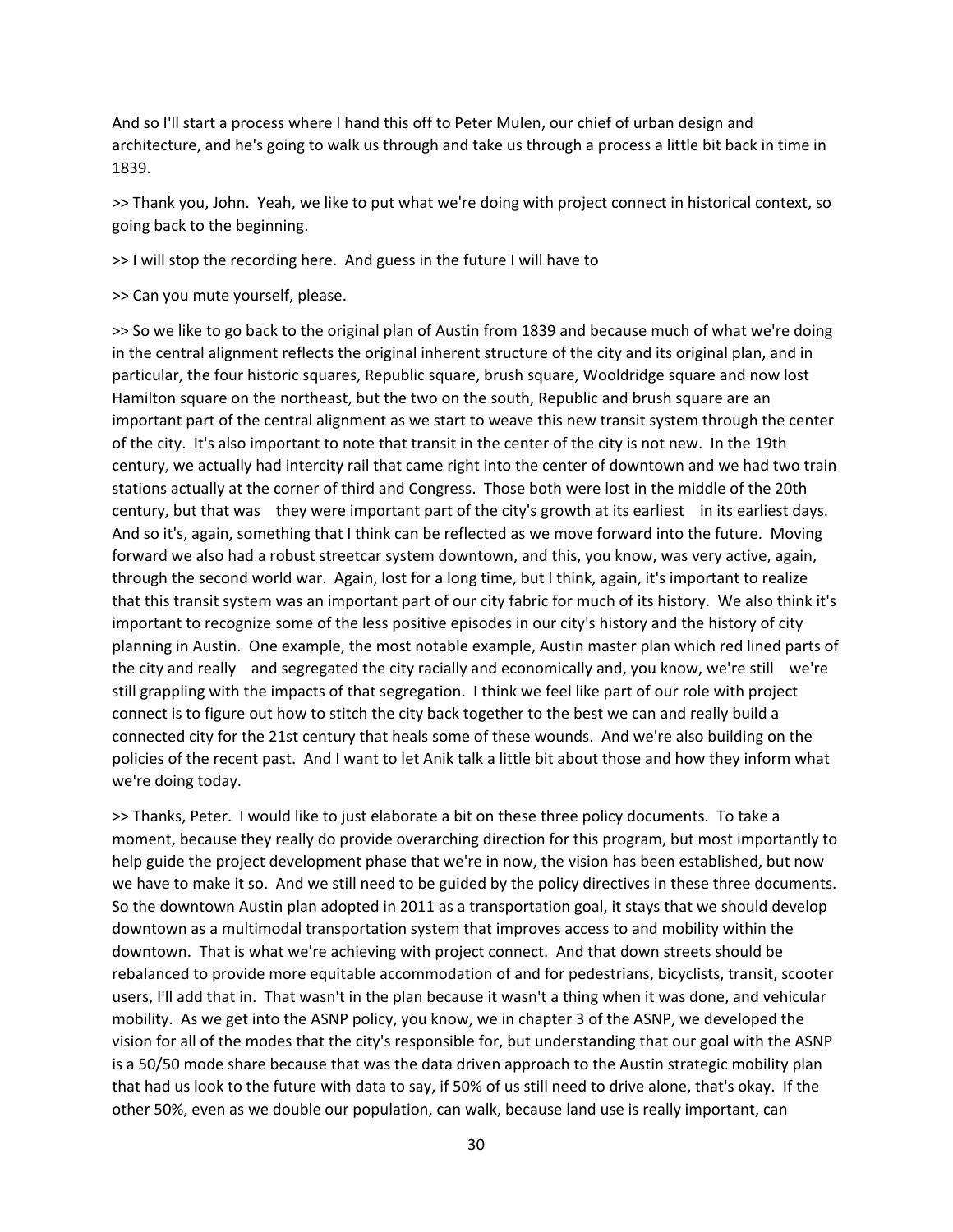bicycle, we're taking leaps and bounds with our bicycle infrastructure. I rode my electric bike here today so I didn't get too sweaty, our pedestrian infrastructure, but transit is key. And as, you know, telework has been key because of the unprecedented, I'll use it for COVID, board member Stratton, you know, the unprecedented silver lining of if there's any at all, if you even want to call it of that of COVID of telework, right? If 50% of us can do different things but we quadruple transit use, that's the key to that 50%. So just really understanding how we do that and creating place and creating ridership, but also understanding that we have to respect our past, our current and our future people and riders as we create one of the economic goals in imagine Austin and the downtown plan, which is creating cultural centers, right? And so Peter's going to talk a lot about what the stations mean to this plan as I hand the presentation back to him. And so finally, I want to reiterate that while we have really fantastic policy direction, we need to continue the collaboration and coordination that was done in the planning phase of project connect with the city and our residents and our stakeholders, and continue that through project development, because only then are we going to figure out the right balance of the tradeoffs that we're going to need to that are going to need to happen as we retrofit project connect into our urban fabric. So great policy guidance, continued collaboration and now Peter's going to talk about the green spines. Thank you.

>> Thanks, Anik. Yeah, so looking ahead at project connect and the alignments downtown and the central area of the city, really I think that the what Anik touched on about that this has to be a system that is both about transit, but also about other modes as well. It's all about connectivity. This is a program, it's a system. All of these modes have to work together, so we are taking that what we've previously described as this human centric and holistic design approach to the alignment and its development. When we look at the downtown area, really fourth street has emerged and as we've developed the design and advanced the design, fourth street has emerged as the key, right. It goes back to that original historic plan of Austin, we have the ability to imagine fourth street in a way that is exciting for itself, but also helps to reinforce the two historic squares that it connects, brush square and Republic square. You'll see how all of the different lines that come into the center, basically all converge onto fourth street. We have the existing red line coming in from the east, the proposed orange line alignment basically align with Guadalupe street on the west side. The blue line coming in from the east along Trinity street and then cutting across fourth street, and then interlining with the orange line, going up to the north. In the future, the green line coming in, new commuter line, that will connect us to colony park and hopefully eventually Manor. Coming in on the red line alignment as it comes into the center of the city. And the future gold line, again, interlining with the orange line, cutting across fourth street and then continuing up north all along the Trinity street alignment up to highland mall. So you can see how all of this is coming together on fourth street, including the new med electrorapid lines as well, and there are other bus lines that kind of emerge in this area. What's exciting about this is kind of about interconnectivity between the lines and how do we design the system to take advantage of that and leverage that to provide as much access as we can. So along that converging alignment of the various lines, we are anticipating five potential stations, government center capitol west to the north, and then four stations roughly aligned along fourth street. We've got republic square on the west, Congress Avenue station at Congress Avenue, the convention center brush square station on the east, which is sort of a combination of the existing downtown station on the red line and then access to the new lines that we're being proposed, and the rainy max station down at the south. And all of those four of those five stations would be connected by a downtown transit hub, which would be a multilevel system basically connecting all those through the subway, right, in this area. So, remember, a lot of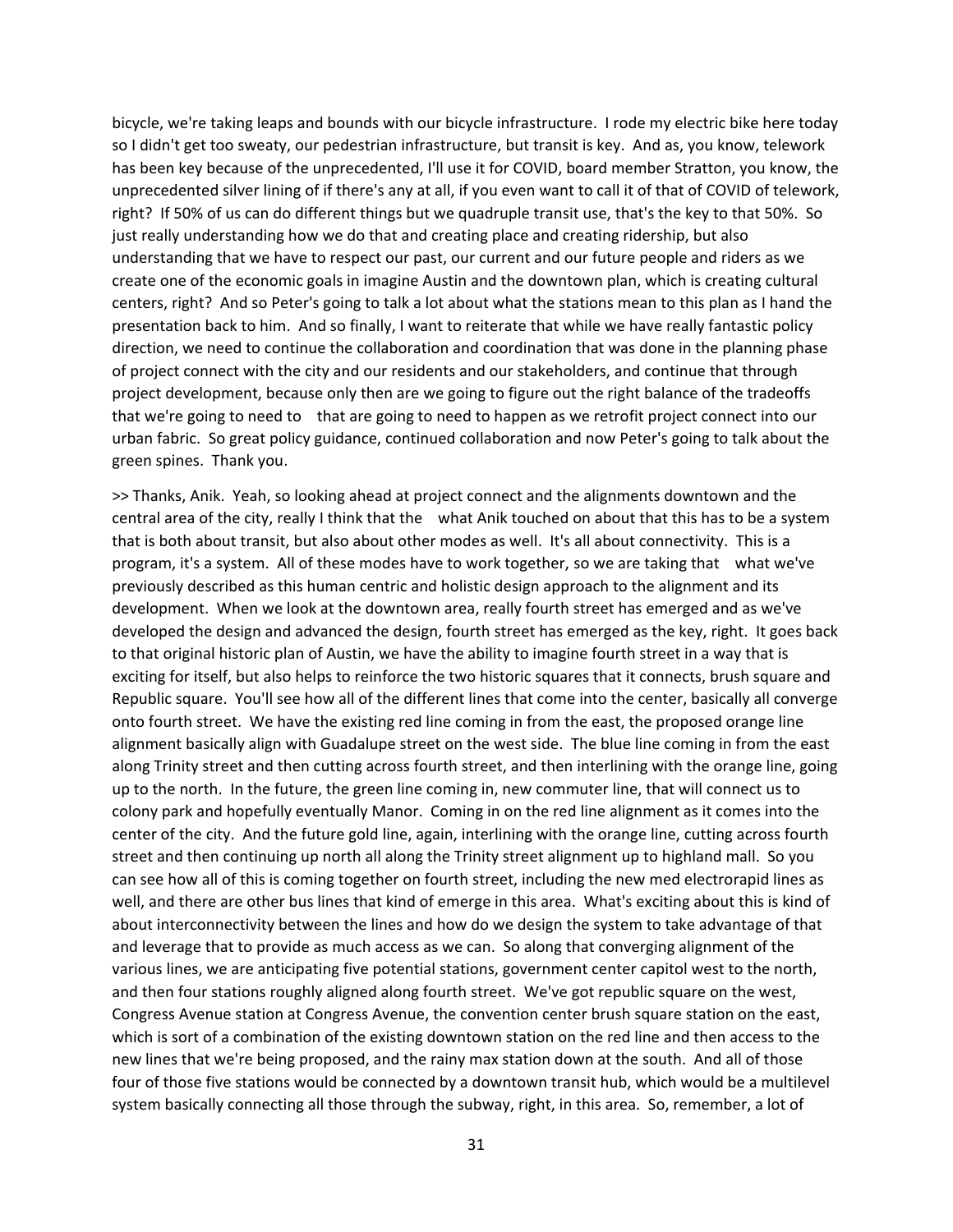these lines, and we'll show how this works, are traveling underground in a new subway system in this area. So here's another view of that downtown transit hub. The yellow area basically outlining the extends of that interconnected undersystem connecting those four stations, and you can see, you know, basically I'll go through in detail how they all work, but the idea is, again, that the convention center or brush square station is both the aboveground station for the red line but also providing access into the subway system. The other three stations, republic square, Congress Avenue, rainy Mack would be underground stations serving a variety of lines as they come through this area. One thing that informs the way that we're advancing the design is about how do we make this system, right, especially an underground subway system, which is new for Austin and new for Austinites as intuitive and as easy and basically as pleasurable to access and to navigate as possible. And particularly for all users, right? If we design for users who might be who have the hardest time moving around, then we will be designing for everyone. And so a lot of the sort of the orientation line of the concourse is really designed about designing for the breadth of users in the city. So this is how it works, and this is a cross section through fourth street. And you can see the section above and then there's the planned diagram at the bottom showing how the lines come into that fourth street corridor. We're seeing fourth street really as a multilevel multimodal corridor connecting street level, an intermediate concourse level and then the platform and train level below. And so there would be kind of continuous concourse at that intermediate level basically connecting the street to the trains to a number of all the lines that converge in this area with republic square stationed on the left, on the west, Congress Avenue stationed in the middle and convention center, brush square station on the right.

And you can see how the above grade trains, the red line and the green line coming down on the right side connect down into that entrance and that transit node. Here's a little bit of a detail about how it would work between those three levels and I think the key with designing a multilevel system is to make it, again, as easy and intuitive to understand as possible. So we would have stairs, escalators and elevators connecting all three levels. You can see the elevators in colored in blue. Again, this is a diagram, this is not a design per se, but it's showing how we make this really simple and intuitive and providing universal access throughout. And here are some of the looking at precedents, I want to just point out some of the elements that make these multilevel systems work best from a design perspective. So and this is an example, we're really looking around the world for best in class solutions here. You know, you've got access to natural light, right? So you've got a connection to the outdoors and to, you know, the areas where we feel most familiar and most and best oriented. We have generous sidewalks and escalators. We anticipate lots of people moving through these stations, and so we want to make that as easy as possible. Long sight lines connecting these different levels, so you can see you can see down into the platform level. This is both for ease of navigation but also for safety. And so these are just some of the elements that we want to make sure we're designing into our station's design. Again, we're not there yet, but we're trying to design the alignments to allow for these conditions. You know, one of the benefits of having a multilevel system is that we have the ability to create double height spaces, so the platform environments themselves are not cramped and you don't feel constrained and compressed, but these are actually generous spaces that can be I don't want to say ennobling is an esoteric word but we have to think about creating beautiful spaces and this is one way we can do them. And then looking at sorry, it stuck. There we go. Materials, you know, making sure we're putting glass in the right places so that we have long sight lines and visibility. This is both about, again, ease of navigation and safety. And then some of the specific technological amenities that we're anticipating on the platform level are platform screen doors, right? So these were doors that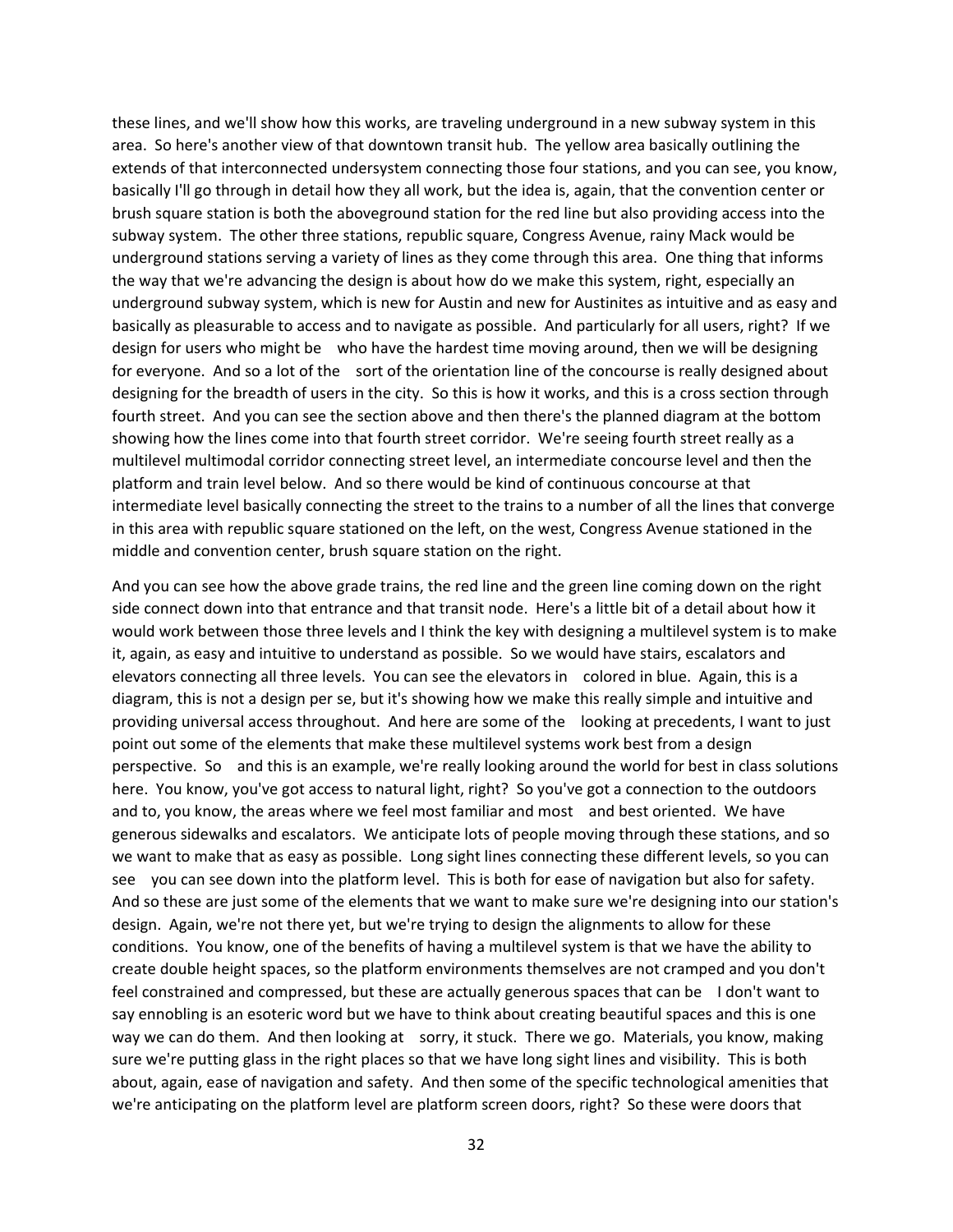basically secure the platform from the tracks. This is both for safety, so that people are not getting into the tracks, but because we are imagining that the platforms would be conditioned spaces, you know, the platform doors allow us to control that conditioned environment more efficiently. It also gives us the opportunity for signage and way finding, again, very critical aspect of this system, so, again, making it as easy, intuitive to navigate as possible. And then thinking about the beauty of the way we're imagining the system right now on fourth street, is that we can really design the system from the street down, right? This is about one of the opportunities is how do we use this new transit infrastructure to actually enhance what's happening on the street on fourth street itself. And create this new really signature green spine, one of the great streets of Austin, in this location. I'm going to hand it back to Anik to talk a little bit about kind of the transportation opportunities here and from a policy perspective.

>> thanks, Peter. The city of Austin stands ready to make sure that what we're designing in this preliminary stage does support, as Peter said, the you know, allowing for us to create place, to keep and create place along fourth street and along other areas. You know, we want the design to be guided by the values of Austin and also guided in project development by, like I said, continued collaboration and coordination with residents, the business owners and stakeholders and of course guided by our policies. We stand ready to collaborate, we know that we can do things different for different results with regards to fourth street and how it connects the proposed station. So there's aspirations, and I think we can do better than this. This is today. And I think we can do better. We can have you know, we can connect the stations downtown and have a more vibrant, urban environment that makes it safer for everybody as we connect on the light rail underneath us, but also on foot, by car, by bike and other places. So the Austin transportation department and the city stands behind these aspirations as we look at the details of the alignment, but also thinking about how does that affect our ability to create spaces like this as we move the program forward. So back to Peter.

>> Great. Thank you. So along fourth street, we're looking at three major stations. These wouldn't be the only entrances into the system, but three major hub, two at the end and one at the middle of Congress Avenue. The two at the end really function as kind of the book ends of this newly reimagined fourth street corridor, adjacent to the historic squares at republic square and brush square with and, you know, this is the view looking west on fourth street at brush square, so brush square is directly to the right and the convention center is directly to the left, and you can see this is a large plaza area that was built as part of the renovation of the downtown station for the red line a couple years ago. So we have an opportunity here to create a really generous entrance into the transit hub with a signature piece of architecture that, again, signals what's happening below, but also serves as a kind of architectural book end to fourth street. And, again, looking at precedence, you know, thinking about glazed, transparent structures that are both generous and inviting to the public down into the transit system below. You know, these there are lots of great examples of this around the world in different scales and sizes and forms. I think, obviously, we'd want to do something in Austin that's distinctly Austin, so this is not design, per se, but I think just the opportunity just an idea about how we create these structures that invite people down into the system. This is a smaller scaled one than Philadelphia. Again, I think you can see how there are ways we can incorporate this with historic architecture and obviously that's an important aspect of how we'll develop this going forward. On the west side, republic square would be the other book end and similarly we've got some we imagine hoping to basically enlarge the sidewalk in this area to create enough space where we could have that kind of station entrance into the transit hub at the western end of fourth street. I want to talk a little bit about republic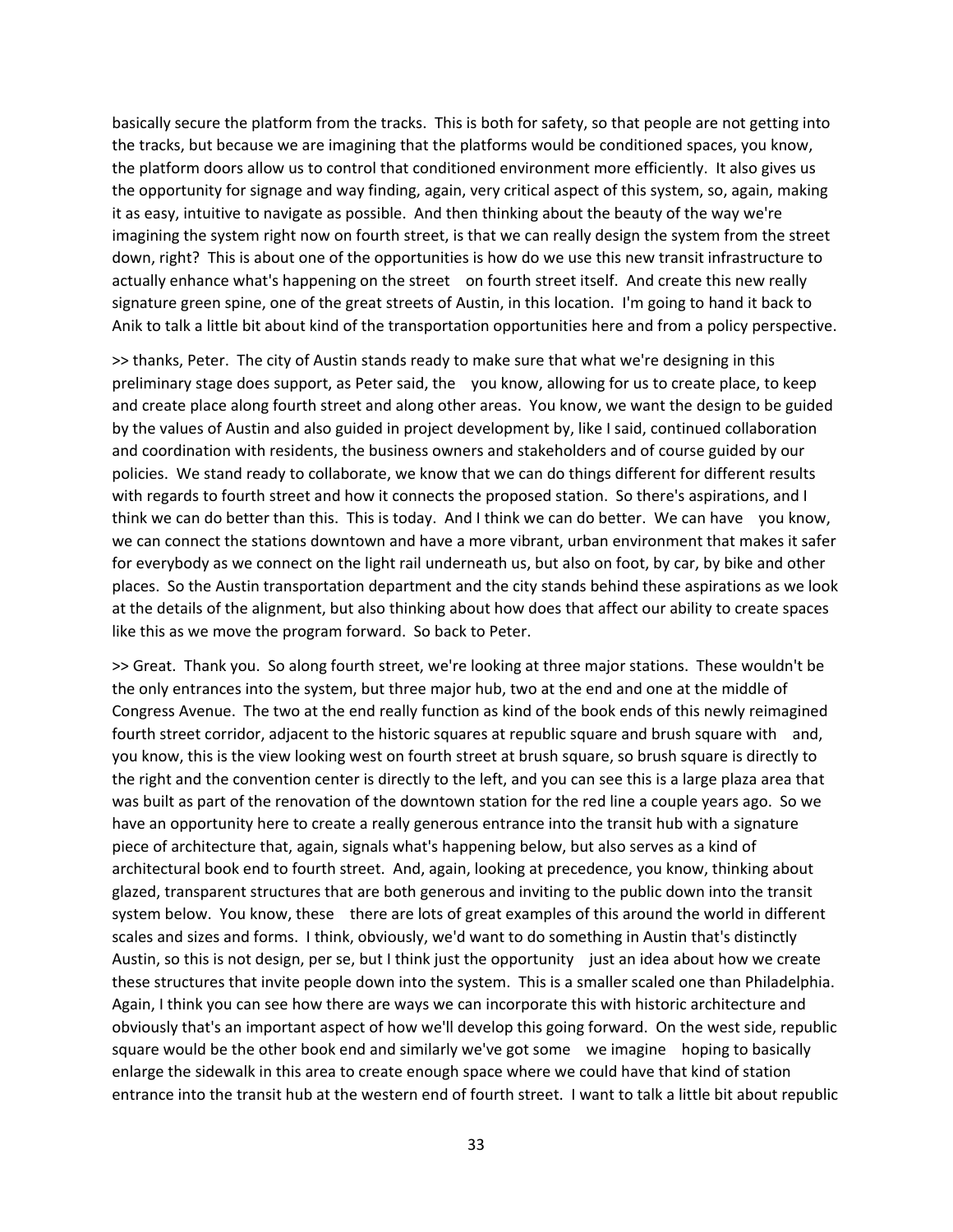square, you know, because we've made some minor adjustments to the plan, the alignment. We had been seeking a bill through legislature to allow us to build part of the republic square and station underneath republic square, that did not get picked up, so we have adjusted the alignment of the republic square by pushing the platforms a little bit to the north. This slide north is to your right, if you can imagine, and so the platforms would be centered basically between fifth and sixth streets, and part of the station remember this is all underground still, an underground station, and the idea is we would collaborate with the developments on both sides of Guadalupe to provide station entrances as well as the necessary service and back of house space for that station. But it allows us to basically continue the alignment and continue building a station in this location without touching republic square proper. We would seek to build an entrance on the you can see it on the left hand side of the slide at the end of fourth street as I was saying before that would connect to the concourse and to the transit hub. So in the center, this is actually sort of a new evolution of the design, which we're excited about. The idea of building a station at the corner of fourth and Congress. And, again, it's important to recall that we once had a train station on the corner of third and Congress. It's interesting, I've found that very few people remember this, right? This is kind of and I didn't know about this until we got into this process, too, so it's been exciting to discover.

## >> [inaudible speaker]

>> Well, it's interesting that we tend to have short memories, right? And we need to have longer memories, but I think we have the opportunity to create a hub in the form of a piece of architecture, a building in this location in a way that was done, you know, in the earliest days of the city. So, you know, looking at there is a parking lot currently at the corner of fourth and Congress that's been a parking lot for 50 years, and I think we have the opportunity to create a new transit hub that really is could be a piece of civic architecture. All great cities have great train stations. Apologies to the Amtrak station, but we do not have a great train station in Austin right now. Obviously, this is bigger than what we would be able to do on the corner of fourth and Congress, but, again, symbolically, it's an important idea that I think we need to pursue. Similarly, these train stations are often combined with great public amenities, right? It's not just about transit, it's about the other things you can combine with transit when you have lots of people moving through these buildings. And so redding terminal market, a good example in Philadelphia, and this is a more contemporary example, lower Manhattan, this is the Fulton center, a public presence on the street to signal this is a public building, this is a civic building, it's different, possibly, than just a part of the commercial fabric of the city. And we need those public nodes. This is early concept diagram, this is not a design, just to be clear, but just showing how we could incorporate some of those elements I talked about before, natural light, easy access, you know, between multiple levels with long site lines. You know, in this case, potentially office floors above, that's a very typical condition, but creating essentially a new landmark at the corner of fourth and Congress with access down to the system below at the center of this underground transit hub. Okay. And then at the east side of the transit hub, we have the convention center brush square station. You can see basically the existing downtown station on the red line, which will also in the future serve the green line, with you can see the entrance into the transit hub in the background, that kind of pink square that's highlighted that we talked about earlier. And then going to the south, we are imagining a new station at the rainy Mack station, so on the blue line, that would have entrances south of Cesar Chavez, we are looking at two opportunities for entrances south of Cesar Chavez, one to the east, which would be adjacent to Waterloo greenway and waller creek and one that's slightly to the south just at the end of Trinity street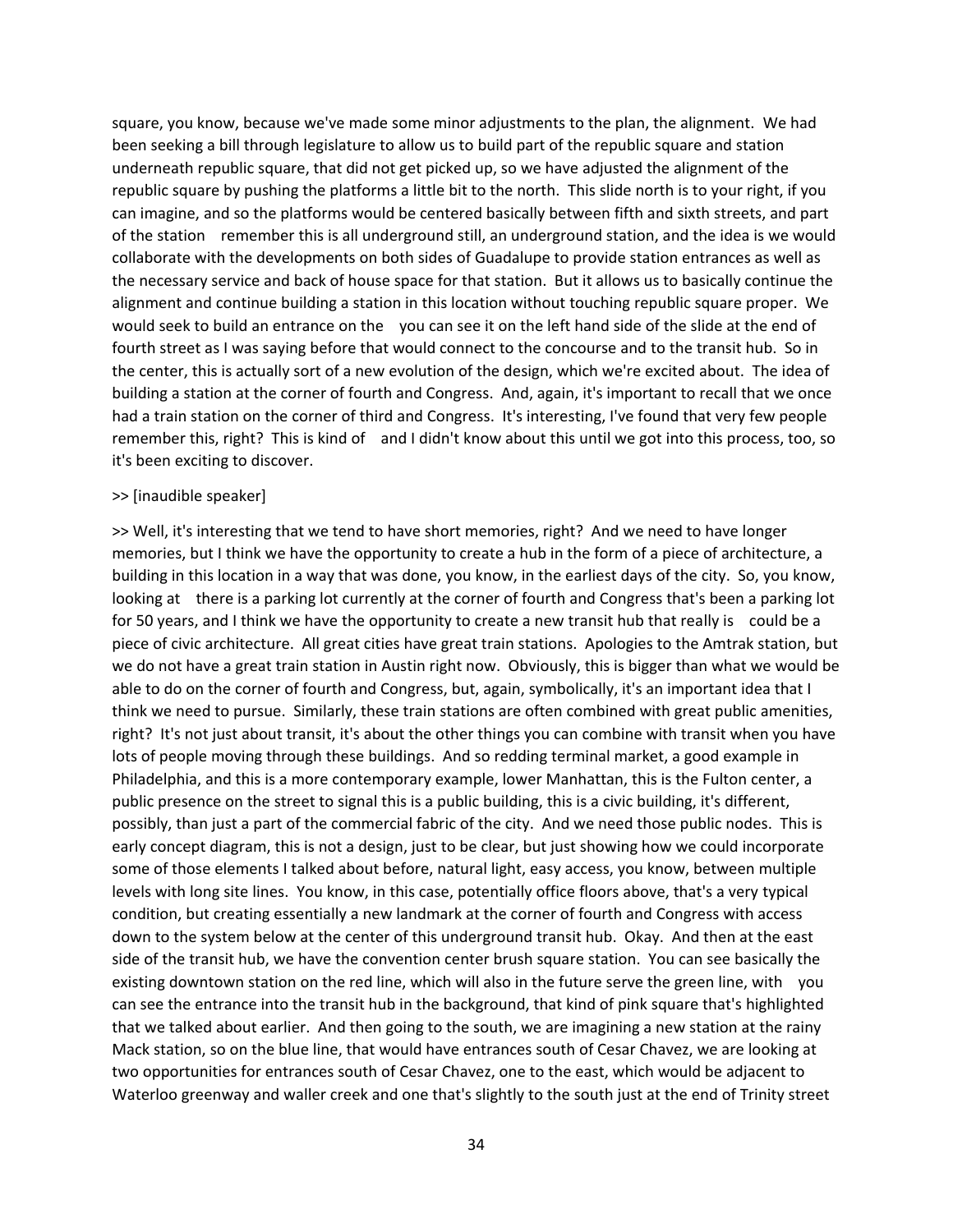very closely adjacent to the butler hike and bike trail. I think it's important to see we've highlighted the pedestrian paths from the station entrances to rainy street and to the Mack. Again, rainy street would be a four minute walk, the Mack would be a six minute walk, so this is really close. You know, great proximate access to that neighborhood which is obviously growing so intensely these days, and, you know, we're taking advantage of other major infrastructure l improvements that are happening in the building. Water greenway will be putting up a building, new bridges over waller creek that will facilitate that pedestrian movement, and I think it's actually a good example of how we're trying to pull all of these city/community investments together so that the whole really works better than the sum of their parts. And then those again, that part of the plan for the bridge across the lake is to have a pedestrian/cycling component to it, a really generous run, important one, so that that you can see how all those pedestrian paths kind of come together and work together with the station entrances a little bit to the north. Okay. So that's the kind of the downtown transit hub. I want to cover two other areas, the government center capital west station to the north and also south Congress. So looking to the north, the next station on the orange line north from republic square you can see this map is showing three different options, republic square's at the southern end of the diagram. We're looking at three options for the location of the government center, capital west station. And we're evaluating those options for a number of different criteria. One of the most important of which is the location of the portal where the underground system comes out of the ground and basically then goes back onto the surface. So if you can imagine basically the orange line is coming north on Guadalupe or underneath Guadalupe underground, and then at some point it's got to rise up to the surface again, and we're looking at two different options for that. One is where the portal, which is that sort of black Chevron. One would be between 16th and 18th streets, and the other options would have the portal located just north of MLK boulevard. So here's just a detail on that. You can see the aqua color is the location of the portal. One of the features of the portal is because basically the terrain is going to be in between the underground and the surface, it does cut off vehicular access or pedestrian access across the guideway in that location, so in this case, 17th street would be blocked from traffic and pedestrian connection across Guadalupe. The other option is to take the underground tunnel north of MLK, you can see that's in the purple the orange color, and then the aqua, again, is the portal. So the train would rise up and then you'd be aboveground by the time you get to 21st Street. I will say that this option, the roadway is much more constrained in this location, so it's a you know, it's kind of a tough fit. This moving the portal north of MLK has some advantages both in terms of the width of the right of way but also being able to basically manage the intersection of MLK a little bit more easily. Although there are also additional costs associated with it.

One of the things that I think also another important criteria that we're looking at is, you know, ridership and looking into the future, you know, I think we're going to see a lot more density north of the capitol with the ongoing construction and development of the capitol complex. Phase 1 under construction is already complete. They're already in the process of developing phase 2. You can see a map of the capitol complex on the left. We're going to see a lot of riders in that area so making sure the station is as close to those riders as can be. The other criteria are about making sure the station's kind of halfway between republic square and the UT station so you can see the dimensions there with these two options. The other one, I would point out, is that we are seeking we are looking, right, as we always do, try to maximize interconnectivity of different modes, a place where buses, whether they're intercity buses or metro express, could terminate in the downtown core and connect directly to the light rail system. And obviously real estate options for that are limited. We are working with, you know, our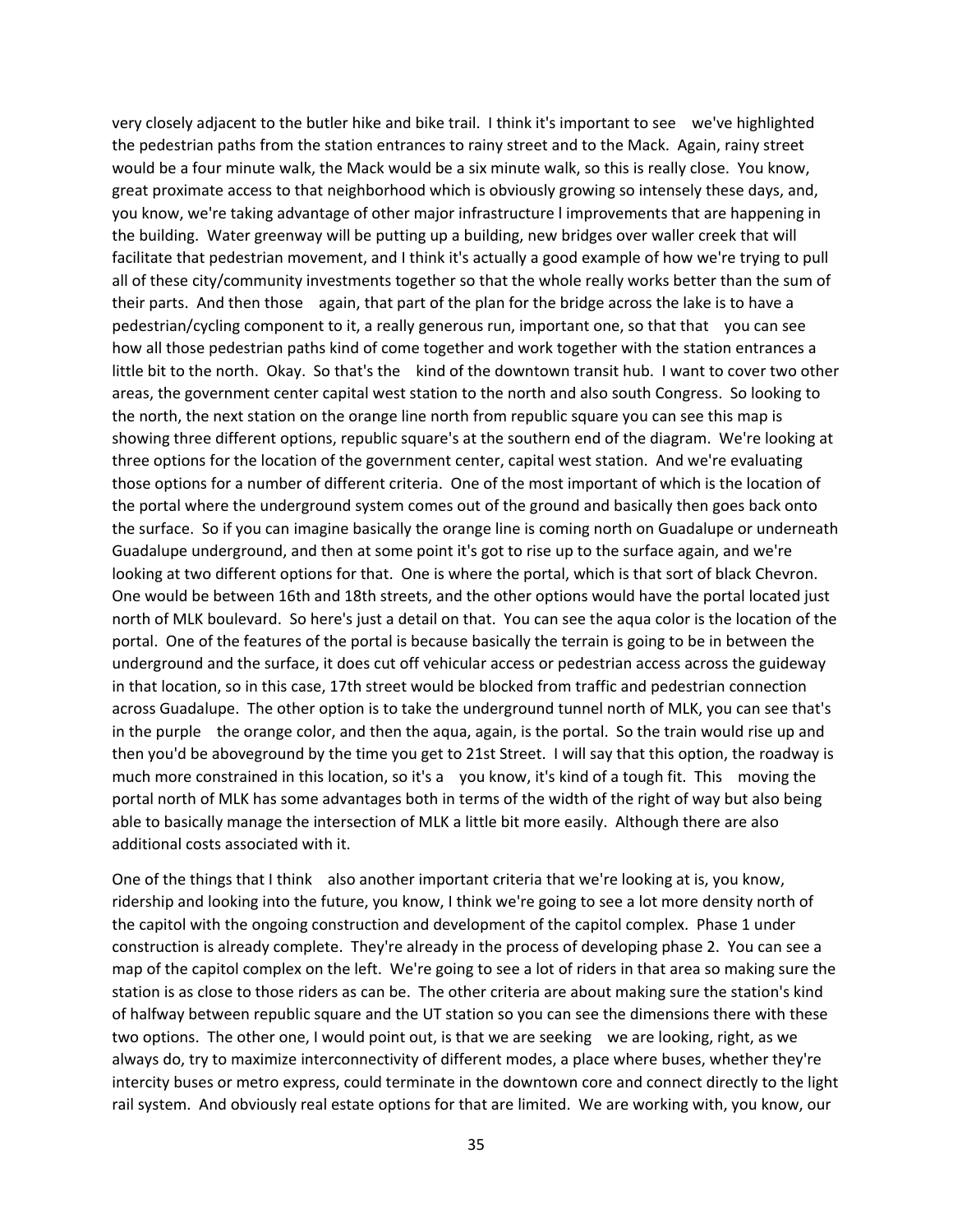partners to identify opportunities. There is, you know, a couple of county owned properties that we think may be promising. Again, lots more study to come there, but that's another criteria that we need to evaluate and as we evaluate these options. And we will be taking all these options to the public and getting their feedback as well. So this is just qualitative example of how we measure those options on a variety of different criteria. I'm not going to go through this in detail, but you can see this is how we approach this decision making process. We'll be sharing this with the public as well in the public meetings in the next couple of weeks. Here are some details on how station those different options would be configured relative to the actual station. I'm not going to go into detail here. Some of them are more compact than others I will say, because we've got to and emergency access, et cetera, so, again, looking at the relative cost of these stations is part of the decision making process as well. Moving on to south Congress, again, here's the area map showing the auditorium shores station and the SOCO station and those 10 minute walk sheds associated with those stations. So, remember, we are underground on the right side. I want to talk about what happens when we cross the river. So in the alternative analysis phase, we had anticipated that the crossing of the orange line over the lake would be on a bridge. And as we got into the preliminary engineering and studying all of the parameters that would affect or the alignment of the orange line in this location, we realized there's a number of different potential conflicts with a bridge in this location. You know, I'll point out a couple of them. One is the location of the portal, or, again, the portal is where the surface level trains go underground, so you can see that black Chevron in this scheme it was going to be located between Cesar Chavez and third street. As we looked at this in more detail, we realized that would require the closing of second street, which is going to be not ideal. Also, there are a whole series of utility conflicts on the north side of the lake, right where we would want to go underground, that we're going to make that more complicated and expensive to move. We're also recognizing that the area on the south side of the lake at auditorium shores is a big floodplain, right? So, you know, having to figure out how to manage that with the alignment was providing a challenge. So as a result, our current recommendation from the design team is that we extend the tunnel from downtown for the orange line underneath the lake and continue it to the south side so that auditorium shores would be an underground station and we would basically cross the lake underground as opposed to being aboveground. Auditorium shores station is a little bit of threading a needle. There are lots of utilities on Riverside where actually you can see the blue area, the big blue area is basically the station box. That would be underground under two sites that are likely to be under development, so that would be another developer coordination effort, and you can see that we're also but still anticipating a concourse going back to auditorium shores and the corner of the long center and the Palmer event center, so having a station on the west side of south first street to connect to all those public facilities over there as well as some entrances closer to the station box as well as to the east. So that's how that would be configured. So we're underground coming underneath the river. And then the question is, well, where do we get back up to the surface as we move south? And, again, series of conflicts, I'm not going to go through all these in detail, but the most, I think the significant one is bolden creek, right? We realized we couldn't get above up to ground to get over bolden creek in time and above the bolden creek flood zone, so basically that pushes extends the tunnel to the south side of bolden creek. And then the question is how do we get up to the surface? So we're looking at two options for where to come out of the where to get to the surface on south Congress. Option A and option B, which we're colloquially calling the short tunnel and the long tunnel. The short tunnel gets us to the surface as quickly as possible and the location for the portal would be around Nelly and academy streets. You can see the black Chevron where the train would come out of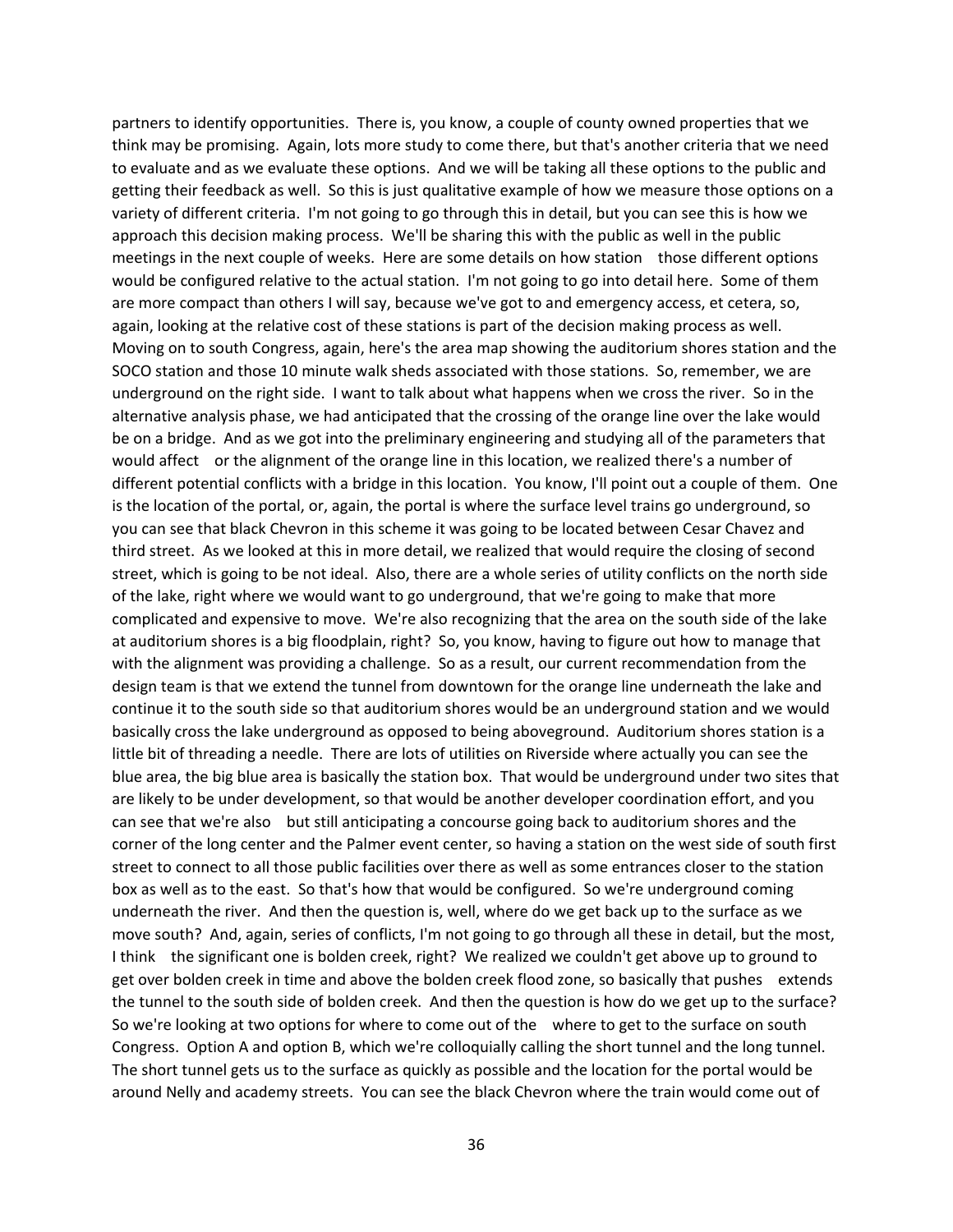the ground and get onto the surface. And in this scenario, the station location would be near the lively middle school, a little farther to the south. You can see that in the blue box on the diagram. And so you can see we're underground and then we come basically midway through south Congress to that retail district, we come up to the surface. In the long tunnel, we stay underground longer, the SOCO station would be another underground station and we do have some flexibility about where to locate that, given that it is underground given our footprint above the street would be minimized and then the portal is basically further to the south just south of the middle school near Leland street. Similarly we're evaluating these two options on a variety of criteria sorry, my slide is stuck. It doesn't want to see the criteria. Okay. Thank you. Here's just a summary of the two options. You know, the short tunnel, the long tunnel. One of the benefits of the long tunnel is it does give us a little bit more flexibility in terms of the roadway and how that gets reconfigured for bike, pedestrians, traffic, parking, et cetera. With the short tunnel, we have to and the inclusion of the light system and the station, it's a little more constrained. There are lots of other criteria as well that we have to measure. There we go. Yeah, a whole series of other criteria, construction impacts, property impacts, costs will be a big one. So, again, this is part of the public conversation that we're anticipating and we'll be reviewing this all with the public. Again, there's some details on each of the station locations, I won't go into this in much detail. That's all part of the public process that we'll be sharing with the public going forward. So that's the central alignment. We are in this moment where we're putting all this out to the public, we're really excited to share it with the public and get their feedback. This is in response to board member Stratton's question before, I think, about when does all this get fixed? We really want to use this time to get as much feedback as we can and fold that into the mix, because it may result in changes. I mean, we have to be open to that based on the feedback that we get and the information that we get from the public. So we're holding whole series of public meetings as Jackie said earlier in the next two weeks. The open house on July 31st, unfortunately we are we have canceled just given what's happening with COVID right now, just to be, you know, cautious. I hope we can find another date for that in the future if things get better. And then there is, you know, over the course of the next month, online, self guided tours, and we you know, we'll be collecting lots of comments during that period. And then we'll be reflecting on those and then folding them into the process. So happy to take any of your questions. I know that's a lot.

>> Thank you, Peter. I wore out the board already. They're dropping like flies.

>> I know the mayor may have to leave, so I want to give you the floor, mayor. Do you have any questions, comments?

>> Mayor Adler: I'll be real quick. Thank you very much. Just incredibly exciting to see. And it just feels more real and more transformative when you see the pictures. As with the discussion earlier, I hope we're able to extend the distances to make them work. As we've talked about before, that obviously, you know, involves cost issues and scope issues and the like, but I hope we're able to figure that stuff out. The activity on fourth street probably is some of the most exciting in terms of really transforming urban areas and our downtown, creating a mall like that would be just an incredible step, I think, for our community and for our city. Probably leap frog us past many other cities in the country in terms of that kind of urban moment in planning, so I'm real excited about to see that. What are the advantages and disadvantages associated with the movement of the Republic station because of what happened at the legislature?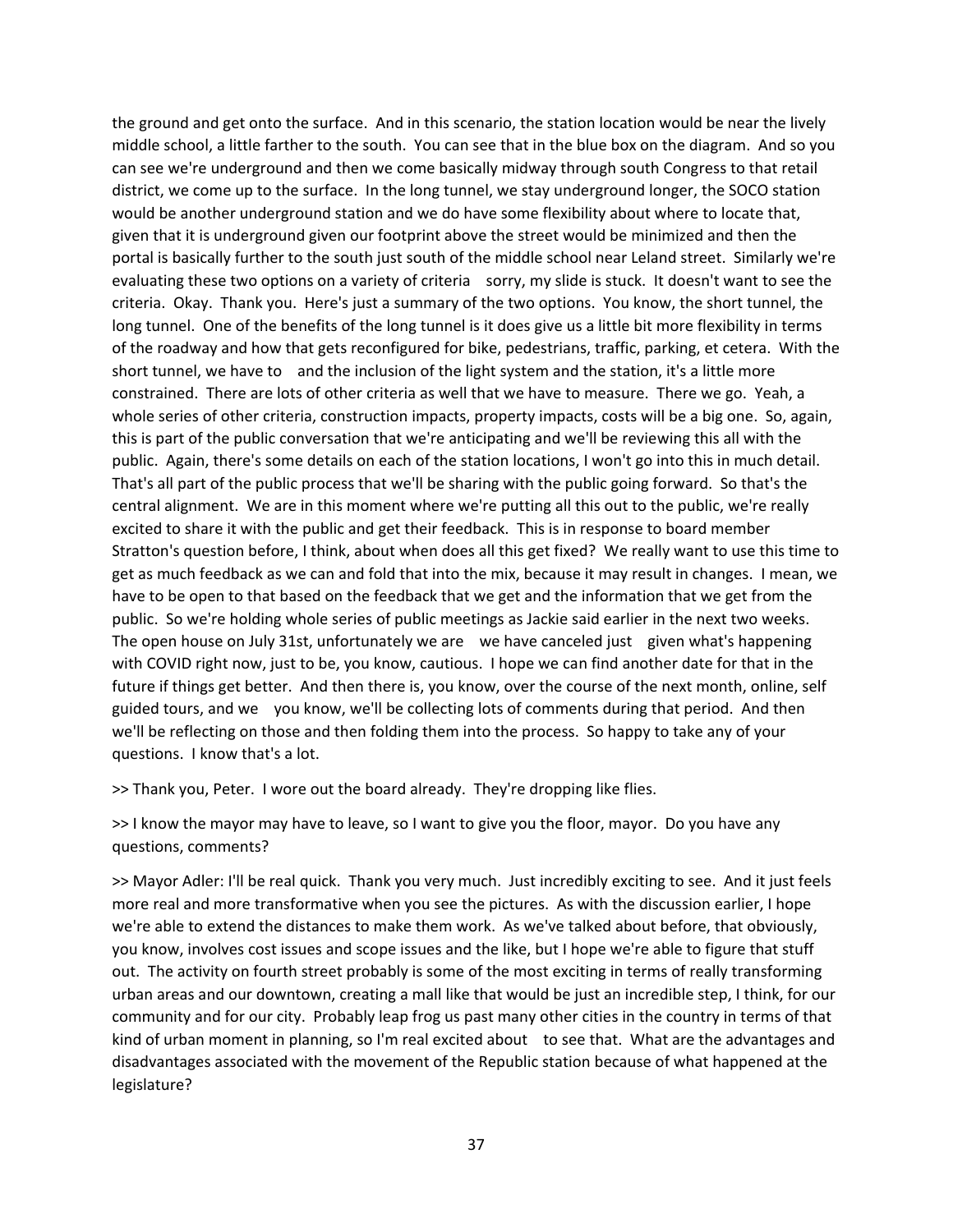>> Yeah. As I said, we'll have to shift the Republic station halfway a little to the north, half a block, three quarters of a block north. I would say the disadvantages of we see republic square obviously as a major public hub, and we want to have an entrance at republic square. We still will have an entrance at republic square, but you're a little bit removed from it from fourth street, which is that main hub. There will be potentially don't know yet some additional cost associated with that, because, again, depending on what we can work out with our developer partners. You know, I think that the so but we're making it work. I will say that the disadvantages are not categorical or enormous. I mean

[Simultaneous Speaking].

>> I think it's a good lesson for all of us.

>> Mayor Adler: The disadvantages are potential cost impact and the loss of the direct access.

>> A little bit well, we'll still have direct access, it's just a little bit of a distance, you know. Now, you can also see that as an advantage because now the station's closer to sixth street, right, which is obviously a major hub as well. So there are tradeoffs in both ways. I what I was going to say is I think that it was a really good muscle for us to have to work in a way, right? They're going to be challenges throughout this process, right? Things that come up. We're going to have to figure out how to work around them and solve for them, and I think this is an example of how we've already figured out how to do that.

>> I want to add, mayor, I think what I would frame up, the term I would use the most is it's an opportunity cost loss, right? So that's what, I think, Peter and I, Dave, a few others have really spent time on, it took an option off the table versus allowing the community to have more flexibility as we go through the process. And so we don't know yet on cost and ventilation and different things, it just takes one it takes maybe instead of a two block station underground to one block. The most important thing is track geometry wise, we can make the turn and we know we're building the station. So there's been no change to the concept that we have a republic square station and we can make all the geometry work, it would just be an opportunity cost that we'll have that the community can't get the full effect probably of what we can do because of that.

>> Mayor Adler: Okay. And I apologize, I'm going to need to leave. There's a meeting of kind of the leadership in the area about COVID. Obviously the numbers are just screaming larger in our community right now. It appears as if while the vaccination is really good to prevent someone from getting a serious illness and will keep them generally out of the hospital and out of ICUs, it looks like people that have been vaccinated are able to pass on the virus even if they just have it asymptomatically, so I would imagine we're going to be moving to a place here consistent with yesterday's announcement where we're asking people to wear masks indoors, but at this point I don't see a limitation in what people can do or occupancies or those kinds of things. Just a lot more focused on wearing masks certainly indoors. And if you're unvaccinated when you're around other people. So I'm going to leave and put up that call, but thank you.

>> Chair: Thank you, mayor. And board member Elkins?

>> Oh, thank you very much, Peter and John and Anik. I certainly love the vision of what you're presenting. I've spent a lot of time in Denver, seeing the 16th street mall, spent some time there, Fulton street, time square, which you didn't show. So it's a great vision and it would look tremendous on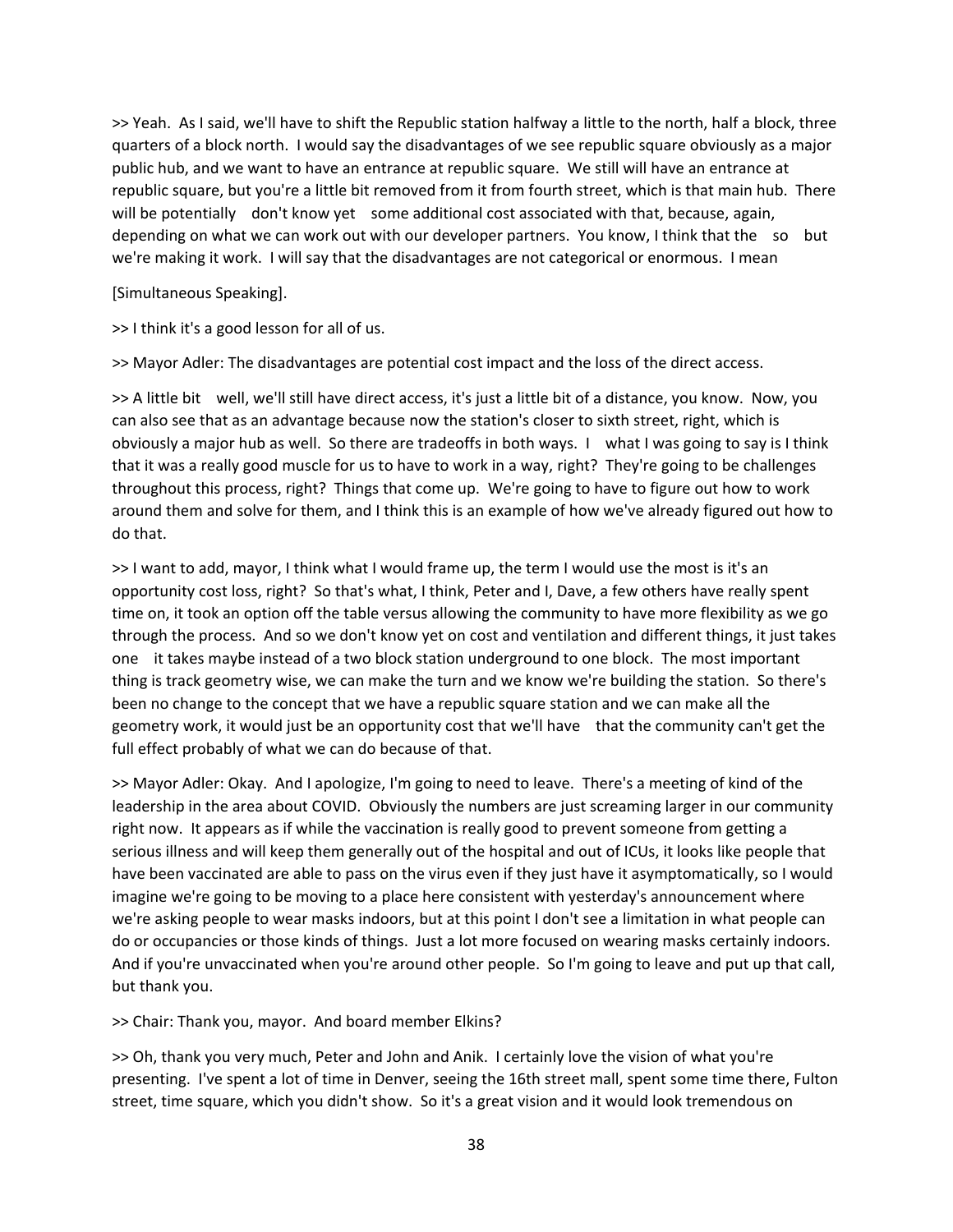fourth street. I know that Randy talks a lot about this, and this is kind of project management, which is a function of scope, cost and schedule when you move one, you know, the other two have to move as well. And I think you said the right word, which is this is all about tradeoffs. So if we add things here, you know, so one of the things I think we're all aware of and we need to kind of focus on is kind of this term scope creep, right? And we just need to be aware that as we add features, how are we going to pay for it. So I think this is great, the presentation, I love the vision, but we don't have the full picture yet. We don't have the cost, we don't have the schedule impact, and that will come at the right time and we'll review that. My other big concern is that cost overruns on phase 1 are going to have an impact on our ability to do phase 2. And it's important that we think about phase 2, and I know we all know about that, but that's kind of what got cut out of the plan back in June or July last year when we had to skinny this down to make it kind of affordable, and phase 2 is taking the orange line up to rum berg and tech ridge, taking it south, the conversion to light rail and green line. I think that was somewhere around 3 million, 2.7. So if we keep adding things to phase 1 that are, quote, unquote, nice to haves and not critical, we impact our ability to do phase 2, which is important. So when I take a look at all of this, and I know we don't have the answers, you know, we're expanding the underground tunnel probably in the neighborhood of about 1.5, 1.7 miles, some of that is absolutely critical, we've got to do it through the geotech and flooding, some of it is, you mentioned, the nice to haves, which is the long and the short tunnel and there were two of those. And we also need to understand any time we go underground, I know you all know it, costs go up exponentially. Tunnels are potentially 700 million to a billion dollars a mile, and if we're in New York City, it's 2 billion a mile. And there's higher O and M costs, operations and maintenance costs on tunnels. In addition to that, we're expanding the number of underground stations I may be off, from five to seven, I don't know, and we're going even deeper, so we're going two levels to three, and correct me if I'm wrong on this, but that has a cost impact. And, you know, I know we don't have the answers but those are the things hopefully at the right time we have them so we can understand those.

>> Yeah, 100%. Obviously, we know that we've got to manage the program, right, so all of the projects within the program, within the funding that the voters approved, as well as any additional funding sources that we can find, right? Not from local taxpayers, to be clear, but additional funding, federal grant programs, et cetera, but we know we have to work within that framework. And it's going to be a process, right, to find out and we have come back to the public to present to the board, what those tradeoffs are and how we recommend managing them. Absolutely.

>> Thank you.

>> I wanted to add to that. That's going to be the whole just of this whole board and moving through contracts and obviously we are still you know, we might be almost to the second inning, but we're

[Laughter]

## >> Early days.

>> We're still in the first inning, so as we put these, do the diligence, get the information, we want to bring the board information that's been validated, QA'd, QC'd multiple times because when we bring something publicly, we have to stand behind that information, we have to get our risk analysis kicked off and under way, there's a lot of moving parts as you well appreciate. You're very familiar with this infrastructure world. I just wanted to make sure I put a note on what you mentioned about what you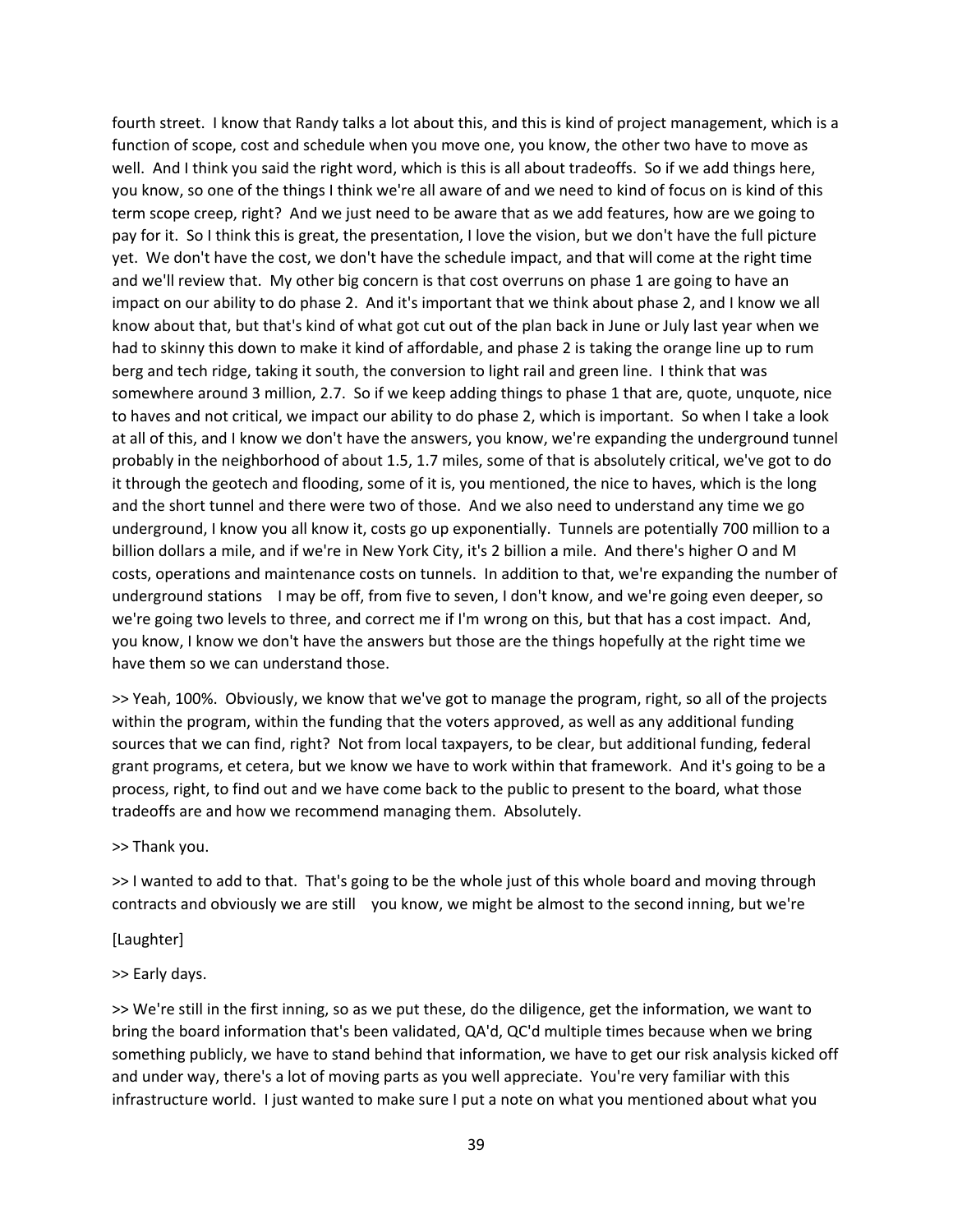labeled phase 1 and phase 2. Just so you and there's no chance of confusion of the public, all projects that were considered future extensions, so, say, north [Indiscernible] center to Tech Ridge or Stassney to Slaughter, they are not funded, and in no way, whatever we do on quote, unquote phase 1 would impact phase 2. Phase 2 we'll have to go get different money to do phase 2. So I just wanted to kind of mention that. The gold line and those two orange line extensions are not envisioned in any funding scenario at all. On the tunnel part, you are correct, that construction certainly will be more expensive to do that. While there are some O & M aspects of tunnels that are more expensive, there are aspects that are cheaper to run, so we can run service faster. We might be able to get away with less fleet, we might be able to have faster trip times, therefore generate more ridership, generate per passenger cost differently, so there's going to be a lot of that work that we have to get into, too. So what's the balance of running bumps and cleaning this station and air conditioning and ultimately travel time and safety benefits of people can't get on the tracks and delays with other vehicles and things of that nature. So all those points you bring are incredibly important, and we just the volume of work ahead of us to engage this board over the next really it's the next year. By next summer, we really that's when the numbers are going to matter the most, when we have 30% cost estimates for the megaprojects and have some of our risk analysis done and start to figure out how we're going to package things as a group and the best way to implement the program. And I think we'll probably end up around September time frame is what we're working towards to try to get more information to this board regarding some cost estimate structure and I think it's really important we separate budget from cost estimates because they're definitely different things. I think we're going to emphasize the best we can the budget is really the 8.75, that's what the voters approved. We have to figure out how to get the program or projects done within the funding source that has been approved. But we have a triangle, there's scope and schedule and cost and any part of that triangle that move, the other parts have to correspondingly move. And as a community, we're going to have to adjust with that. Right of way, we know there's going to be right of way escalation costs because everyone's property Val you in the city has gone up 30% since January. Well, the property we're looking to acquire is part of that property. Everyone knows there's been a lot of inflationary adjustment on construction costs. We are obviously part of that as well. But then some of that may be transitory and there will be adjustments there. That's the stuff the team is incredibly focused on and we will do everything we can to bring D board as much open transparent information as we get it through the system.

>> THANK YOU, PETER.

THANK YOU EVERYONE WHO HAS WORKED TIRELESSLY FOR THIS INCREDIBLE PRESENTATION.

DO YOU HAVE A COMMENT?

GO AHEAD.

>> YES.

FIRST OF ALL I KNOW WHEN WE STARTED THIS OUT IT WAS A BUNCH -- WE APPROVED A MAP.

WE APPROVED LINES ON -- REALLY LINES ON MAP TO GET FROM POINT A TO POINT B.

WE KNEW WHEN WE WERE APPROVING THE LINES WE DIDN'T KNOW EXACTLY HOW WE WERE GOING TO GET THERE.

40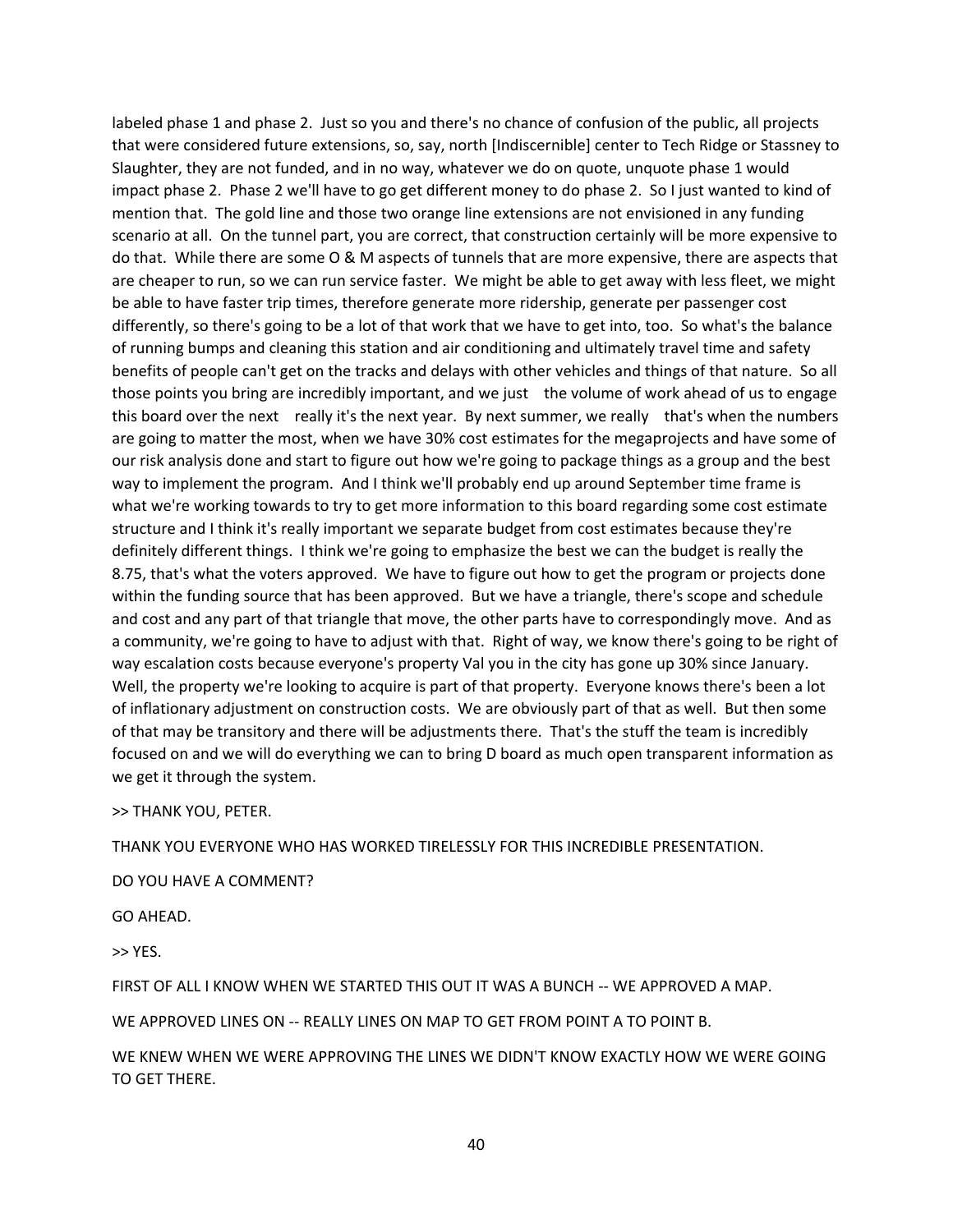THERE IS A LOT OF CONVERSATION AMONG -- IN COMMUNITY MEETINGS AND ACROSS THE CITY ABOUT, WELL, IS IT GOING TO BE BRT?

IS IT GOING TO BE LRT?

WHAT ABOUT THIS, THAT AND THE OTHER?

THE OTHER THING WE ULTIMATELY DECIDED IS WE WANTED IT TO BE LIGHT RAIL AND NOT BUS, BUT BEYOND THAT, I THINK THAT WAS PRETTY MUCH THE LONG AND THE SHORT OF IT AND WE HAD THESE KIND OF PRELIMINARY IDEAS AND WE HAD A PRICE TAG.

THAT'S WHAT GOT TO THE \$8.75 AND HERE IS WHERE WE WANT TO FUNDAMENTALLY GO AND I GET THAT.

I'LL JUST SAY FROM MY PERSPECTIVE -- PERSONALLY UNTIL I SAW THE BRIEFING, I ALWAYS THOUGHT WE WERE GOING TO HAVE ONE SINGULAR BRIDGE, THE GEMSTONE OF THE PROJECT WAS GOING TO BE THE BLUE LINE BRIDGE.

I GUESS I WAS UNDER THE IMPRESSION WE ALWAYS WERE GOING TO GO UNDER WATER -- I MEAN TUNNEL UNDER THE LAKE FOR THE ORANGE LINE.

I DIDN'T REALIZE IT WAS A GIVE AND TAKE THAT WE WERE QUOTE-UNQUOTE LOSING A BRIDGE TO GO UNDERGROUND IN THE FIRST PLACE.

TO ME, THAT WASN'T A BIG DEAL. THE QUESTION I'VE GOT I GUESS OUT OF THIS AND PART OF THIS TIES INTO BOTH THE FACT THAT THIS IS AGAIN TO WHAT RANDY SAID, WE'VE GOT A PLAN, A PRELIMINARY IDEA.

WE'VE GOT A POT OF MONEY AND WE HAVE SOME IDEAS HERE ABOUT HOW WE WANT TO ACCOMPLISH IT, BUT WE HAVEN'T DUG DOWN TO REALITIES.

WE COULDN'T UNTIL THE VOTERS SAID YES, LET'S PROCEED, SPEND MONEY TO TAKE IT TO THE NEXT PHASE AND FIGURE OUT WHAT IT'S REALLY GOING TO COST TO MOVE IT FURTHER DOWN THE -- THE BALL DOWN THE FIELD.

I'LL CHANGE SPORTS ANALOGIES.

>> OR DOWN THE TRACK.

>> OR GET THE TRAIN DOWN THE TRACK.

THERE YOU GO.

SO LOOKING AT THIS, THE 4TH STREET CORRIDOR AS WE'RE TALKING ABOUT IT HERE, REMIND ME, PETER, IN THE INITIAL PROJECT OR THE INITIAL THOUGHT PROCESS OF THIS, WAS THERE GOING TO BE THIS -- WAS THE INITIAL THOUGHT PROCESS TO HAVE A LONG UNDERGROUND CONCOURSE STRETCHING FROM THE DOWNTOWN STATION AS WE WERE PROPOSING TO CALL IT THEN ALL THE WAY OVER TO REPUBLIC SQUARE WHERE YOU COULD WALK UNDERNEATH ALL THE WAY ACROSS FROM ONE SIDE TO THE OTHER?

WAS THAT PART OF IT?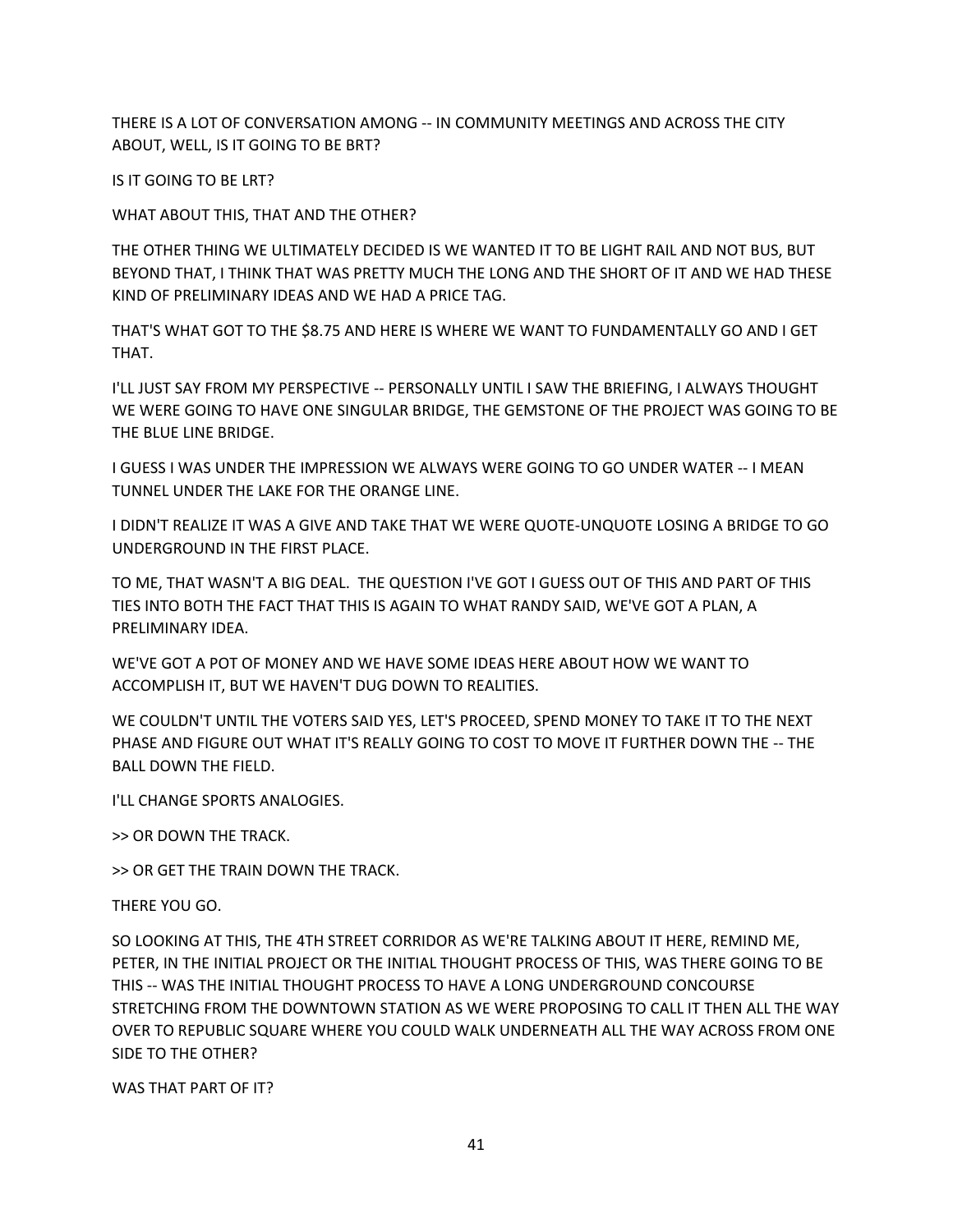>> I THINK THERE WAS.

I THINK THERE WAS.

AS SOON AS I STARTED ON THIS PROJECT THAT WAS PART OF THE THINKING FOR SURE.

BECAUSE THAT'S PART OF WHAT MAKES THIS INTERLINE CONNECTIVITY SEAMLESS AND WE USE THAT WORD SEAMLESS A LOT.

I THINK THE THING THAT HAS EVOLVED IN OUR THINKING MORE, AND AGAIN IT'S NOT TO SAY IT WASN'T THERE AT ALL, BUT JUST RECOGNIZING THE OPPORTUNITY OF WHAT WE HAVE -- WHAT WE CAN DO AT THE STREET LEVEL, RIGHT, AND THINKING ABOUT TRANSIT, NOT JUST AS -- ESPECIALLY DOWN, NOT JUST AS A TUBE UNDERGROUND, RIGHT, BUT WHAT DOES THAT MEAN FOR THE FULL USER EXPERIENCE FROM THE STREET LEVEL AS THEY MOVE FROM THE STREET IN THEIR DAILY LIVES DOWN INTO THE SYSTEM?

RIGHT, AND THEN THAT STARTED TO STIMULATE THINKING ABOUT WHAT THE OPPORTUNITY AT THE STREET LEVEL WAS AND TO DEVELOP THAT MORE. BECAUSE YOU'VE GOT TO HAVE INFRASTRUCTURE COMING UP THE STREET ANY WAY.

YOU'VE GOT TO HAVE ELEVATORS AND STAIRS AND VENT SHAFTS AND ALL THIS STUFF.

THERE IS LOTS OF INFRASTRUCTURE POKING UP FROM THE TRANSIT HUB INTO THE STREET.

HOW DO WE INTEGRATE THAT INTO SOMETHING THAT IS MAYBE MORE HOLISTICALLY CONSIDERED.

>> PLACE MAKING OPPORTUNITIES.

>> THAT'S RIGHT.

>> THAT WAS ALWAYS PART OF IT; BUT IT SOUNDS TO ME LIKE WHEN -- WITH THE INACTION OF THE LEGISLATION, WHEN THINGS DIDN'T HAPPEN ON THE LEGISLATIVE FRONT, IT SOUNDS LIKE THINGS TWEAKED A LITTLE BIT.

THAT CONGRESS AVENUE STATION AS I LOOK BACK AT THE ORIGINAL MAP, THAT WAS NOT ORIGINALLY PART OF THE PROPOSAL, BUT IT SOUNDS LIKE WHAT WE'VE GOT HERE IS INSTEAD OF BUILDING AS IT WERE MAYBE A TAJ MAHAL KIND OF STATION AS WE HAD TALKED ABOUT, IT SOUNDED LIKE THE REPUBLIC SQUARE WAS GOING TO BE THIS BIG CROWN JEWEL WHERE LOOKING AT REALITY IS WE'RE GOING TO MAYBE SCALE BACK THAT BUT THEN IT GIVES US AN OPPORTUNITY TO THEN BUILD UP THIS NEW ADDITIONAL STATION USING THE EXISTING INFRASTRUCTURE THAT WAS ALREADY PROPOSED.

SO IT KIND OF FEELS LIKE TO ME -- AND WHAT I'M LOOKING FORWARD TO IS Y'ALL MOVE INTO THIS KIND OF COST BENEFIT ANALYSIS AND PROPOSED COST ESTIMATES IS THAT WE'RE STILL SPENDING THE SAME AMOUNT OF MONEY THAT WAS PROPOSED, WE'RE JUST SHIFTING IT AROUND INSTEAD OF BUILDING THE TAJ MAHAL AT REPUBLIC SQUARE WE'RE GOING TO BUILD TWO NICE MANSIONS IS KIND OF WHAT I WOULD GUESS SORT OF LOOK AT IT MAYBE.

>> I WOULD SAY TWO VERY [INDISCERNIBLE] DESIGNED --

>> INSTEAD OF A THREE CAR GARAGE AT REPUBLIC WE'RE GETTING TWO NICE TWO CAR GARAGES.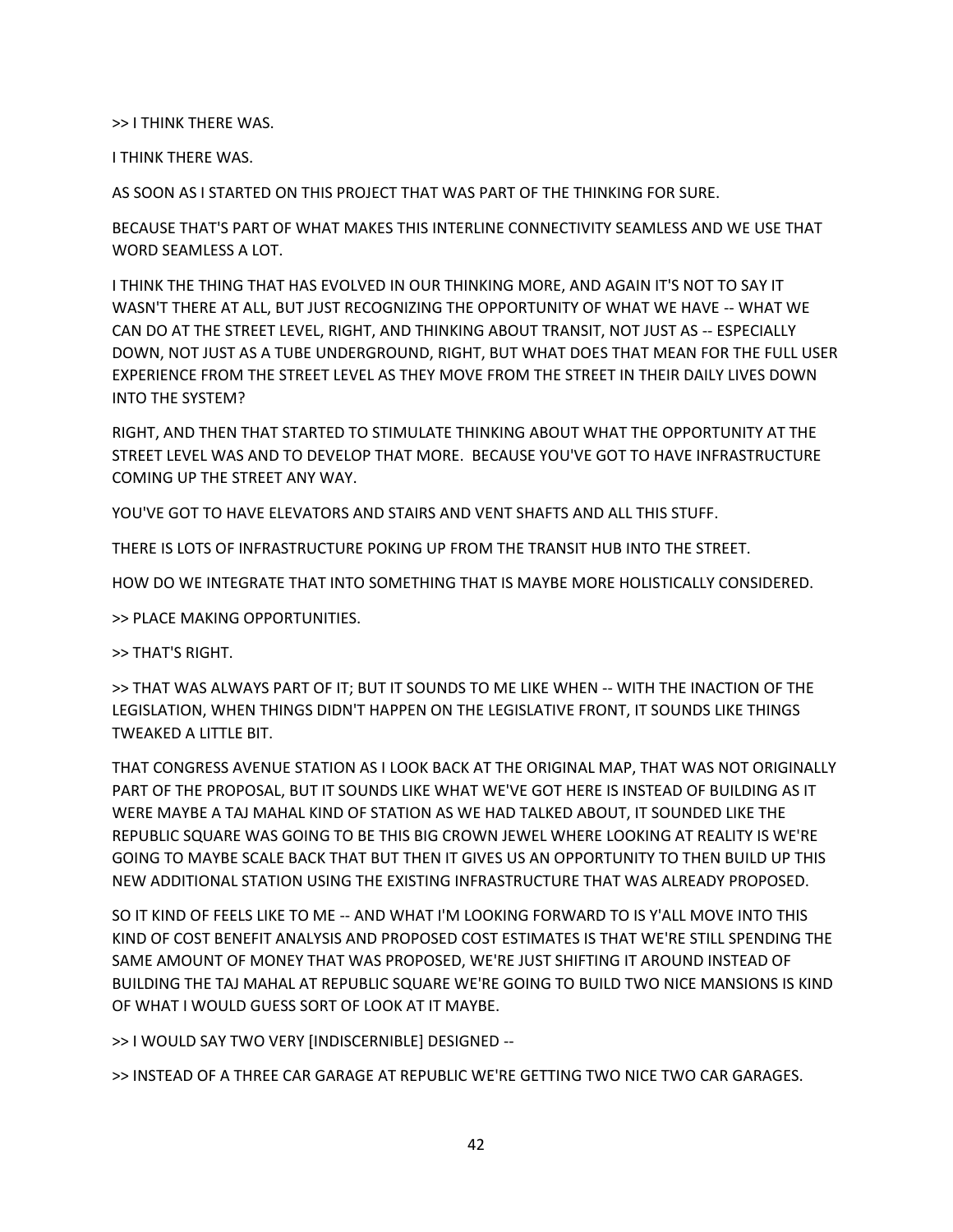>> I DON'T KNOW WHAT THE RIGHT ANALOGY IS.

IT'S COMPLICATED.

>> AM I GETTING THERE KIND OF?

>> I WOULD SAY THIS, BOARD MEMBER.

WE ALWAYS HAVE TO REMEMBER THESE WERE CONCEPTUAL COST ESTIMATES WITH NO SPECIFICITY ON DESIGN BECAUSE WE WERE AT CONCEPTUAL.

SO UNTIL THE VOTERS APPROVED MOVING FORWARD, WE HAD NO MONEY TO ADVANCE DESIGN.

>> EXACTLY.

>> SO THAT PART WERE YOU 100% CORRECT.

I WOULDN'T SAY WE HAD ANY VISION OF A TAJ MAHAL PER SE AT REPUBLIC SQUARE, MORE THAN SAY CONVENTION CENTER, IN THE SENSE THAT WHAT WE WERE TRYING TO CREATE IS WHEREVER MULTIPLE LINES COME TOGETHER, WE NEED A LARGE UNDERGROUND URBAN FOOTPRINT TO CREATE THAT FRICTIONLESS TRANSFER.

WE'VE ALWAYS ASSUMED MULTI-FLOOR STATIONS BECAUSE YOU HAVE TO HAVE THAT MULTI-FLOOR TO DO -- I THINK WHAT IS A LITTLE CONFUSING FOR A LOT OF PEOPLE -- AND I'M A LITTLE SPOILED BECAUSE I LIVED IN BOSTON, WHICH IS HEAVY, HEAVY UNDERGROUND SUBWAY OPERATIONS.

PEOPLE ARE CONFLATING WHAT A PLATFORM IS VERSUS A STATION.

AND PETER AND I SPENT A LOT OF TIME ON THIS AS PETER CAME ON BOARD.

WHERE A PLATFORM IS -- A PLATFORM IS A COMPONENT OF A STATION.

SO WE MAY HAVE A STATION LIKE REPUBLIC SQUARE THAT HAS TWO PLATFORMS BUT IT'S ONE STATION.

I KNOW YOU LIVED IN D. C. FOR AWHILE.

METRO CENTER IN D. C. HAS MULTIPLE PLATFORMS ON MULTIPLE FLOORS, BUT IT'S CALLED METRO CENTER STATION.

PETER WITH A LOT OF OTHER PEOPLE FIGURED OUT I THINK A BETTER WAY TO STITCH THE TWO LARGER STATIONS WITH CONGRESS AVENUE IN A WAY THAT CAN CONNECT ALL FIVE LINES A LITTLE MORE FRICTIONLESS FOR EVERYONE.

>> SMOOTHLY.

YEAH.

>> BUT I DO -- I WANT US TO NOT LEAVE THIS MEETING WITH ANY THOUGHT THAT NOT HAVING THAT ACTION AT THE LEGISLATURE -- I DON'T WANT TO OVER EXAGGERATE THE LACK OF ACTION BEING THAT -- I DON'T WANT TO SAY IT WASN'T A BIG DEAL, BUT I DON'T WANT TO PERPETUATE SOMETHING THAT PEOPLE THINK IT'S A BIGGER DEAL THAN IT WAS.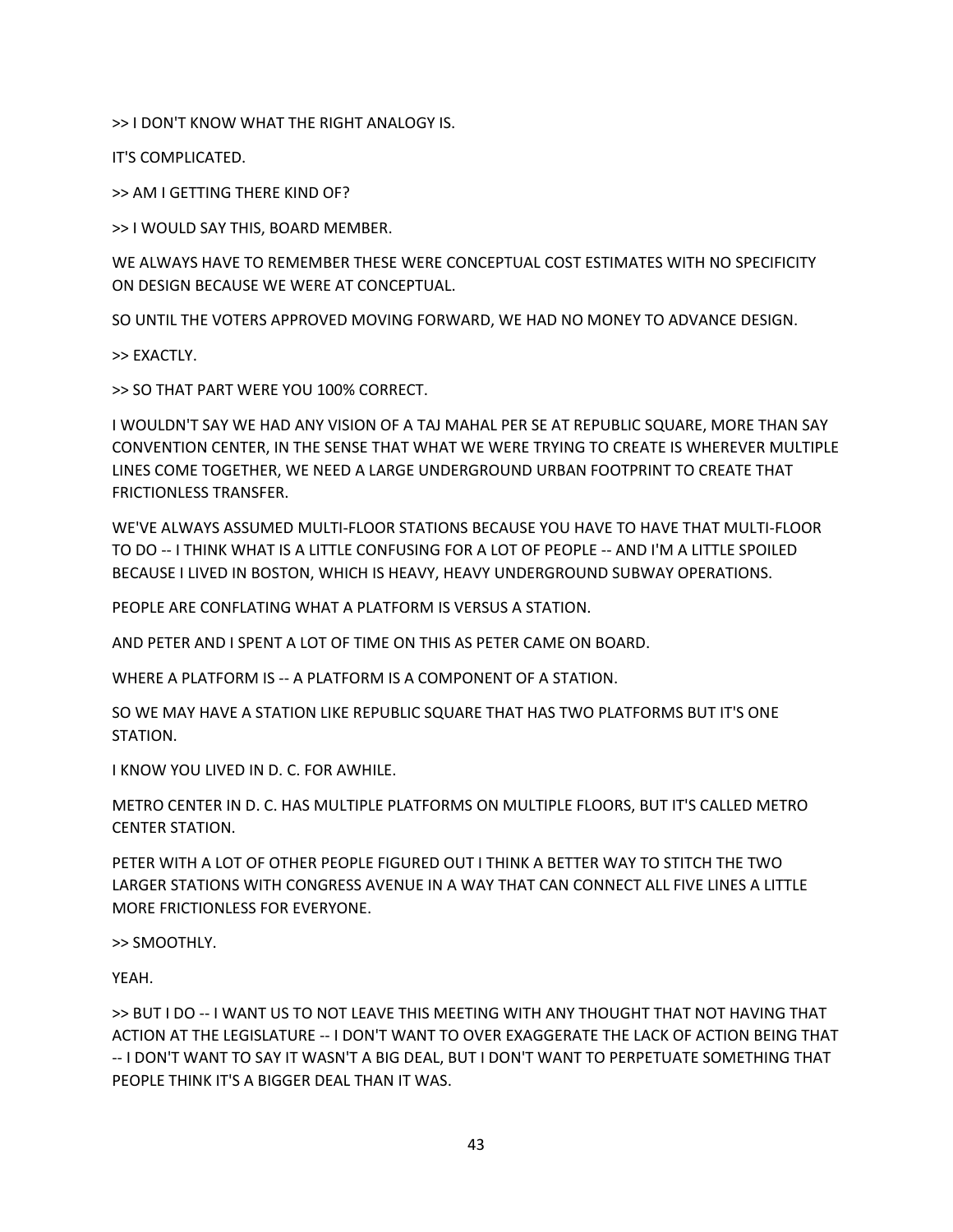IT JUST TOOK AWAY OPPORTUNITY COSTS TO DO SOMETHING MAYBE INSTEAD OF HAVING WHERE A DEVELOPER IN THIS BLOCK AND THE PARK TWO BLOCKS, NOW IT'S THIS BLOCK AND NOT THIS ONE.

WE JUST WANTED AS MANY OPTIONS UNDERGROUND AS POSSIBLE SO WE COULD WORK WITH THE COMMUNITY FOR THE BEST DESIGN.

THERE WAS NO IDEA THAT IF WE'RE NOT UNDER THE PARK THIS IS A PROBLEM VERSUS THE NEXT BLOCK.

WE WANTED AS MANY POSSIBLE FOOTPRINTS.

SO WE CAN MAKE THE TURNS.

THAT'S THE NO. 1 THING ABOUT TRACK GEOMETRY AND FROM THERE EVERYTHING ELSE IS JUST CONTINUE TO WORK THROUGH.

SO WOULD IT HAVE BEEN NICE?

YES.

BUT IT IS NO WAY DETRIMENTAL TO THE PROGRAM AND WE ARE MOVING FORWARD AND MAYBE NEXT LEGISLATIVE SESSION THE OPPORTUNITY WILL PRESENT ITSELF AND WE CAN ADD FURTHER FLEXIBILITY INTO THAT STATION DESIGN.

YOU KNOW I WOULDN'T NECESSARILY CLASSIFY TAJ MAHAL RATHER THAN THREE MANSIONS.

THEY ALL HAVE TO WORK TOGETHER IN THIS SEAMLESS, FRICTIONLESS WAY WHERE WE WANT SOMEONE TO GO FROM THE ORANGE LINE TO THE BLUE LINE TO THE GOLD LINE TO THE RED LINE.

THAT'S THE ULTIMATE TRANSITION, THEY ALL CONNECT TOGETHER.

>> I WAS REFERRING TO HOW WE BUILD IT AND THE PLACE-MAKING ASPECT OF IT.

BECAUSE COMING FROM D. C. THERE IS A BIG DIFFERENCE BETWEEN SAY A METRO CENTER OR A UNION STATION VERSUS SAY CAPITAL SOUTH.

WHICH LITERALLY CAPITAL SOUTH YOU'RE ON ONE LINE AND YOU GO DOWN AN ESCALATE OR AND BOOM THERE IT IS.

YOU EITHER GO ONE DIRECTION OR THE THEY ARE.

IT WASN'T DESIGNED AS A PLACE-MAKING FUNCTION WHERE PEOPLE COME TOGETHER AND I'M REFERENCING BACK TO EVERYTHING WE DID AS WE WERE TALKING ABOUT THIS WHERE WE SHOWED THESE BEAUTIFUL RENDITIONS OF HERE IS WHAT REPUBLIC SQUARE CAN BE.

THAT CONCOURSE HAS PLACES FOR RESTAURANTS AND COFFEE SHOPS AND LIVE MUSIC AND YOU WILL THIS AND LIGHTING COMING IN.

I GUESS MY THOUGHT TO THAT IS JUST THAT I ACTUALLY KIND OF SEE THIS AS AN EXTRA OPPORTUNITY THAT'S BEEN BROUGHT IN IF WE'RE HAVING TO SHIFT THAT STATION, THE PLATFORM ITSELF FURTHERS NORTH TOWARDS CLOSER TO 6TH STREET THAT'S OPENED UP EXTRA SPACE TO BUILD AN ADDITIONAL PLATFORM AS IT WERE THERE AROUND CONGRESS AND NOW THEN KIND OF SPREAD OUT THINGS.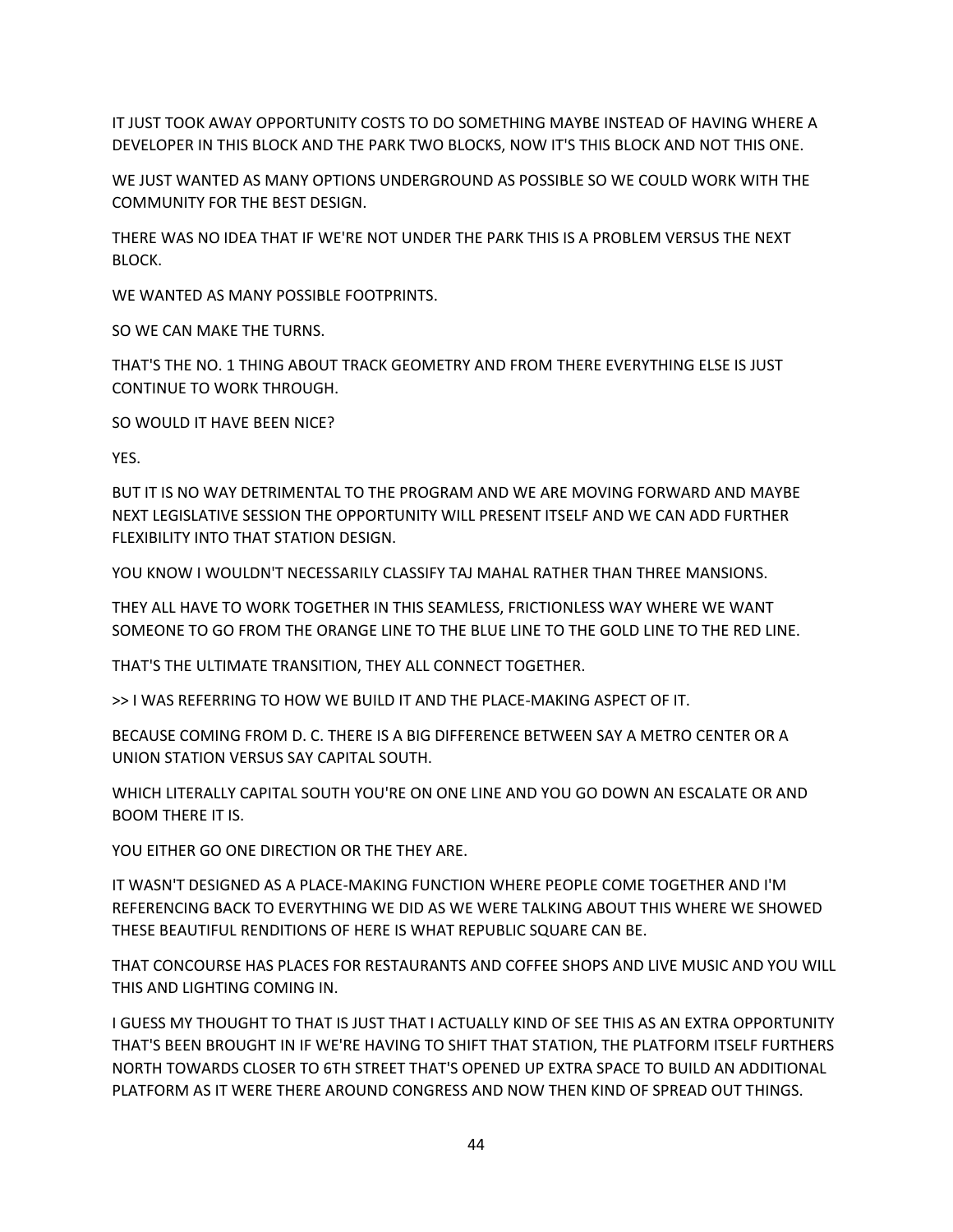AND NOW BASED ON WHAT YOU'RE PROPOSING HERE IF WE DO THIS KIND OF CONGRESS SORT OF UNION STATION OF SORTS OR CONGRESS STATION AS IT WERE AND WE CAN BUILD UP THAT WE WEREN'T ABLE TO THINK ABOUT BEFORE, THAT COULD BE AN OPPORTUNITY TO EVEN BE A REVENUE GENERATOR FOR THIS PROJECT IF WE'RE GOING TO MAYBE POTENTIALLY LOOK AT RENTING OUT OFFICE SPACE OR POTENTIALLY PARTNERING WITH SOMEBODY.

SO MY POINT IS THAT I THINK THAT THIS IS AN -- THESE ARE EXCELLENT -- YOU GUYS ARE BEING VERY INNOVATIVE AND I THINK VERY THOUGHTFUL IN LOOKING AT DIFFERENT WAYS OF BRAINSTORMING THIS THAT COULD BE A REAL -- IF NOTHING ELSE -- COST NEUTRAL TO WHAT WE HAD HAD BEFORE, EVEN THOUGH WE DON'T REALLY KNOW WHAT THEY ARE, BUT EVEN POTENTIALLY COULD BE A POSITIVE BASED ON WHAT WE'RE LOOKING AT.

>> THERE ARE CERTAIN ASPECTS AND HOPEFULLY THIS WILL CONTINUE AS WE MOVE THE DESIGN PROCESS FORWARD, WHERE WE'RE ACTUALLY RATIONALIZING AND STREAMLINING THE DESIGN.

WE'VE ACTUALLY REDUCED THE NUMBER OF PLATFORMS IN THIS SCHEME FROM WHAT WE HAD BEFORE.

JUST BECAUSE OF THE WAY YOU HAD TO MAKE THE TURN AND THE CONNECTIONS BETWEEN LINES, ET CETERA.

SO THERE ARE SOME -- THERE ARE SOME EFFICIENCIES THAT WE'RE BUILDING INTO THIS.

AND WE'LL CONTINUE TO LOOK FOR THOSE OPPORTUNITIES AS WE ADVANCE THE DESIGN.

I THINK THE OTHER THING TO POINT OUT AND FOR US TO THINK ABOUT IS THERE IS ALSO THE RELATIONSHIP OF THE TRANSIT SYSTEM TO THE IMAGE IN PEOPLE'S MINDS OF THE PUBLIC REALM.

RIGHT?

AND HOW DO YOU MAKE THAT AS LEGIBLE AND AS CLEAR AS POSSIBLE.

AND I THINK THAT GETS BACK TO 4TH STREET WITH THE BOOKENDS OF THE SQUARES, AND ENTRANCES INTO THAT TRANSIT SYSTEM WITH A MAJOR HUB AT CONGRESS AVENUE IS A CRYSTAL CLEAR VISUAL IDEA, RIGHT, THAT PEOPLE WILL BE ABLE TO GET AND THE VALUE ADD TO THE USERS OF THE TRANSIT SYSTEM.

I DON'T KNOW HOW TO QUANTIFY THAT -- BUT IT IS ENORMOUS.

WE HAVE TO CONTINUE TO LOOK FOR THOSE OPPORTUNITIES IN TERMS OF THE DESIGN OF RATIONALIZING THE IMAGE OF THE TRANSIT SYSTEM IN THE EYES OF THE PUBLIC.

>> THANK YOU.

GREAT JOB.

I KNOW IT'S GOING TO BE EVOLVING AND EVER -- IT'S GOING TO BE EVER-CHANGING AND LOOK FORWARD TO -- AS Y'ALL ARE LOOKING AT THE OPTIONS AND THESE VARIOUS PIECES AS WE GO FURTHER ALONG.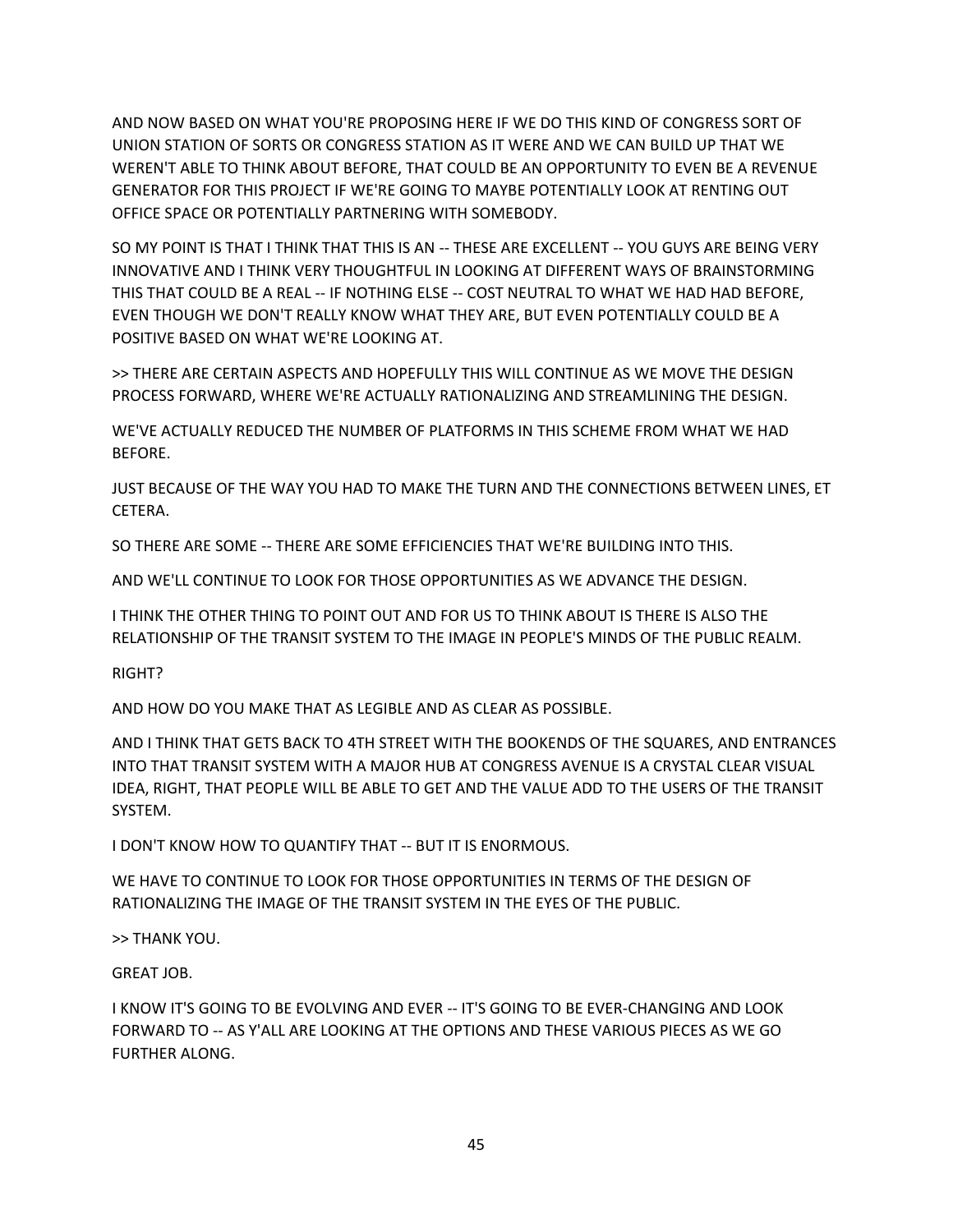ESPECIALLY AS WE'RE LOOKING AT THE ENTRANCE AND THE EXIT AND THE TUNNEL SIDES ON THE NORTH AND SOUTH SIDES.

I KNOWS THOSE OPTIONS ARE GOING TO BE EVOLVING, TOO, AND THE COST ESTIMATES.

DO YOU INCLUDE SOUTH CONGRESS UNDERGROUND OR PUT IT ABOVE GROUND?

THE SAME DEAL?

WHAT ARE THE OPPORTUNITY COSTS THERE AND WHAT'S IT GOING TO DO TO THE OVERALL SYSTEM COSTS?

I'LL BE CURIOUS TO SEE, DO WE END UP SEEING TO RANDY'S POINT, WILL BE IT BE CHEAPER KEEPING THE SOUTH CONGRESS STATION UNDERGROUND VERSUS ABOVE GROUND.

I KNOW IT'S MOVING PARTS AND WE'LL SEE AS WE GO ALONG.

IT'S GREAT TO KNOW THAT THE COMMUNITY -- WE'RE ALL ON THIS JOURNEY TOGETHER ON THIS TRAIN GOING DOWN THIS TRACK.

>> THAT'S RIGHT.

>> THANK YOU VERY MUCH, COUNCIL MEMBER STRATTON.

>> I WANTED TO MAKE A NOTE BEFORE WE WRAP UP THAT MS. JOSEPH UNFORTUNATELY GOT DISCONNECTED AND SHE HAD A COMMENTED RELATED TO OUR DEI POLICY STATEMENT AND I JUST WANTED TO OPEN THE FLOOR TO HER IF SHE WANTS TO MAKE THAT COMMENT NOW KNOWING THAT WE DID DEFER IT TO AUGUST.

SO SHE COULD ALSO HOLD OFF.

I WANTED TO MAKE SURE SHE HAS THAT OPPORTUNITY.

>> SURE.

IS MS. JOSEPH, ARE YOU ON THE LINE?

AND ARE YOU ABLE TO TUNE IN?

IF SO, WE WOULD LOVE TO HEAR YOUR COMMENTS.

>> [INDISCERNIBLE].

THANK YOU, MADAM CHAIR.

I APPRECIATE BEING ABLE TO COMMENT.

I JUST WANT TO EXPRESS THAT MY FRUSTRATION WITH ITEM 2 REFLECTS HOW MINORITIES GET DISENFRANCHISED.

AND IT IS PRETTY IRONIC THAT YOU ARE ACTUALLY TALKING ABOUT THE DIVERSITY POLICY, AND HERE YOU HAVE A BOARD LIAISON WHO TELLS ME JUST COME BACK TO OUR AUGUST 2021 MEETING.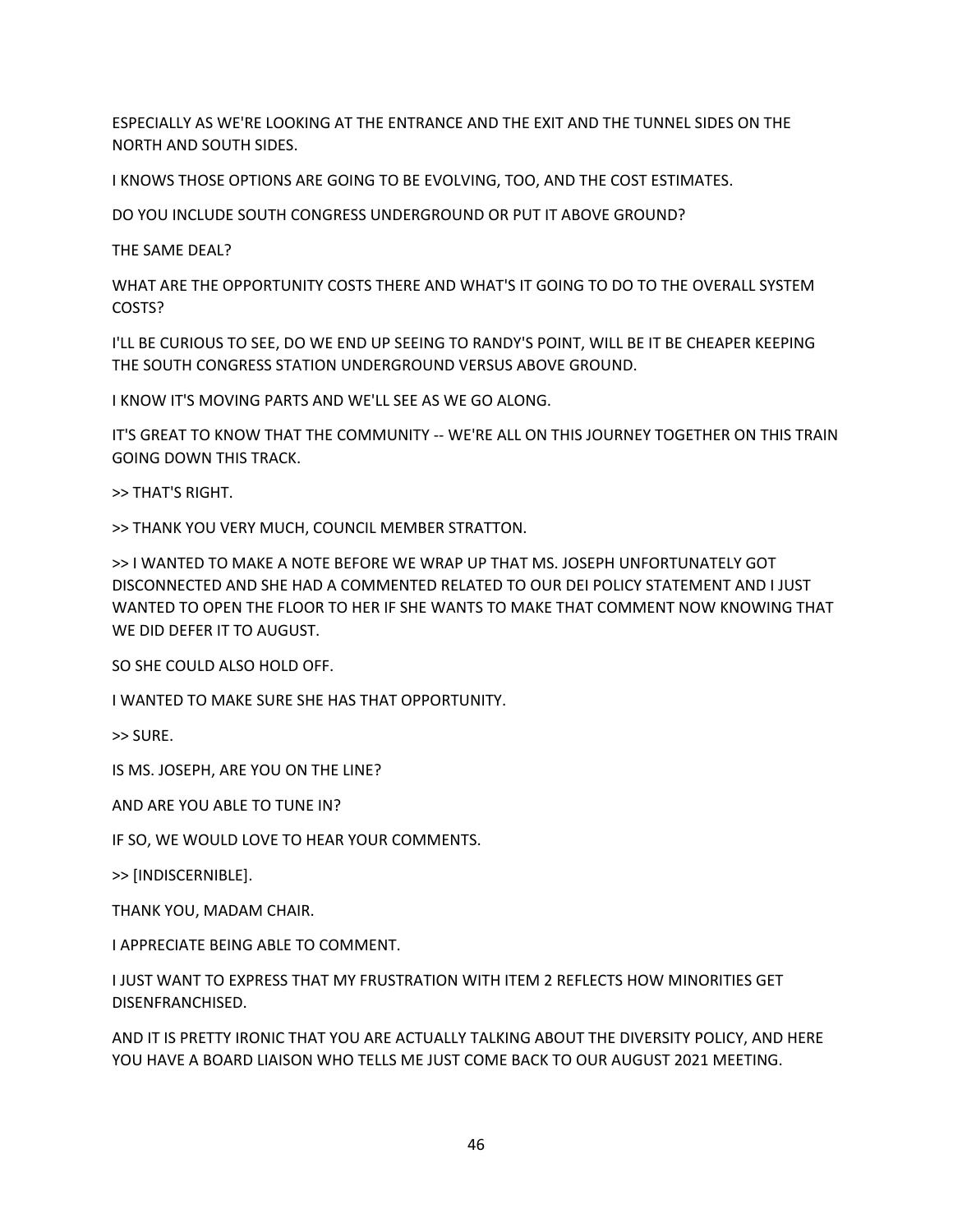I WILL REMIND YOU THAT STATE LAW HOUSE BILL 2840 REQUIRES YOU TO ALLOW THE PUBLIC TO MAKE COMMENTS.

IT SAYS, QUOTE, DURING THE BODY'S CONSIDERATION OF THE ITEM.

IT IS NOT UP TO STAFF TO UNILATERALLY DECIDE TO DISMISS SOMEONE WHO IS TRYING TO PARTICIPATE.

THAT'S CALLED VIEWPOINT DISCRIMINATION.

AS IT RELATES SPECIFICALLY TO MY COMMENTS, I JUST WANT TO TELL YOU, IF WE JUST THINK OF COST BENEFIT ANALYSIS AND THE FAILED PIECE OF LEGISLATION, THEN YOU MISS THE WHOLE POINT.

THE POINT IS TO COMPLY WITH TITLE VI OF THE CIVIL RIGHTS ACT OF 1964.

YOUR BOARD PACKET SPECIFIES THE SECOND WHEREAS -- YOU HAVE PERPETUATING RACIAL DISCRIMINATION AND CIVIL RIGHTS.

YOU DON'T EVEN HAVE TITLE HAVE OF THE CIVIL RIGHTS ACT ANYWHERE IN THE PROPOSED POLICY.

AND I WOULD ASK YOU TO RECOGNIZE THE NEED TO INCLUDE THAT LANGUAGE, BUT TO ALSO COMPLY.

AND I JUST WANT TO CALL TO YOUR ATTENTION -- I KNOW MADAM CHAIR YOU DON'T KNOW ALL THAT HAPPENED BEFORE WERE YOU BOARD CHAIR, BUT MAY 22ND, 2020 MEMBER STRATFORD ACTUALLY CALLED EQUITY A DISTRACTION.

AND THEN THE SOLUTION WAS FOR COMMISSIONER TRAVILLION AND COUNCIL MEMBER KITCHEN TO PUT EQUITY IN THE RESOLUTION.

AND I JUST WANT YOU TO UNDERSTAND THAT HIRING BLACK PEOPLE AND HIRING HISPANICS AND PUTTING THE WORDS ON PAPER DOES NOT EQUATE TO COMPLYING WITH TITLE VI.

AND WHILE YOU SIT THERE AND YOU ARE ACTUALLY HAPPY ABOUT THE CHANGES, I WANT YOU TO UNDERSTAND THAT MARY FERNANDEZ HAS IMPLICIT BIAS.

MR. CLARKE TOLD YOU THAT HE HAS KNOWN [INDISCERNIBLE] FOR YEARS AND I WOULD VENTURE TO SAY THAT SHE HAS NO IDEA THAT BLACK PEOPLE SIT AND WAIT 60 MINUTES FOR THE BUS ON THE NEW ROUTE -- NEW ROUTE, 339 TUSCAN ANY AND THAT THE PEOPLE WHO ARE FORMALLY HOMELESS AT COMMUNITY FIRST VILLAGE, THAT BUS IS INTERLINED WITH THE BLACK PEOPLE AND THEY WAIT 60 MINUTES, TOO.

THEY CAN'T EVEN GET TO DAY LABOR.

SO PLEASE UNDERSTAND THAT YOU ARE USING THE MINORITIES TO GET THE FEDERAL FUNDING, AND I WILL LASTLY CALL YOUR ATTENTION TO BOARD MEMBER DR. COLETTE PIERCE BURNETTE. SHE WAS THE TREASURER FOR THE MOBILITY PAC THAT HAD AN AD ON KZI THAT PLAYED 250 TIMES THAT SAID THAT IN THE PAST TRANSIT PLANS HAVE BEEN OFFERED TO VOTERS THAT LEAVE AUSTINITES WHO RELY ON AFFORDABLE AND EFFICIENT BUS SERVICE.

THE PROJECT CONNECT PLAN IS DIFFERENT AND THE PROOF IS IN PLAN AND EQUITY IS IN THIS ONE.

AND THAT IS A LIE AND THAT IS PROPAGANDA.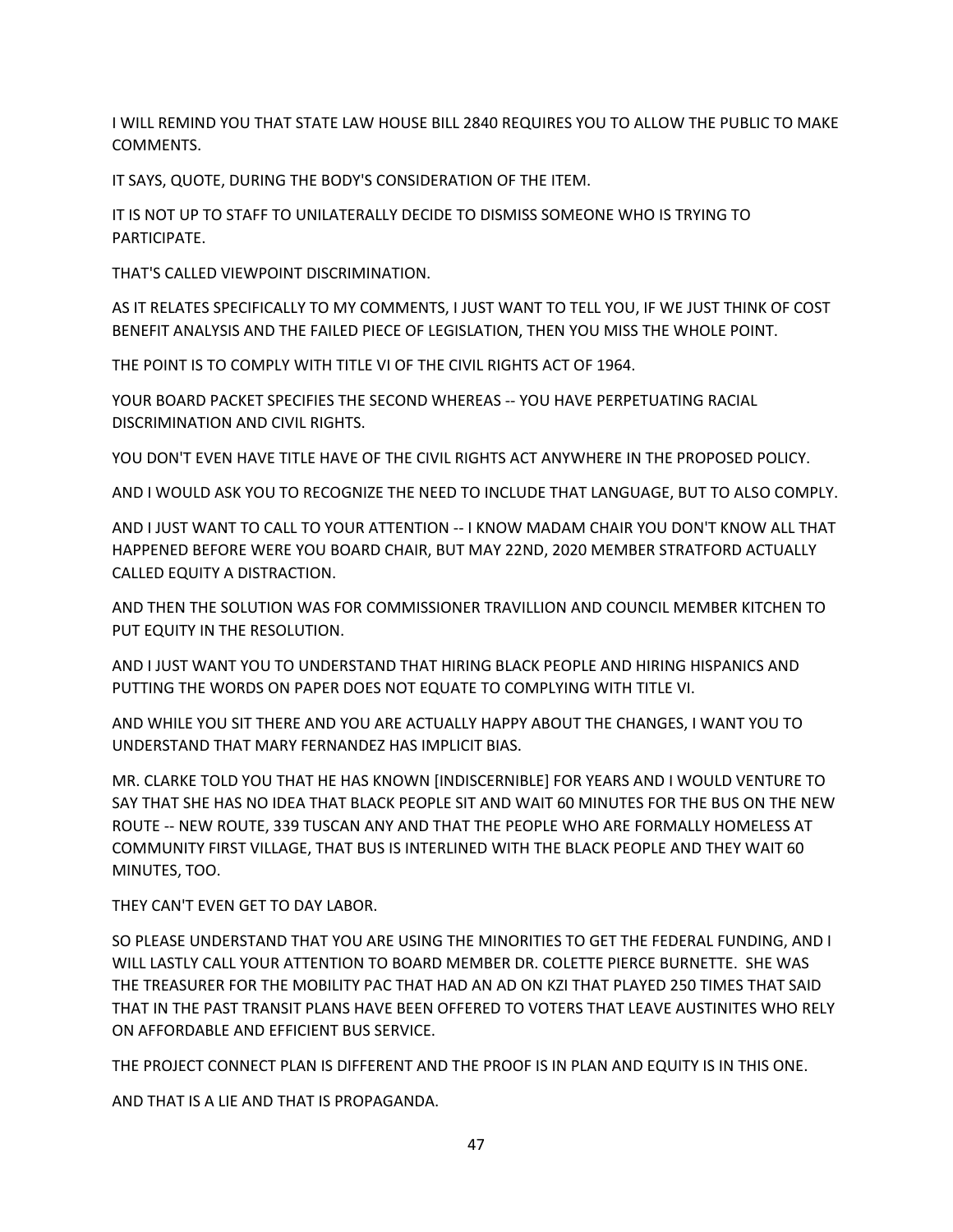I HEAR THE BEEPER AND WE LIVE THE DISPARATE IMPACTS AND TITLE VI, THE 4702.1B REQUIRES CAPITAL METRO TO REANALYZE THESE ROUTES AND TO HAVE EQUITY AN DISTRIBUTION OF THE RESOURCES.

I THANK YOU FOR ALLOWING ME TO MAKE MY COMMENTS AND I WOULD ASK YOU TO RECOGNIZE THAT I REPRESENT THE TRANSIT-DEPENDENT RIDERS THAT YOU NEED IN ORDER TO GET THE FEDERAL FUNDING AND I WILL CONTINUE TO FIGHT AGAINST THIS.

THANK YOU VERY MUCH.

>> THANK YOU, MS. JOSEPH.

SO BEFORE WE WENT ON TO MORE PUBLIC COMMENT, PETER, I WANTED TO OFFER A COUPLE OF COMMENTS BACK TO THE PRESENTATION AND TO GIVE YOU KUDOS AGAIN FOR SUCH AN EXCEPTIONAL JOB TO YOU AND THE STAFF.

AND WHAT YOU GUYS HAVE DONE, REALLY A GREAT, GREAT JOB.

THREE THINGS THAT I WANTED TO POINT OUT.

ONE WAS THAT I SPECIFICALLY LOVE HOW INSPIRATIONAL IT IS.

THE LEGIBILITY OF OUR SYSTEM, THE CLARITY OF OUR GRID WITH THE CITY OFFERS US A GREAT AMOUNT OF OPPORTUNITY FOR THAT CLARITY.

AND LIKE YOU SAID WITH THE WAY FINDING AND THE VALUE OF ANXIETY INDUCED MOBILITY, THERE IS A LOT THAT WE CAN GAIN FROM THAT.

BUT ALSO ONE OF THE THINGS THAT REALLY RESONATED WITH ME, AND THIS PARTICULAR -- THE WAY THAT YOU GUYS PRESENTED THIS PLAN AS IT RELATES TO DOWNTOWN AS EVERYONE'S NEIGHBORHOOD, IS THE NEIGHBORHOOD WHERE WE ALL BELONG, THAT WITH THEIR TRAIL SYSTEMS, THAT I REALLY THINK THAT PERHAPS WE CAN ALL AGREE THAT THE CITY OF AUSTIN HAS DONE A GREAT JOB OVER THE DECADES TO BUILD OUR TRAIL SYSTEMS TO REALLY BE AN ASSET OF MOBILITY.

AND ONE OF THE THINGS I SHARED WITH THE STAFF DURING THE BRIEFINGS IS THAT IT WOULD BE FANTASTIC IF WE CAN SEE AN OVERLAY OF OUR STATIONS WITH OUR TRAIL SYSTEM AND THAT INTERACTION AS IT BECOMES PART OF AGAIN MORE LAYERS OF CONNECTIVITY THROUGH ALL MODES, WHICH I REALLY LOVE SEEING HOW THE WALLER CREEK IS REFERENCED HERE AS WELL.

AND LASTLY, I LIKE TO ALSO POINT OUT WHEN WE'RE ADOPTING AND REALLY BRING REFERENCE AND DEFERENCE TO THE DOWNTOWN VISION, AS WELL AS THE IMAGINE AUSTIN PLAN, AND THE STRATEGIC MOBILITY PLAN, IS THAT EACH OF THOSE PLANS ALREADY HAVE A LOT OF COMMUNITY INPUT THAT HAVE GONE INTO THOSE PLANS.

SO I REALLY WANT TO COMMEND STAFF THAT NONE OF THESE PLANS STAND IN A VACUUM.

AND THAT BY US CONTINUING TO REFERENCE ALL THOSE PLANS, IT'S IMPORTANT THAT WE RECOGNIZE -- BECAUSE THE FIRST THING THAT I NOTICED WHEN YOU MENTIONED THAT THIS PEDESTRIAN PROMENADE ON 4TH STREET, WHAT I FIND EXCITING ABOUT SOMETHING THAT WAS MENTIONED IN THE IMAGINE AUSTIN PLAN IS OUR ABILITY TO HAVE THE [INDISCERNIBLE], THAT IDEA OF A FESTIVAL STREET, AN ACTIVE STREET, A VERY ORGANIC LIFE STREET WHERE, AGAIN, EVERYONE BELONGS.